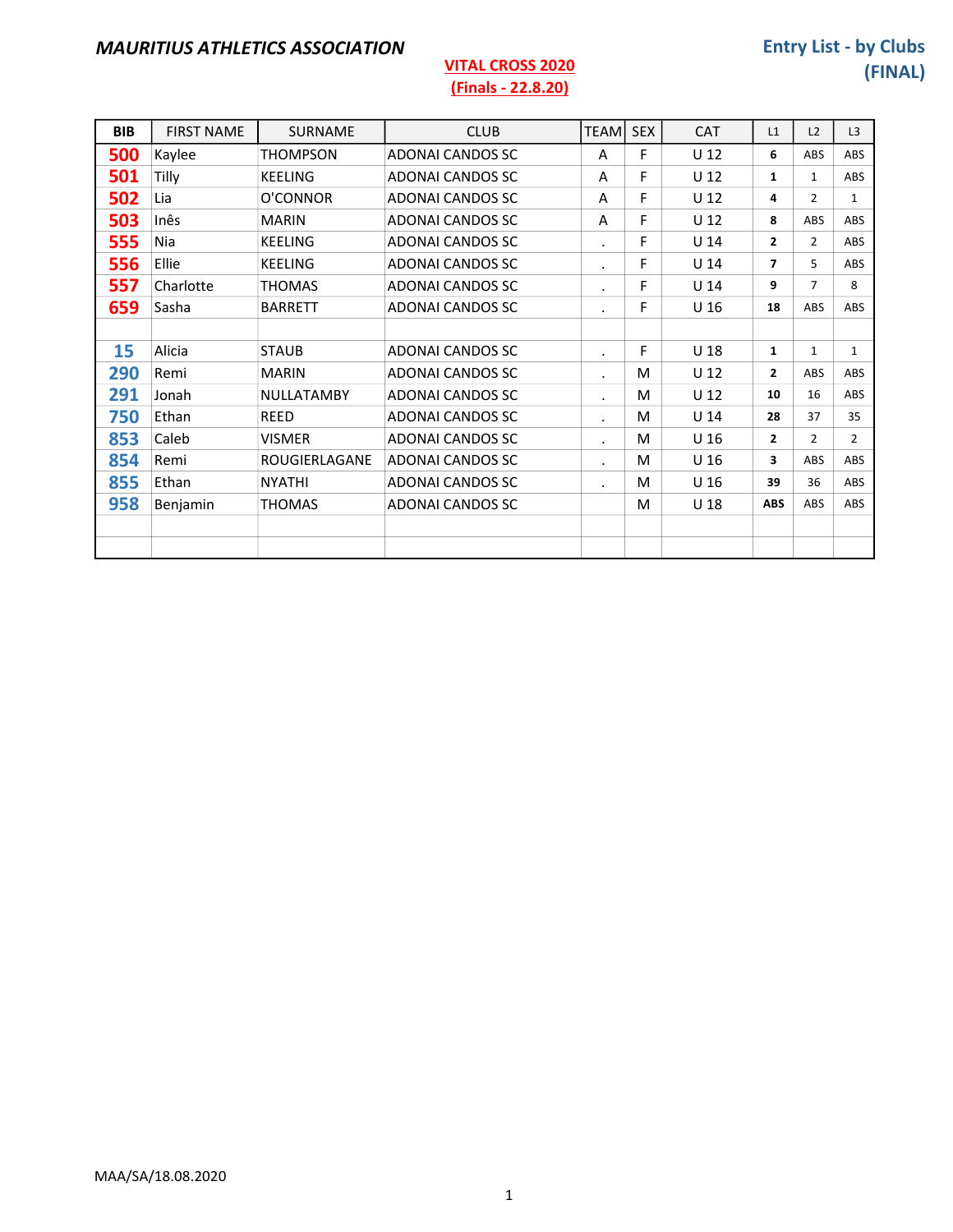| <b>BIB</b> | <b>FIRST NAME</b> | SURNAME               | <b>CLUB</b>                     | <b>TEAM</b> | <b>SEX</b> | <b>CAT</b>      | L1             | L2             | L3             |
|------------|-------------------|-----------------------|---------------------------------|-------------|------------|-----------------|----------------|----------------|----------------|
| 504        | Arkansha          | RAMDANI               | ANGELS REDUIT AC                |             | F          | U <sub>12</sub> | 12             | 21             | 14             |
| 505        | Arnavi            | RAMDANI               | ANGELS REDUIT AC                |             | F          | U <sub>12</sub> | <b>ABS</b>     | 24             | 24             |
| 506        | Nitya-Mehul       | <b>BHAATT</b>         | ANGELS REDUIT AC                | $\bullet$   | F          | U <sub>12</sub> | 13             | ABS            | ABS            |
| 563        | Eva               | COLLARD               | ANGELS REDUIT AC                | $\bullet$   | F          | U <sub>14</sub> | 14             | 17             | 21             |
| 660        | Noemie            | <b>ROBERTSON</b>      | ANGELS REDUIT AC                | $\cdot$     | F          | U <sub>16</sub> | 32             | 31             | 27             |
| 661        | Claretah          | <b>LETOURDIE</b>      | ANGELS REDUIT AC                | $\bullet$   | F          | U <sub>16</sub> | <b>ABS</b>     | 6              | 3              |
| 63         | Lachoina          | <b>GATEAU</b>         | ANGELS REDUIT AC                | $\bullet$   | F          | U <sub>18</sub> | $\overline{7}$ | ABS            | 5              |
| 245        | Sabrina           | <b>RABOT</b>          | ANGELS REDUIT AC                | $\cdot$     | F          | Senior          | $\overline{2}$ | $\overline{2}$ | $\overline{2}$ |
|            |                   |                       |                                 |             |            |                 |                |                |                |
| 292        | Orlando           | <b>GOPAUL MUMM</b>    | ANGELS REDUIT AC                | $\cdot$     | M          | U <sub>12</sub> | 41             | 33             | 24             |
| 293        | Abhav             | RAMDANI               | ANGELS REDUIT AC                | $\bullet$   | M          | U <sub>12</sub> | <b>ABS</b>     | 50             | ABS            |
| 294        | Vahin             | PEERTHY               | ANGELS REDUIT AC                |             | M          | U <sub>12</sub> | <b>ABS</b>     | ABS            | ABS            |
| 856        | Ryhan             | <b>BHOYROO</b>        | ANGELS REDUIT AC                | $\bullet$   | M          | U <sub>16</sub> | 31             | 19             | 19             |
| 857        | Teeshan           |                       | SEEWOOCHURN SINANGELS REDUIT AC | $\cdot$     | M          | U <sub>16</sub> | <b>ABS</b>     | ABS            | ABS            |
| 858        | Aaditya           | <b>PEERTHY</b>        | ANGELS REDUIT AC                | $\bullet$   | M          | U <sub>16</sub> | <b>ABS</b>     | ABS            | ABS            |
| 959        | Christopher       | <b>CHONG-TOC CHEE</b> | <b>ANGELS REDUIT AC</b>         | $\bullet$   | M          | U <sub>18</sub> | <b>ABS</b>     | <b>ABS</b>     | 22             |
| 1019       | Lonnie            | <b>MANINTE</b>        | ANGELS REDUIT AC                | $\cdot$     | M          | U <sub>18</sub> | 13             | 10             | 10             |
| 1023       | Steban            | <b>ROSS</b>           | ANGELS REDUIT AC                |             | M          | U <sub>20</sub> | <b>ABS</b>     | ABS            | ABS            |
|            |                   |                       |                                 |             |            |                 |                |                |                |
|            |                   |                       |                                 |             |            |                 |                |                |                |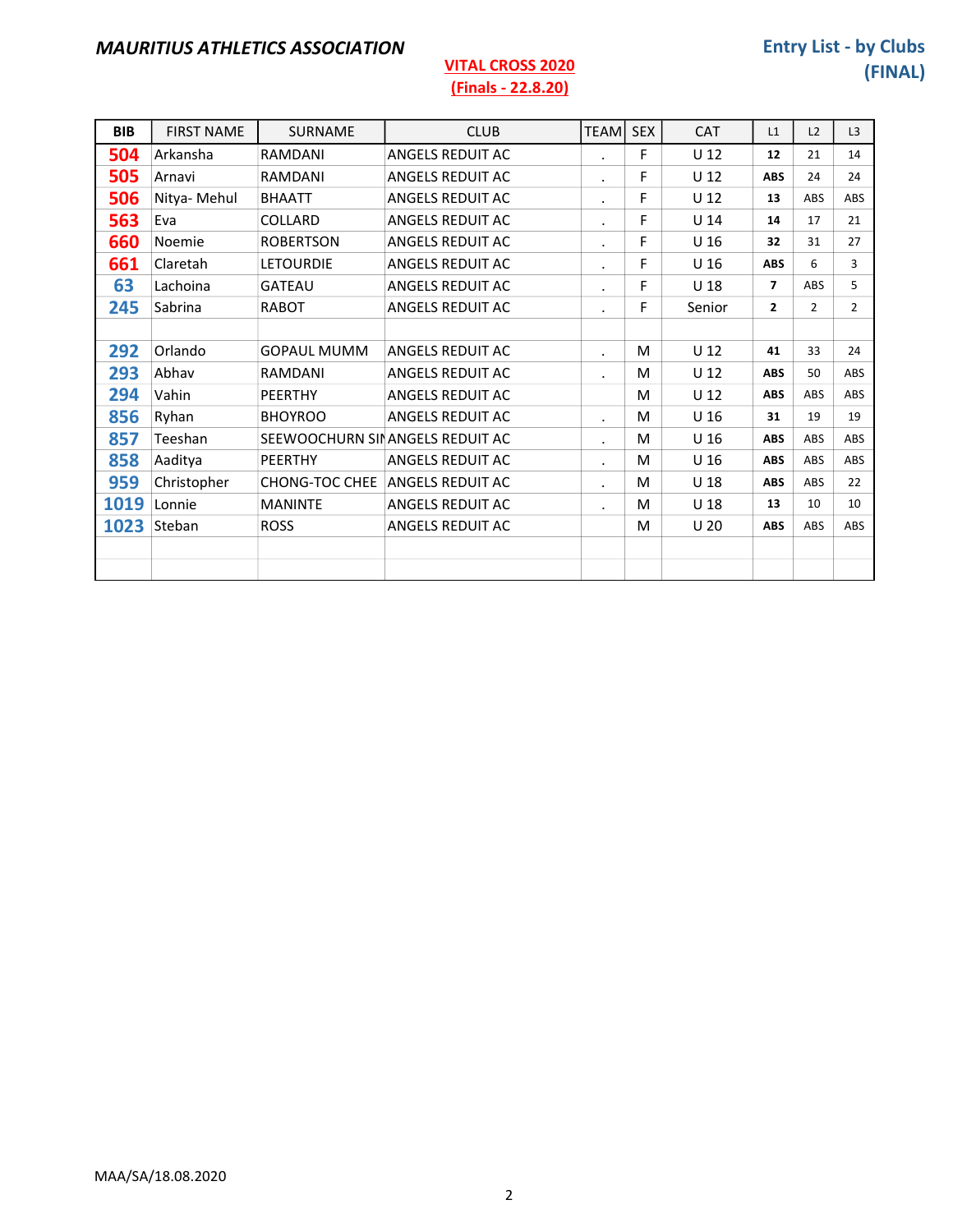| <b>BIB</b> | <b>FIRST NAME</b> | SURNAME             | <b>CLUB</b>           | <b>TEAM</b> | <b>SEX</b> | <b>CAT</b>      | L1           | L2             | L <sub>3</sub> |
|------------|-------------------|---------------------|-----------------------|-------------|------------|-----------------|--------------|----------------|----------------|
| 507        | Mayom             | <b>DESIRE</b>       | <b>BEAU BASSIN AC</b> | Α           | F          | U 12            | <b>ABS</b>   | 18             | ABS            |
| 568        | <b>Tracy</b>      | CADOU               | <b>BEAU BASSIN AC</b> | A           | F          | U <sub>14</sub> | 4            | 3              | 6              |
| 573        | Maeva             | GRENADE             | <b>BEAU BASSIN AC</b> | Α           | F          | U <sub>14</sub> | 25           | 32             | 19             |
| 574        | Maeva             | <b>VERLOPPE</b>     | <b>BEAU BASSIN AC</b> | Α           | F          | U <sub>14</sub> | <b>ABS</b>   | 20             | 13             |
| 575        | Whitney           | MADELEINE           | <b>BEAU BASSIN AC</b> | Α           | F          | U <sub>14</sub> | 26           | 15             | 18             |
| 576        | Alison            | <b>GANGHIA</b>      | <b>BEAU BASSIN AC</b> | $\bullet$   | F          | U <sub>14</sub> | <b>ABS</b>   | ABS            | ABS            |
| 577        | Eloise            | COLLIN              | <b>BEAU BASSIN AC</b> | A           | F          | $U$ 14          | <b>ABS</b>   | 26             | ABS            |
| 578        | Loriana           | LEGALLANT           | <b>BEAU BASSIN AC</b> | Α           | F          | U <sub>14</sub> | 6            | 11             | 14             |
| 579        | Keyshia           | <b>DEVEAUX</b>      | <b>BEAU BASSIN AC</b> |             | F          | U <sub>14</sub> | <b>ABS</b>   | ABS            | ABS            |
| 580        | Leaticia          | <b>BEAHARNAIS</b>   | <b>BEAU BASSIN AC</b> |             | F          | $U$ 14          | <b>ABS</b>   | ABS            | ABS            |
| 662        | Hema              | <b>BALLOO</b>       | <b>BEAU BASSIN AC</b> | $\bullet$   | F          | U <sub>16</sub> | $\mathbf{1}$ | $\overline{2}$ | $\overline{2}$ |
| 663        | Celena            | <b>KONG KIT WAH</b> | <b>BEAU BASSIN AC</b> | $\cdot$     | F          | U <sub>16</sub> | 16           | 13             | 16             |
| 664        | Anne Gaelle       | GRENADE             | <b>BEAU BASSIN AC</b> | $\bullet$   | F          | U <sub>16</sub> | 24           | 17             | 19             |
| 665        | Celine            | <b>NANETTE</b>      | <b>BEAU BASSIN AC</b> | $\bullet$   | F          | U <sub>16</sub> | 23           | 18             | ABS            |
| 80         | Shana             | <b>MARIMOOTOO</b>   | <b>BEAU BASSIN AC</b> |             | F          | U <sub>18</sub> | <b>ABS</b>   | 5              | $\overline{2}$ |
|            |                   |                     |                       |             |            |                 |              |                |                |
| 297        | Jordan            | <b>HUMBERT</b>      | <b>BEAU BASSIN AC</b> | Α           | M          | U 12            | 6            | 3              | 10             |
| 298        | Esiquel           | SYLVY               | <b>BEAU BASSIN AC</b> | Α           | M          | $U$ 12          | <b>ABS</b>   | ABS            | ABS            |
| 299        | William           | SYLVY               | <b>BEAU BASSIN AC</b> | Α           | M          | U <sub>12</sub> | <b>ABS</b>   | ABS            | <b>ABS</b>     |
| 302        | Bentley           | <b>RAFFAUT</b>      | <b>BEAU BASSIN AC</b> | Α           | M          | $U$ 12          | 38           | 41             | 33             |
| 307        | Avinish           | KHORUGDHARRY        | <b>BEAU BASSIN AC</b> |             | M          | $U$ 12          | <b>ABS</b>   | ABS            | ABS            |
| 308        | Wayne             | <b>ETTIENETTE</b>   | <b>BEAU BASSIN AC</b> | $\cdot$     | M          | $U$ 12          | <b>ABS</b>   | 36             | ABS            |
| 751        | Robin             | <b>BHOWAN</b>       | <b>BEAU BASSIN AC</b> | В           | M          | $U$ 14          | <b>ABS</b>   | ABS            | ABS            |
| 752        | Yoan              | CALOU               | <b>BEAU BASSIN AC</b> | Α           | M          | $U$ 14          | 4            | 4              | 6              |
| 753        | Jean Yann         | <b>DESIRE</b>       | <b>BEAU BASSIN AC</b> | Α           | м          | U <sub>14</sub> | <b>ABS</b>   | ABS            | ABS            |
| 754        | Luciano           | <b>GAIQUIS</b>      | <b>BEAU BASSIN AC</b> | А           | M          | U <sub>14</sub> | 10           | 12             | 9              |
| 755        | Loic              | <b>LADOUCEUR</b>    | <b>BEAU BASSIN AC</b> | В           | M          | U <sub>14</sub> | <b>ABS</b>   | 51             | 43             |
| 756        | Iverson           | <b>LUCHMUN</b>      | <b>BEAU BASSIN AC</b> | B           | M          | $U$ 14          | 22           | 46             | 31             |
| 757        | Jordan            | <b>FURCY</b>        | <b>BEAU BASSIN AC</b> | B           | M          | $U$ 14          | <b>ABS</b>   | ABS            | ABS            |
| 758        | Harlem            | LAMB                | <b>BEAU BASSIN AC</b> | Α           | M          | $U$ 14          | 5            | 6              | 7              |
| 759        | Jarrod            | <b>RABOT</b>        | BEAU BASSIN AC        | A           | M          | $U$ 14          | 13           | 16             | 38             |
| 760        | Denzel            | ARMOOGUM            | BEAU BASSIN AC        | $\bullet$   | м          | U <sub>14</sub> | 54           | 58             | <b>ABS</b>     |
| 761        | Vishagan          | <b>VADEEVALOO</b>   | <b>BEAU BASSIN AC</b> |             | м          | $U$ 14          | <b>ABS</b>   | ABS            | <b>ABS</b>     |
| 762        | Miguel            | <b>JOLICOEUR</b>    | BEAU BASSIN AC        |             | M          | U <sub>14</sub> | <b>ABS</b>   | ABS            | ABS            |
| 859        | Larel             | <b>RAVET</b>        | <b>BEAU BASSIN AC</b> | Α           | M          | U <sub>16</sub> | 45           | 34             | 30             |
| 860        | Erwan             | <b>MAURICE</b>      | <b>BEAU BASSIN AC</b> | $\bullet$   | M          | U <sub>16</sub> | 47           | 25             | <b>ABS</b>     |
| 861        | Gael              | <b>RETOURNE</b>     | BEAU BASSIN AC        | Α           | M          | U <sub>16</sub> | <b>ABS</b>   | ABS            | ABS            |
| 862        | Axel              | AZA                 | <b>BEAU BASSIN AC</b> | $\bullet$   | М          | U <sub>16</sub> | 53           | 38             | ABS            |
|            |                   |                     |                       |             |            |                 |              |                |                |
|            |                   |                     |                       |             |            |                 |              |                |                |
|            |                   |                     |                       |             |            |                 |              |                |                |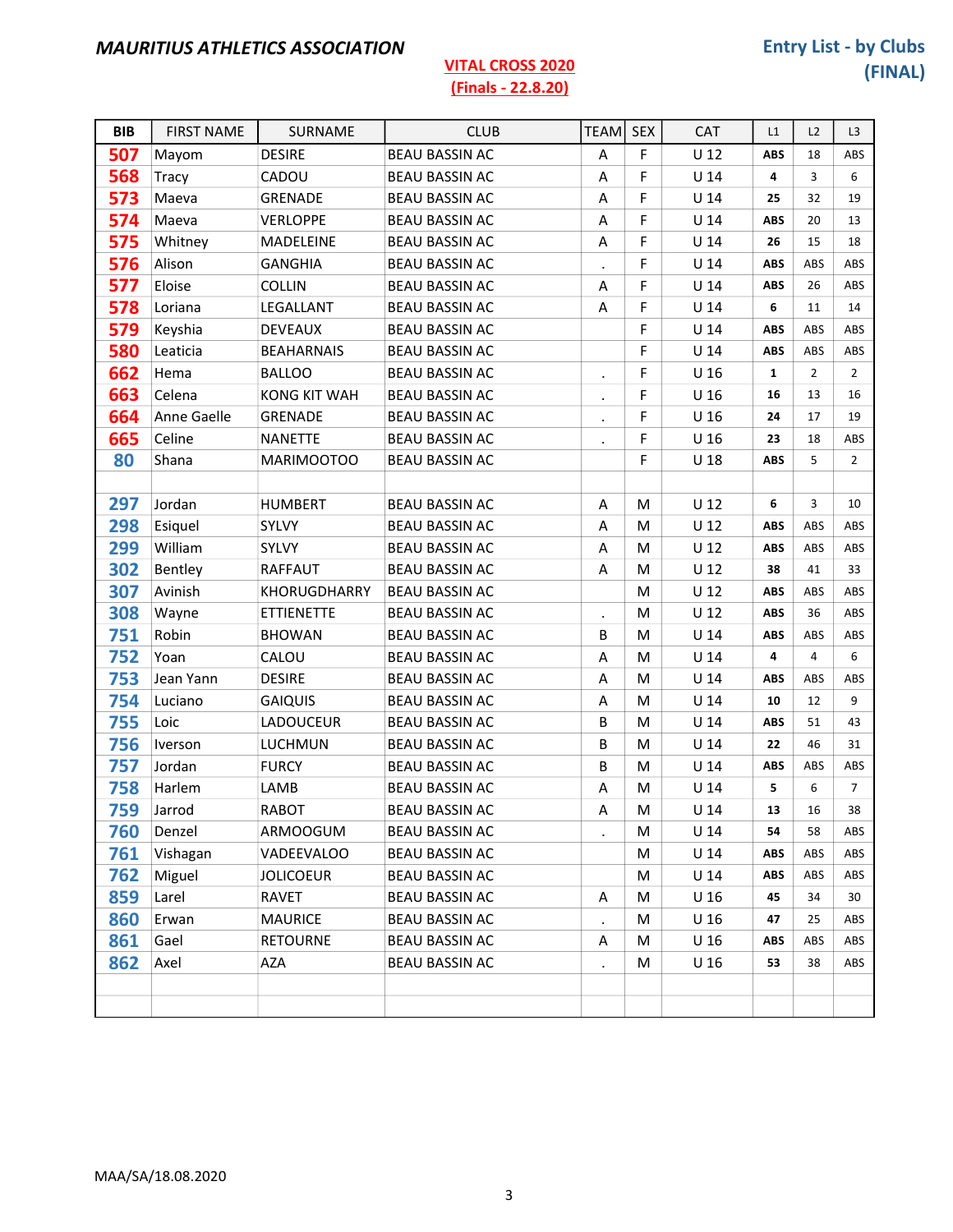#### VITAL CROSS 2020 (Finals - 22.8.20)

#### Entry List - by Clubs (FINAL)

| <b>BIB</b> | <b>FIRST NAME</b> | <b>SURNAME</b>     | <b>CLUB</b>                | <b>TEAM</b> | <b>SEX</b> | <b>CAT</b>      | L1         | L2         | L <sub>3</sub> |
|------------|-------------------|--------------------|----------------------------|-------------|------------|-----------------|------------|------------|----------------|
| 581        | Prishnee          | <b>BOISRAM</b>     | <b>BLACK RIVER STAR AC</b> | ٠           | F          | U <sub>14</sub> | 46         | <b>ABS</b> | 43             |
| 584        | Sophia            | LAMOUR             | <b>BLACK RIVER STAR AC</b> | $\bullet$   | F          | U <sub>14</sub> | 45         | <b>ABS</b> | 42             |
| 585        | Prishika          | <b>BOISRAM</b>     | <b>BLACK RIVER STAR AC</b> | $\cdot$     | F          | U <sub>14</sub> | 47         | <b>ABS</b> | 44             |
| 666        | Yrena             | LIMBIRAZA          | <b>BLACK RIVER STAR AC</b> | ٠           | F          | U 16            | 13         | 16         | <b>ABS</b>     |
| 667        | Anoushka          | <b>ORIAN</b>       | <b>BLACK RIVER STAR AC</b> |             | F          | U 16            | <b>ABS</b> | <b>ABS</b> | <b>ABS</b>     |
| 84         | Alicia            | <b>BRIGITTE</b>    | <b>BLACK RIVER STAR AC</b> |             | F          | U <sub>18</sub> | <b>ABS</b> | <b>ABS</b> | <b>ABS</b>     |
|            |                   |                    |                            |             |            |                 |            |            |                |
| 863        | Nelson            | PRUDENCE           | <b>BLACK RIVER STAR AC</b> | $\cdot$     | M          | U <sub>16</sub> | 17         | ABS        | <b>ABS</b>     |
| 864        | Alexandre         | <b>HIPPOLYTE</b>   | <b>BLACK RIVER STAR AC</b> |             | M          | U <sub>16</sub> | <b>ABS</b> | <b>ABS</b> | <b>ABS</b>     |
| 865        | Zacharie          | <b>HERVE</b>       | <b>BLACK RIVER STAR AC</b> | $\bullet$   | M          | U 16            | 16         | ABS        | ABS            |
| 1057       | Salim             | <b>MOHAMODALLY</b> | <b>BLACK RIVER STAR AC</b> | ٠           | M          | Senior          | 25         | <b>ABS</b> | <b>ABS</b>     |
|            |                   |                    |                            |             |            |                 |            |            |                |
|            |                   |                    |                            |             |            |                 |            |            |                |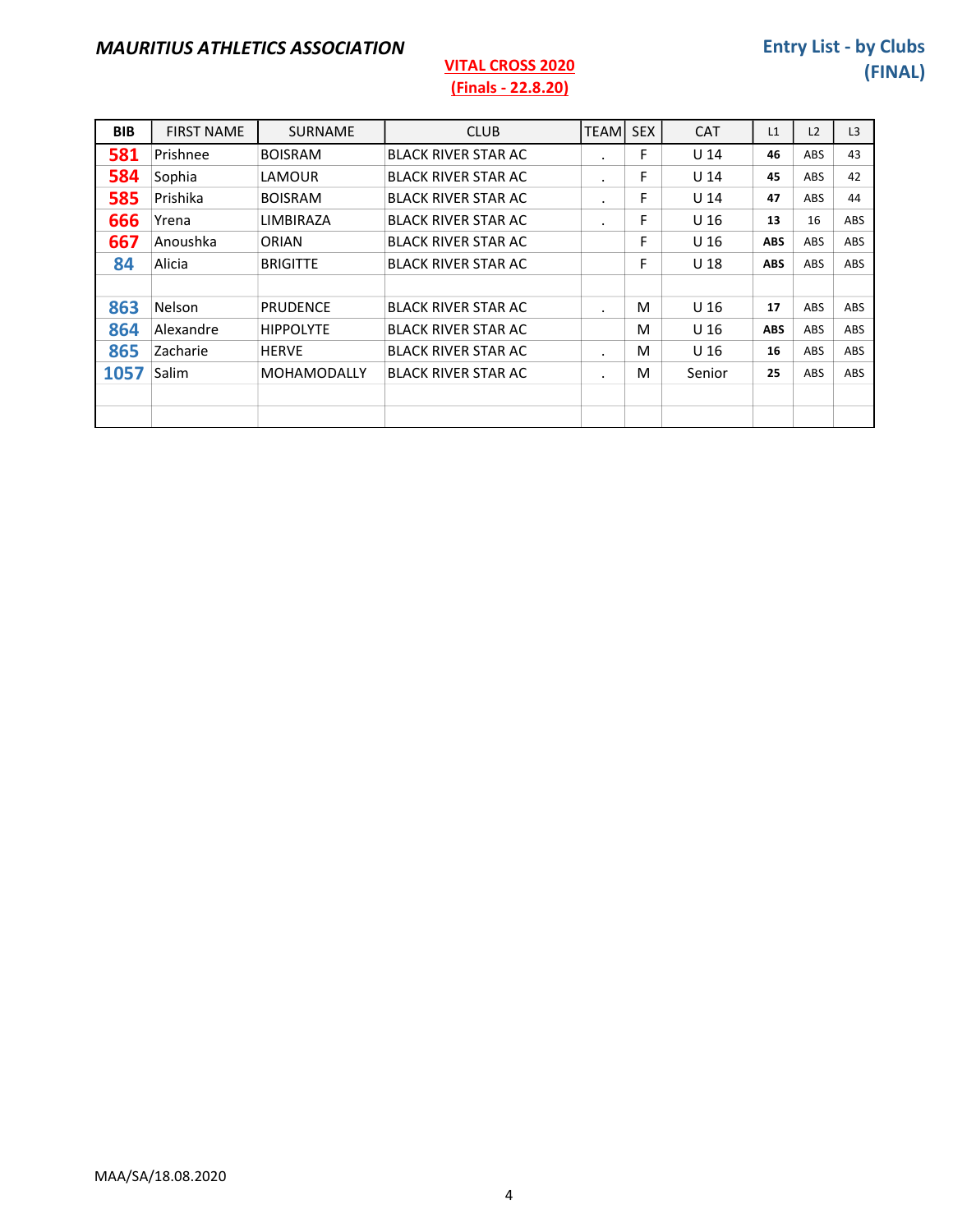#### VITAL CROSS 2020 (Finals - 22.8.20)

#### Entry List - by Clubs (FINAL)

| <b>BIB</b> | <b>FIRST NAME</b> | <b>SURNAME</b>   | <b>CLUB</b>            | TEAML     | <b>SEX</b> | <b>CAT</b>      | L1         | L2         | L <sub>3</sub> |
|------------|-------------------|------------------|------------------------|-----------|------------|-----------------|------------|------------|----------------|
| 586        | Tavishee          | VEERASAMY        | <b>BOULET ROUGE AC</b> | ٠         | F          | U <sub>14</sub> | 43         | 41         | ABS            |
| 589        | Sephora Esther    | <b>RESPOY</b>    | <b>BOULET ROUGE AC</b> | $\bullet$ | F          | U <sub>14</sub> | 39         | ABS        | ABS            |
| 590        | Deeptee           | <b>FOOLEE</b>    | <b>BOULET ROUGE AC</b> |           | F          | U <sub>14</sub> | <b>ABS</b> | <b>ABS</b> | ABS            |
| 668        | Emilie            | <b>MARLAH</b>    | <b>BOULET ROUGE AC</b> | A         | F          | U <sub>16</sub> | 12         | <b>ABS</b> | ABS            |
|            |                   |                  |                        |           |            |                 |            |            |                |
| 763        | Tiger             | <b>VEEREN</b>    | <b>BOULET ROUGE AC</b> | $\cdot$   | M          | U <sub>14</sub> | 41         | 41         | ABS            |
| 764        | Gregory           | <b>BIENVENUE</b> | <b>BOULET ROUGE AC</b> | $\cdot$   | M          | U <sub>14</sub> | 58         | <b>ABS</b> | 12             |
| 866        | Jeremie Adrian    | <b>RESPOY</b>    | <b>BOULET ROUGE AC</b> | $\cdot$   | M          | U <sub>16</sub> | 36         | <b>ABS</b> | ABS            |
| 960        | Keshen            | <b>APPAVOO</b>   | <b>BOULET ROUGE AC</b> | ٠         | M          | U <sub>18</sub> | 33         | ABS        | ABS            |
| 961        | Ryan              | <b>CALICE</b>    | <b>BOULET ROUGE AC</b> | $\bullet$ | M          | U <sub>18</sub> | 22         | ABS        | ABS            |
| 1024       | Benaja            | <b>YVON</b>      | <b>BOULET ROUGE AC</b> | $\bullet$ | M          | U <sub>20</sub> | 14         | <b>ABS</b> | ABS            |
|            |                   |                  |                        |           |            |                 |            |            |                |
|            |                   |                  |                        |           |            |                 |            |            |                |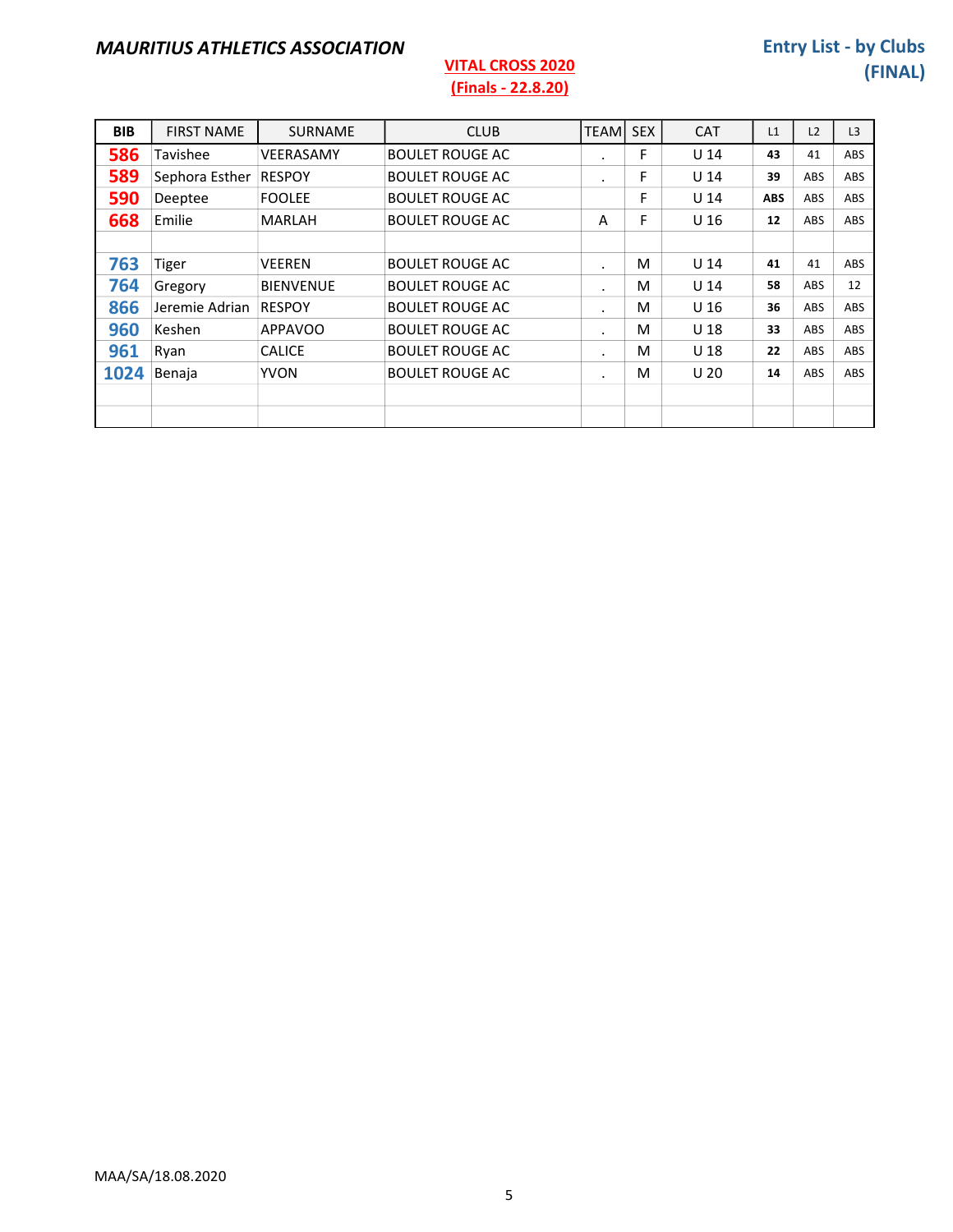### **VITAL CROSS 2020**

| <b>BIB</b> | <b>FIRST NAME</b>        | SURNAME           | <b>CLUB</b>              | <b>TEAM</b>    | <b>SEX</b> | <b>CAT</b>      | L1         | L2   | L <sub>3</sub> |
|------------|--------------------------|-------------------|--------------------------|----------------|------------|-----------------|------------|------|----------------|
| 509        | Elisa                    | <b>MOOROOGHEN</b> | <b>CHEMIN GRENIER AC</b> | $\cdot$        | F          | $U$ 12          | <b>ABS</b> | ABS  | ABS            |
| 510        | Elkena                   | <b>TEELUCK</b>    | CHEMIN GRENIER AC        | $\cdot$        | F          | U <sub>12</sub> | <b>ABS</b> | ABS  | ABS            |
| 511        | Karlna                   | <b>EUGENIE</b>    | CHEMIN GRENIER AC        | $\bullet$      | F          | U <sub>12</sub> | <b>ABS</b> | 22   | ABS            |
| 591        | Serenity                 | <b>CHIFFONE</b>   | <b>CHEMIN GRENIER AC</b> | A              | F          | U <sub>14</sub> | <b>ABS</b> | ABS  | ABS            |
| 592        | Stenie                   | <b>LEON</b>       | <b>CHEMIN GRENIER AC</b> | $\blacksquare$ | F          | U <sub>14</sub> | <b>ABS</b> | ABS  | ABS            |
| 670        | Elodie                   | LOUIS             | CHEMIN GRENIER AC        | $\bullet$      | F          | U <sub>16</sub> | <b>ABS</b> | ABS  | ABS            |
| 678        | Lorena                   | <b>VICTORINE</b>  | <b>CHEMIN GRENIER AC</b> | A              | F          | U <sub>16</sub> | 26         | ABS  | 23             |
| 679        | Alicia                   | <b>TOUCHE</b>     | <b>CHEMIN GRENIER AC</b> | Α              | F          | U <sub>16</sub> | 10         | ABS  | 6              |
| 680        | Loana                    | <b>NEGATHE</b>    | CHEMIN GRENIER AC        | Α              | F          | U <sub>16</sub> | <b>ABS</b> | ABS  | ABS            |
| 681        | Melody                   | ZAMALA            | <b>CHEMIN GRENIER AC</b> | A              | F          | U <sub>16</sub> | 17         | 14   | ABS            |
| 682        | Noemie                   | <b>ETIENETTE</b>  | <b>CHEMIN GRENIER AC</b> | Α              | F          | U <sub>16</sub> | 28         | 25   | 28             |
| 683        | Anais                    | <b>JOSEPH</b>     | CHEMIN GRENIER AC        | Α              | F          | U <sub>16</sub> | <b>ABS</b> | ABS  | ABS            |
| 684        | Adriana                  | <b>FRA</b>        | <b>CHEMIN GRENIER AC</b> | Α              | F          | U <sub>16</sub> | <b>ABS</b> | 8    | ABS            |
| 685        | Ornella                  | <b>AURIANT</b>    | CHEMIN GRENIER AC        | $\blacksquare$ | F          | U <sub>16</sub> | <b>ABS</b> | ABS  | ABS            |
| 686        | Anais                    | <b>BARASIA</b>    | CHEMIN GRENIER AC        | $\bullet$      | F          | U <sub>16</sub> | <b>ABS</b> | ABS  | 17             |
| 86         | Megane                   | <b>DRACK</b>      | <b>CHEMIN GRENIER AC</b> | A              | F          | U <sub>18</sub> | <b>ABS</b> | ABS  | ABS            |
| 87         | Oceanne                  | <b>MOOROOGHEN</b> | <b>CHEMIN GRENIER AC</b> | $\bullet$      | F          | U <sub>18</sub> | <b>ABS</b> | ABS  | ABS            |
| 91         | Anestacia                | <b>DUVAL</b>      | <b>CHEMIN GRENIER AC</b> | Α              | F          | U <sub>18</sub> | <b>ABS</b> | 13   | ABS            |
| 96         | Maria Anastazia THOMASSO |                   | <b>CHEMIN GRENIER AC</b> | A              | F          | U <sub>18</sub> | <b>ABS</b> | ABS  | ABS            |
| 98         | Debora                   | <b>ARLANDA</b>    | <b>CHEMIN GRENIER AC</b> | Α              | F          | U <sub>18</sub> | <b>ABS</b> | ABS  | ABS            |
| 100        | Harshita                 | <b>TEEHA</b>      | CHEMIN GRENIER AC        |                | F          | U <sub>18</sub> | <b>ABS</b> | ABS  | ABS            |
|            |                          |                   |                          |                |            |                 |            |      |                |
| 309        | Romain                   | AYLOU             | CHEMIN GRENIER AC        | Α              | M          | U <sub>12</sub> | <b>ABS</b> | 17   | 14             |
| 310        | Kulvir                   | <b>KARIA</b>      | CHEMIN GRENIER AC        | Α              | M          | U <sub>12</sub> | <b>ABS</b> | ABS  | ABS            |
| 316        | Ansh                     | <b>CODOR</b>      | <b>CHEMIN GRENIER AC</b> | $\cdot$        | M          | U <sub>12</sub> | <b>ABS</b> | ABS  | ABS            |
| 317        | Christ                   | <b>CODOR</b>      | <b>CHEMIN GRENIER AC</b> | $\cdot$        | M          | U <sub>12</sub> | <b>ABS</b> | ABS  | ABS            |
| 320        | Ashley                   | <b>CODOR</b>      | CHEMIN GRENIER AC        | $\bullet$      | M          | U <sub>12</sub> | <b>ABS</b> | ABS  | ABS            |
| 323        | Jonathan                 | <b>NEGATHE</b>    | <b>CHEMIN GRENIER AC</b> | $\bullet$      | M          | U <sub>12</sub> | <b>ABS</b> | ABS  | ABS            |
| 327        | Isaiah                   | <b>BOUCCERIE</b>  | <b>CHEMIN GRENIER AC</b> | $\bullet$      | M          | $U$ 12          | <b>ABS</b> | ABS  | 39             |
| 328        | Ainoah                   | CATHAN            | <b>CHEMIN GRENIER AC</b> | $\cdot$        | M          | U <sub>12</sub> | <b>ABS</b> | ABS  | ABS            |
| 332        | Esaie                    | <b>BHOKARY</b>    | <b>CHEMIN GRENIER AC</b> |                | М          | U 12            | <b>ABS</b> | ABS  | ABS            |
| 765        | Mervin                   | HENRI             | CHEMIN GRENIER AC        | Α              | M          | U <sub>14</sub> | ABS        | ABS  | ABS            |
| 766        | Dylan                    | <b>DRACK</b>      | <b>CHEMIN GRENIER AC</b> | Α              | М          | U <sub>14</sub> | ABS        | ABS  | ABS            |
| 767        | <b>Terry</b>             | ZAMALA            | CHEMIN GRENIER AC        | Α              | м          | U <sub>14</sub> | 27         | 28   | 39             |
| 768        | Oliver                   | ZAIRE             | CHEMIN GRENIER AC        | Α              | M          | U <sub>14</sub> | ABS        | ABS  | ABS            |
| 769        | Jercool                  | GANZAN            | CHEMIN GRENIER AC        |                | М          | U <sub>14</sub> | <b>ABS</b> | ABS  | ABS            |
| 867        | Adriano                  | <b>HOVAS</b>      | CHEMIN GRENIER AC        | $\cdot$        | M          | U <sub>16</sub> | <b>ABS</b> | 47   | ABS            |
| 868        | Arnaud                   | DUVAL             | <b>CHEMIN GRENIER AC</b> | A              | M          | U <sub>16</sub> | 43         | 46   | ABS            |
| 869        | Yandy                    | <b>PROSPER</b>    | CHEMIN GRENIER AC        | Α              | М          | U 16            | ABS        | ABS  | 36             |
| 870        | Gregory                  | <b>THOMASOO</b>   | CHEMIN GRENIER AC        | Α              | M          | U <sub>16</sub> | 35         | 33   | ABS            |
| 871        | Nick                     | <b>AUGUSTE</b>    | CHEMIN GRENIER AC        | Α              | M          | U <sub>16</sub> | ABS        | ABS  | ABS            |
| 872        | Axel                     | <b>FRA</b>        | CHEMIN GRENIER AC        | Α              | М          | U 16            | ABS        | ABS  | ABS            |
| 873        | <b>ND</b>                | <b>LABONTE</b>    | <b>CHEMIN GRENIER AC</b> | Α              | М          | U 16            | ABS        | ABS  | ABS            |
| 874        | Alvinyo                  | <b>BEGUE</b>      | CHEMIN GRENIER AC        | Α              | M          | U <sub>16</sub> | ABS        | 29 ? | ABS            |
| 875        | Dovic                    | KOONJAL           | CHEMIN GRENIER AC        | Α              | М          | U 16            | <b>ABS</b> | ABS  | ABS            |
| 876        | Sango                    | <b>FULOZEN</b>    | CHEMIN GRENIER AC        | $\bullet$      | M          | U <sub>16</sub> | <b>ABS</b> | ABS  | ABS            |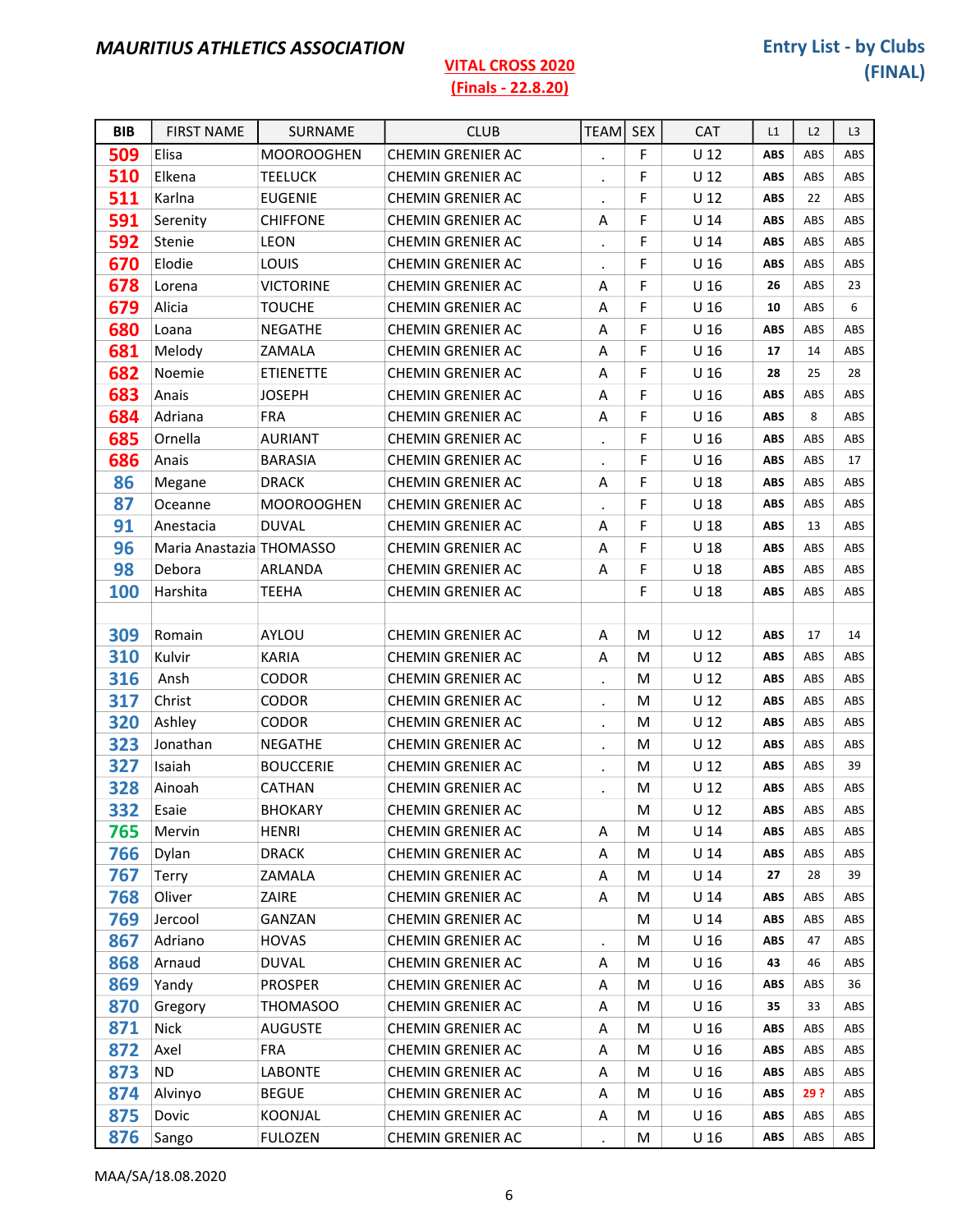#### VITAL CROSS 2020 (Finals - 22.8.20)

#### Entry List - by Clubs (FINAL)

| <b>BIB</b> | <b>FIRST NAME</b>       | <b>SURNAME</b>    | <b>CLUB</b>              | <b>TEAMI</b> | <b>SEX</b> | <b>CAT</b>      | L1         | L <sub>2</sub> | L <sub>3</sub> |
|------------|-------------------------|-------------------|--------------------------|--------------|------------|-----------------|------------|----------------|----------------|
| 877        | Gregory                 | <b>CATUAN</b>     | <b>CHEMIN GRENIER AC</b> | $\cdot$      | M          | U <sub>16</sub> | <b>ABS</b> | <b>ABS</b>     | ABS            |
| 878        | Shanen Meyave RAMASAWMY |                   | <b>CHEMIN GRENIER AC</b> | $\cdot$      | M          | U <sub>16</sub> | <b>ABS</b> | <b>ABS</b>     | 38             |
| 962        | <b>Brian</b>            | <b>RANGASSAMY</b> | <b>CHEMIN GRENIER AC</b> | A            | M          | U <sub>18</sub> | <b>ABS</b> | 14             | ABS            |
| 963        | Ryan                    | <b>VENUS</b>      | <b>CHEMIN GRENIER AC</b> | A            | M          | U <sub>18</sub> | <b>ABS</b> | <b>ABS</b>     | ABS            |
| 964        | Sahil                   | <b>FOKEER</b>     | <b>CHEMIN GRENIER AC</b> | $\cdot$      | M          | U <sub>18</sub> | <b>ABS</b> | <b>ABS</b>     | <b>ABS</b>     |
| 965        | Berni                   | LAPEYRE           | CHEMIN GRENIER AC        | $\cdot$      | M          | U <sub>18</sub> | <b>ABS</b> | <b>ABS</b>     | ABS            |
| 1025       | Gregory                 | ARLANDA           | <b>CHEMIN GRENIER AC</b> | A            | M          | U <sub>20</sub> | <b>ABS</b> | <b>ABS</b>     | ABS            |
| 1026       | Rishi                   | <b>JOYPAUL</b>    | <b>CHEMIN GRENIER AC</b> | A            | M          | U <sub>20</sub> | <b>ABS</b> | <b>ABS</b>     | ABS            |
| 1105       | Rajesh                  | RAMA              | CHEMIN GRENIER AC        | $\cdot$      | M          | Masters         | <b>ABS</b> | <b>ABS</b>     | ABS            |
| 1113       | Cyril Dominique DELORD  |                   | <b>CHEMIN GRENIER AC</b> | $\cdot$      | M          | <b>Masters</b>  | <b>ABS</b> | <b>ABS</b>     | ABS            |
|            |                         |                   |                          |              |            |                 |            |                |                |
|            |                         |                   |                          |              |            |                 |            |                |                |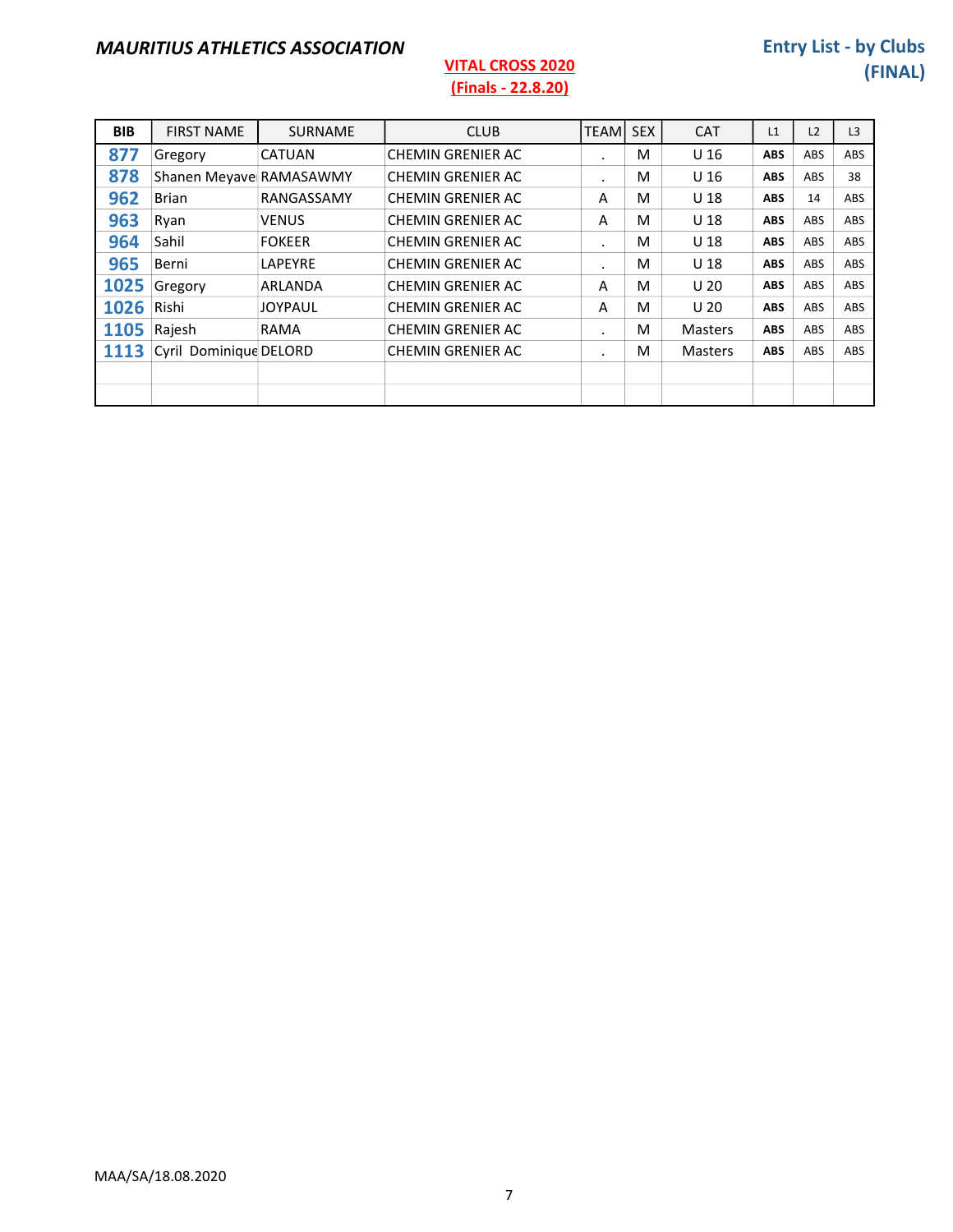| <b>BIB</b> | <b>FIRST NAME</b>        | SURNAME            | <b>CLUB</b>           | <b>TEAM</b>               | <b>SEX</b> | CAT             | L1         | L2  | L3  |
|------------|--------------------------|--------------------|-----------------------|---------------------------|------------|-----------------|------------|-----|-----|
| 770        | Djamel                   | <b>PERRINE</b>     | CREVE COEUR AC        | B                         | М          | U 14            | 40         | 42  | 41  |
| 771        | Nirvansingh              | <b>RAMJEET</b>     | <b>CREVE COEUR AC</b> | A                         | М          | $U$ 14          | 36         | 43  | 40  |
| 772        | Laduveer Laksh KALIDIN   |                    | <b>CREVE COEUR AC</b> | A                         | M          | U 14            | 38         | ABS | 17  |
| 773        | Navin                    | <b>RYE BASGEET</b> | <b>CREVE COEUR AC</b> | A                         | м          | U 14            | 40         | 64  | ABS |
| 774        | Vijayduth                | PEETUMBER          | <b>CREVE COEUR AC</b> | Α                         | M          | $U$ 14          | 56         | ABS | 53  |
| 775        | Divesh                   | <b>NAUGON</b>      | <b>CREVE COEUR AC</b> | A                         | М          | U 14            | 39         | 45  | 32  |
| 776        | Lowhitya                 | <b>JEETUN</b>      | <b>CREVE COEUR AC</b> | A                         | М          | U 14            | 65         | ABS | 54  |
| 777        | Ayush                    | <b>DOOKARUTH</b>   | CREVE COEUR AC        | B                         | M          | $U$ 14          | 63         | 59  | 51  |
| 778        | Yeshil                   | <b>BHURTUN</b>     | CREVE COEUR AC        | B                         | M          | $U$ 14          | 64         | ABS | 65  |
| 779        | Gawrav                   | SEEWOO             | CREVE COEUR AC        | B                         | M          | U 14            | <b>ABS</b> | ABS | ABS |
| 780        | Imran                    | <b>ISMAEL</b>      | <b>CREVE COEUR AC</b> | B                         | M          | U <sub>14</sub> | 55         | 52  | 58  |
| 781        | Ritvee                   | <b>SEEBORUTH</b>   | CREVE COEUR AC        | B                         | M          | $U$ 14          | <b>ABS</b> | ABS | ABS |
| 782        | <b>Nicholas</b>          | LACHE              | CREVE COEUR AC        | $\mathsf C$               | M          | $U$ 14          | 61         | 61  | 66  |
| 783        | Chandveer                | <b>DHUNNOOCHAN</b> | CREVE COEUR AC        | $\mathsf{C}$              | M          | $U$ 14          | <b>ABS</b> | ABS | ABS |
| 784        | Muzzafeer                | SOOKUN             | <b>CREVE COEUR AC</b> | $\mathsf{C}$              | M          | U <sub>14</sub> | 44         | 50  | 47  |
| 785        | J. E. Gabriel            | <b>AURELIE</b>     | CREVE COEUR AC        | $\mathsf C$               | M          | $U$ 14          | <b>ABS</b> | ABS | ABS |
| 786        | Julien                   | <b>MARGUERITE</b>  | <b>CREVE COEUR AC</b> | $\mathsf C$               | M          | U 14            | 67         | 24  | ABS |
| 787        | Zubeir                   | AMIN               | <b>CREVE COEUR AC</b> | D                         | M          | U 14            | 66         | ABS | ABS |
| 788        | J.C Wayne                | <b>JOLICOEUR</b>   | CREVE COEUR AC        | D                         | M          | $U$ 14          | <b>ABS</b> | 56  | 48  |
| 789        | Khevish                  | <b>MUNGROO</b>     | <b>CREVE COEUR AC</b> | D                         | M          | $U$ 14          | 52         | 44  | 52  |
| 790        | Pawan                    | <b>BUNDHOO</b>     | CREVE COEUR AC        | D                         | M          | $U$ 14          | <b>ABS</b> | ABS | 34  |
| 791        | Emmanuel                 | <b>BEGUE</b>       | <b>CREVE COEUR AC</b> | D                         | M          | U <sub>14</sub> | <b>ABS</b> | 60  | ABS |
| 792        | Ishaak                   | <b>OOZEER</b>      | CREVE COEUR AC        | $\ddot{\phantom{0}}$      | M          | $U$ 14          | 57         | ABS | 21  |
| 879        | Ezechiel Keith           | <b>FRA</b>         | <b>CREVE COEUR AC</b> | $\ddot{\phantom{0}}$      | M          | U <sub>16</sub> | 50         | ABS | 31  |
| 880        | Divesh Rye               | <b>BASGEET</b>     | CREVE COEUR AC        | $\boldsymbol{\mathsf{A}}$ | M          | U 16            | <b>ABS</b> | 55  | ABS |
| 881        | Nakul                    | <b>CHAKOWRY</b>    | <b>CREVE COEUR AC</b> | A                         | м          | U <sub>16</sub> | 20         | 35  | 39  |
| 882        | Jean Luc                 | <b>JOLICOEUR</b>   | <b>CREVE COEUR AC</b> | A                         | M          | U 16            | <b>ABS</b> | ABS | ABS |
| 883        | Anish                    | <b>KALLOO</b>      | CREVE COEUR AC        | A                         | M          | U <sub>16</sub> | 38         | 53  | ABS |
| 884        | Wensley                  | LAULLOOA           | CREVE COEUR AC        | A                         | М          | U 16            | 49         | 37  | 34  |
| 885        | Shasheel                 | <b>CHOKOWRY</b>    | CREVE COEUR AC        | $\boldsymbol{\mathsf{A}}$ | M          | U 16            | 52         | ABS | 17  |
| 886        | M.Sheik Rayhaa NASURALLY |                    | CREVE COEUR AC        | A                         | M          | U <sub>16</sub> | 44         | 32  | 21  |
|            |                          |                    |                       |                           |            |                 |            |     |     |
|            |                          |                    |                       |                           |            |                 |            |     |     |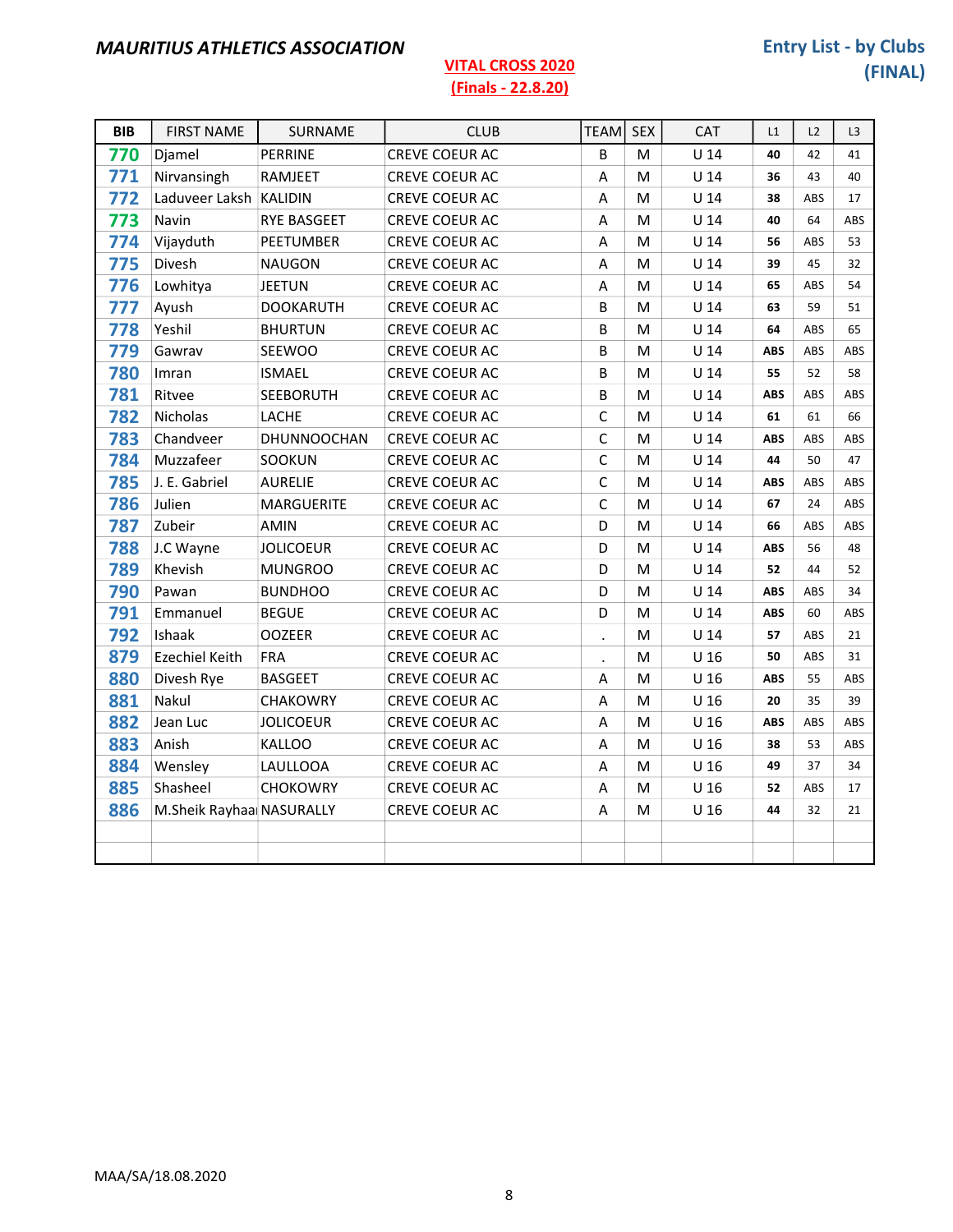| <b>BIB</b> | <b>FIRST NAME</b> | SURNAME           | <b>CLUB</b>                | <b>TEAM</b>    | <b>SEX</b> | CAT             | L1         | L2  | L <sub>3</sub> |
|------------|-------------------|-------------------|----------------------------|----------------|------------|-----------------|------------|-----|----------------|
| 513        | Gaelle            | <b>JOLICOEUR</b>  | <b>CUREPIPE HARLEMS AC</b> |                | F          | $U$ 12          | <b>ABS</b> | 27  | ABS            |
| 687        | Laurie            | ANDRE             | <b>CUREPIPE HARLEMS AC</b> | Α              | F          | U <sub>16</sub> | <b>ABS</b> | ABS | 24             |
| 688        | Emanuelle         | <b>BERGUE</b>     | <b>CUREPIPE HARLEMS AC</b> | Α              | F          | U <sub>16</sub> | 27         | 30  | 32             |
| 691        | Katriana          | AH LAM HI         | <b>CUREPIPE HARLEMS AC</b> | A              | F          | U <sub>16</sub> | <b>ABS</b> | 27  | 39             |
| 691        | Queency           | <b>JOSEPH</b>     | <b>CUREPIPE HARLEMS AC</b> | Α              | F          | U <sub>16</sub> | <b>ABS</b> | 24  | 18             |
| 692        | Kimberley         | <b>DARIO</b>      | <b>CUREPIPE HARLEMS AC</b> | A              | F          | U <sub>16</sub> | <b>ABS</b> | 34  | 34             |
| 693        | Camille           | GRENADE           | <b>CUREPIPE HARLEMS AC</b> | A              | F          | U <sub>16</sub> | <b>ABS</b> | 37  | 38             |
| 694        | Leticia           | <b>HOVAS</b>      | <b>CUREPIPE HARLEMS AC</b> |                | F          | U <sub>16</sub> | <b>ABS</b> | ABS | 21             |
| 697        | Queency           | <b>JOSEPH</b>     | <b>CUREPIPE HARLEMS AC</b> | Α              | F          | U <sub>16</sub> | <b>ABS</b> | 24  | 18             |
| 102        | Laetitia          | LEBLANC           | <b>CUREPIPE HARLEMS AC</b> |                | F          | U <sub>18</sub> | <b>ABS</b> | ABS | 9              |
| 103        | Lovena            | <b>RAWOO</b>      | <b>CUREPIPE HARLEMS AC</b> |                | F          | U <sub>18</sub> | <b>ABS</b> | ABS | 11             |
|            |                   |                   |                            |                |            |                 |            |     |                |
| 333        | Tyron             | <b>ACHILLE</b>    | <b>CUREPIPE HARLEMS AC</b> | $\cdot$        | М          | U <sub>12</sub> | 8          | 13  | ABS            |
| 336        | Deon              | <b>GOOLAMALEE</b> | <b>CUREPIPE HARLEMS AC</b> | $\blacksquare$ | M          | $U$ 12          | 16         | 38  | 37             |
| 337        | Noah              | <b>MANIKON</b>    | <b>CUREPIPE HARLEMS AC</b> | $\cdot$        | M          | $U$ 12          | 43         | 49  | ABS            |
| 793        | Kyel              | <b>CHINIAH</b>    | <b>CUREPIPE HARLEMS AC</b> | $\bullet$      | M          | U <sub>14</sub> | 42         | 49  | 63             |
| 794        | Jeff              | <b>BHUGELOO</b>   | <b>CUREPIPE HARLEMS AC</b> | $\blacksquare$ | M          | U <sub>14</sub> | 30         | 26  | ABS            |
| 795        | Jean Jacques      | <b>LAFRANCE</b>   | <b>CUREPIPE HARLEMS AC</b> | $\bullet$      | М          | $U$ 14          | 31         | 47  | 62             |
| 887        | Roulian           | LAJEUNESSE        | <b>CUREPIPE HARLEMS AC</b> | Α              | M          | U <sub>16</sub> | 6          | 3   | 5              |
| 888        | Emilien           | <b>GOORNADEN</b>  | <b>CUREPIPE HARLEMS AC</b> | Α              | M          | U <sub>16</sub> | 25         | 21  | 27             |
| 889        | Sebastien         | <b>BELLAH</b>     | <b>CUREPIPE HARLEMS AC</b> | Α              | M          | U <sub>16</sub> | <b>ABS</b> | ABS | 20             |
| 890        | Gregory           | NARRAINEN         | <b>CUREPIPE HARLEMS AC</b> | Α              | M          | U <sub>16</sub> | 22         | ABS | 10             |
| 891        | <b>Brandon</b>    | <b>DULJEET</b>    | <b>CUREPIPE HARLEMS AC</b> | Α              | M          | U <sub>16</sub> | 56         | 51  | ABS            |
| 892        | John Owen         | <b>APPASAMY</b>   | <b>CUREPIPE HARLEMS AC</b> | Α              | М          | U <sub>16</sub> | 11         | ABS | 24             |
| 893        | Miguel            | <b>TANGUY</b>     | <b>CUREPIPE HARLEMS AC</b> | A              | M          | U <sub>16</sub> | 51         | 43  | 37             |
| 894        | William           | RANGASSAMY        | <b>CUREPIPE HARLEMS AC</b> | Α              | M          | U <sub>16</sub> | 23         | 20  | ABS            |
| 895        | Dimitry           | <b>PLACATOUR</b>  | <b>CUREPIPE HARLEMS AC</b> |                | M          | U <sub>16</sub> | <b>ABS</b> | ABS | $\overline{7}$ |
| 918        | Akilesh           | SOOBAH            | <b>CUREPIPE HARLEMS AC</b> | Α              | M          | U <sub>16</sub> | 13         | ABS | 32             |
| 966        | Samuel            | D'EAU             | <b>CUREPIPE HARLEMS AC</b> | Α              | M          | U <sub>18</sub> | 25         | 32  | 26             |
| 967        | Ervin             | <b>MOOROOGEN</b>  | <b>CUREPIPE HARLEMS AC</b> | Α              | M          | U <sub>18</sub> | 28         | 28  | 25             |
| 968        | Wendel            | <b>DORZA</b>      | <b>CUREPIPE HARLEMS AC</b> | Α              | М          | U <sub>18</sub> | 31         | ABS | 27             |
| 969        | Damien            | <b>ROSETTE</b>    | <b>CUREPIPE HARLEMS AC</b> | Α              | M          | U 18            | 12         | 8   | 9              |
| 970        | <b>Bradley</b>    | <b>CHITE</b>      | <b>CUREPIPE HARLEMS AC</b> | Α              | M          | U <sub>18</sub> | <b>ABS</b> | 19  | 21             |
| 971        | Geraldo           | <b>PERRINE</b>    | <b>CUREPIPE HARLEMS AC</b> | Α              | M          | U 18            | 11         | 9   | 17             |
| 1027       | Jean Michel       | <b>PROSPER</b>    | <b>CUREPIPE HARLEMS AC</b> | $\bullet$      | M          | U <sub>20</sub> | 17         | ABS | 15             |
|            | 1058 Jean David   | <b>PROSPER</b>    | <b>CUREPIPE HARLEMS AC</b> | $\blacksquare$ | M          | Senior          | 24         | ABS | ABS            |
|            |                   |                   |                            |                |            |                 |            |     |                |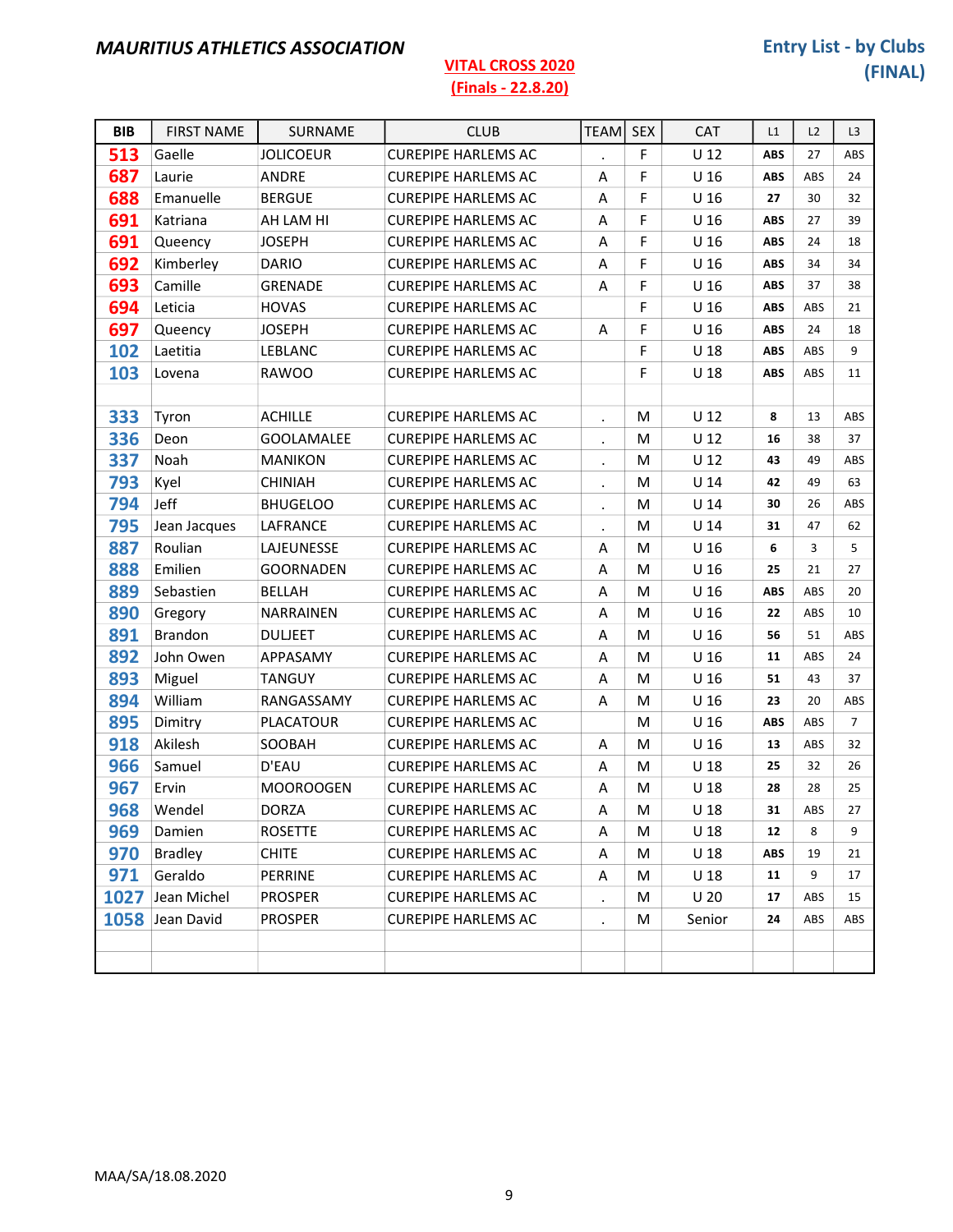#### **BIB FIRST NAME SURNAME CLUB TEAM SEX** CAT  $L1$  $L2$  $L3$ 514 **DUVAL CUREPIPE WARRIORS AC** F  $U<sub>12</sub>$ Amelie  $10$ 10 15 593 Grace **DUVAL CUREPIPE WARRIORS AC** F  $U$  14  $\overline{\mathbf{3}}$ ABS  $\overline{2}$ 594 Emy NARAINSAMY **CUREPIPE WARRIORS AC** F  $U<sub>14</sub>$  $22$ ABS 16  $\cdot$ F 695 Oriana **MASSE CUREPIPE WARRIORS AC**  $U<sub>16</sub>$ **ABS**  $21$ **ARS**  $\ddot{\phantom{a}}$ 104 Oceanne **MOIRT CUREPIPE WARRIORS AC** F U 18 **ABS** ABS ABS 106 Rachel **JEANNETON CUREPIPE WARRIORS AC** F  $U<sub>18</sub>$  $\overline{2}$  $\overline{7}$ ABS  $\cdot$ 217 Anasthasia **MASSE CUREPIPE WARRIORS AC** F  $U<sub>20</sub>$ **ARS**  $\mathbf{R}$ **ARS** 247 Rachel **MICHEL CUREPIPE WARRIORS AC** F Senior **ABS** ABS ABS  $\cdot$ 251 Maeva **SEESAFT CUREPIPE WARRIORS AC** F Senior **ABS** ABS ABS 896 **Brice**  $U<sub>16</sub>$ **VICTOIRE CUREPIPE WARRIORS AC** M 15 15  $12$  $\ddot{\phantom{a}}$ 897 Kilian ABS **BOUF CUREPIPE WARRIORS AC** M  $U<sub>16</sub>$ 28 31  $\ddot{\phantom{a}}$ 898 Andy PAUL **CUREPIPE WARRIORS AC** M  $U<sub>16</sub>$ **ABS ABS** 13 1028 Pierre Emmanue ROSE **CUREPIPE WARRIORS AC**  $U<sub>20</sub>$ M 12 ABS  $11\,$  $\overline{a}$ 1029 Adrien **CORET CUREPIPE WARRIORS AC** M  $U<sub>20</sub>$ **ABS ABS** ABS  $\ddot{\phantom{a}}$ M 1030 Adrien **THISBF CUREPIPE WARRIORS AC**  $U<sub>20</sub>$ **ABS**  $10$ **ABS**  $U<sub>20</sub>$ 1031 Veersing **BASOODELSING CUREPIPE WARRIORS AC** M  $\overline{7}$  $\overline{7}$ 5  $\overline{a}$ 1059 Mohammad **DOOKUN CUREPIPE WARRIORS AC** Senior **ABS**  $\mathbf{1}$  $\mathbf{1}$ M  $\cdot$ 1060 Yaaseen **KAHAAR CUREPIPE WARRIORS AC** M Senior **ABS** ABS ABS **1061** Nathan LE BON **CUREPIPE WARRIORS AC** M Senior 14 14 12  $\ddot{\phantom{a}}$ 1062 Miguel **MARIE CUREPIPE WARRIORS AC** Senior M  $\mathbf 1$  $\overline{4}$  $\overline{2}$  $\ddot{\phantom{a}}$ **1063** Julien **PIERRE CUREPIPE WARRIORS AC** M Senior  $12$  $12$ 10 1064 Ashley **PITCHIA CUREPIPE WARRIORS AC** M Senior **ABS** ABS ABS  $\ddot{\phantom{a}}$ **1065** Samuel **VIELLEUSE CUREPIPE WARRIORS AC** Senior **ABS** ABS ABS M  $\cdot$ 1066 Vikayshay **KANNAYA CUREPIPE WARRIORS AC** M Senior 19 19 16  $\mathbf{r}$ 1114 Rishi CHAMPA **CUREPIPE WARRIORS AC** M **Masters**  $\overline{\mathbf{z}}$  $\overline{a}$  $\overline{4}$ Α **1115** Eric **CICERON CUREPIPE WARRIORS AC Masters ABS** ABS ABS M 1118 Barnard **DUVAL CUREPIPE WARRIORS AC**  $\overline{A}$ M **Masters**  $\overline{2}$  $\mathbf{1}$  $\overline{2}$ 1121 Khalid **CUREPIPE WARRIORS AC**  $\mathbf{A}$  $\overline{7}$  $\mathsf{q}$ **JEEANODY** A M **Masters 1122 Laval MARJOLIN CUREPIPE WARRIORS AC** M **Masters ABS** ABS  $\mathbf{1}$  $\cdot$ 1123 Sailesh **RAMSAHA CUREPIPE WARRIORS AC** A M **Masters** 6 9 ABS Masters ABS 1125 Jean Mario **SPEVILLE CUREPIPE WARRIORS AC**  $\overline{A}$  $\mathbf{q}$  $11$ M 1128 Bhaiyeswar RAMLOLL **CUREPIPE WARRIORS AC** A M **Masters** 11 15 ABS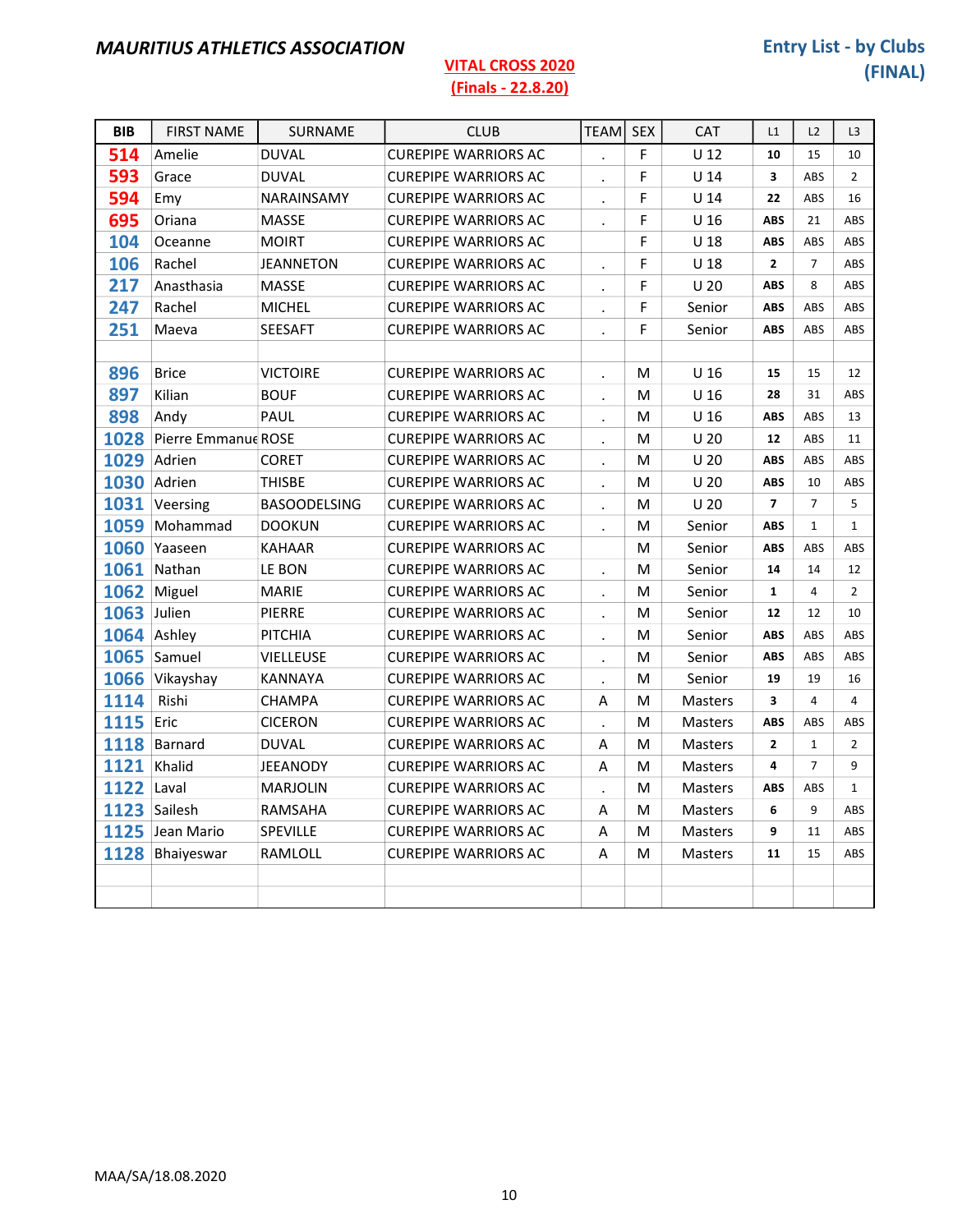### VITAL CROSS 2020

| <b>BIB</b> | <b>FIRST NAME</b> | <b>SURNAME</b>              | <b>CLUB</b>       | <b>TEAM</b> | <b>SEX</b> | <b>CAT</b>      | L1         | L2  | L3  |
|------------|-------------------|-----------------------------|-------------------|-------------|------------|-----------------|------------|-----|-----|
| 595        | Fani              | <b>MEUNIER</b>              | <b>GUEPARD AC</b> | A           | F          | U <sub>14</sub> | 28         | 23  | 22  |
| 598        | Fiona             | <b>BECHOO</b>               | <b>GUEPARD AC</b> | $\cdot$     | F          | U <sub>14</sub> | 41         | ABS | ABS |
| 599        | Valkerhia         | <b>EDOUARD</b>              | <b>GUEPARD AC</b> | $\bullet$   | F          | $U$ 14          | 37         | ABS | 37  |
| 600        | Agnes             | <b>ETIENNE</b>              | <b>GUEPARD AC</b> | A           | F          | U <sub>14</sub> | 32         | 24  | 38  |
| 601        | <b>Nelie</b>      | <b>MARIMOOTOO</b>           | <b>GUEPARD AC</b> | A           | F          | U <sub>14</sub> | 30         | ABS | ABS |
| 602        | Sarafina          | <b>BLANCHE</b>              | <b>GUEPARD AC</b> | A           | F          | U 14            | 19         | ABS | ABS |
| 603        | Olivia            | <b>DARIFAT</b>              | <b>GUEPARD AC</b> |             | F          | U 14            | <b>ABS</b> | ABS | ABS |
| 696        | Jahmellia         | SADOU                       | <b>GUEPARD AC</b> |             | F          | U <sub>16</sub> | <b>ABS</b> | ABS | ABS |
| 698        | Vicianne          | <b>JOSELITO</b>             | <b>GUEPARD AC</b> | $\bullet$   | F          | U <sub>16</sub> | 15         | ABS | ABS |
| 107        | Elisa             | L'ESPAR                     | <b>GUEPARD AC</b> |             | F          | U 18            | <b>ABS</b> | ABS | ABS |
|            |                   |                             |                   |             |            |                 |            |     |     |
| 339        | Jah Love          | SADOU                       | <b>GUEPARD AC</b> |             | M          | U <sub>12</sub> | <b>ABS</b> | ABS | ABS |
| 340        | Jordan            | <b>NARAINEN</b>             | <b>GUEPARD AC</b> | $\bullet$   | M          | U <sub>12</sub> | <b>ABS</b> | 40  | 32  |
| 796        | Jonas             | PIERRE LOUIS                | <b>GUEPARD AC</b> | $\bullet$   | M          | U 14            | <b>ABS</b> | 27  | 18  |
| 797        | Ozias             | REINE DE CARTHAG GUEPARD AC |                   | $\bullet$   | M          | U <sub>14</sub> | 25         | ABS | 15  |
| 798        | Daniel            | <b>BABYLONE</b>             | <b>GUEPARD AC</b> | $\cdot$     | M          | U <sub>14</sub> | 18         | 20  | 25  |
| 799        | Sandapa           | <b>ACHILLE</b>              | <b>GUEPARD AC</b> | $\cdot$     | M          | U <sub>14</sub> | 15         | ABS | ABS |
| 899        | Jonathan          | LAMOUREUX                   | <b>GUEPARD AC</b> | $\bullet$   | M          | U <sub>16</sub> | <b>ABS</b> | 49  | ABS |
| 972        | Ismael            | <b>MACHABEE</b>             | <b>GUEPARD AC</b> |             | M          | U 18            | <b>ABS</b> | ABS | ABS |
| 973        | Andrew            | <b>CLAIR</b>                | <b>GUEPARD AC</b> |             | M          | U <sub>18</sub> | <b>ABS</b> | ABS | ABS |
|            |                   |                             |                   |             |            |                 |            |     |     |
|            |                   |                             |                   |             |            |                 |            |     |     |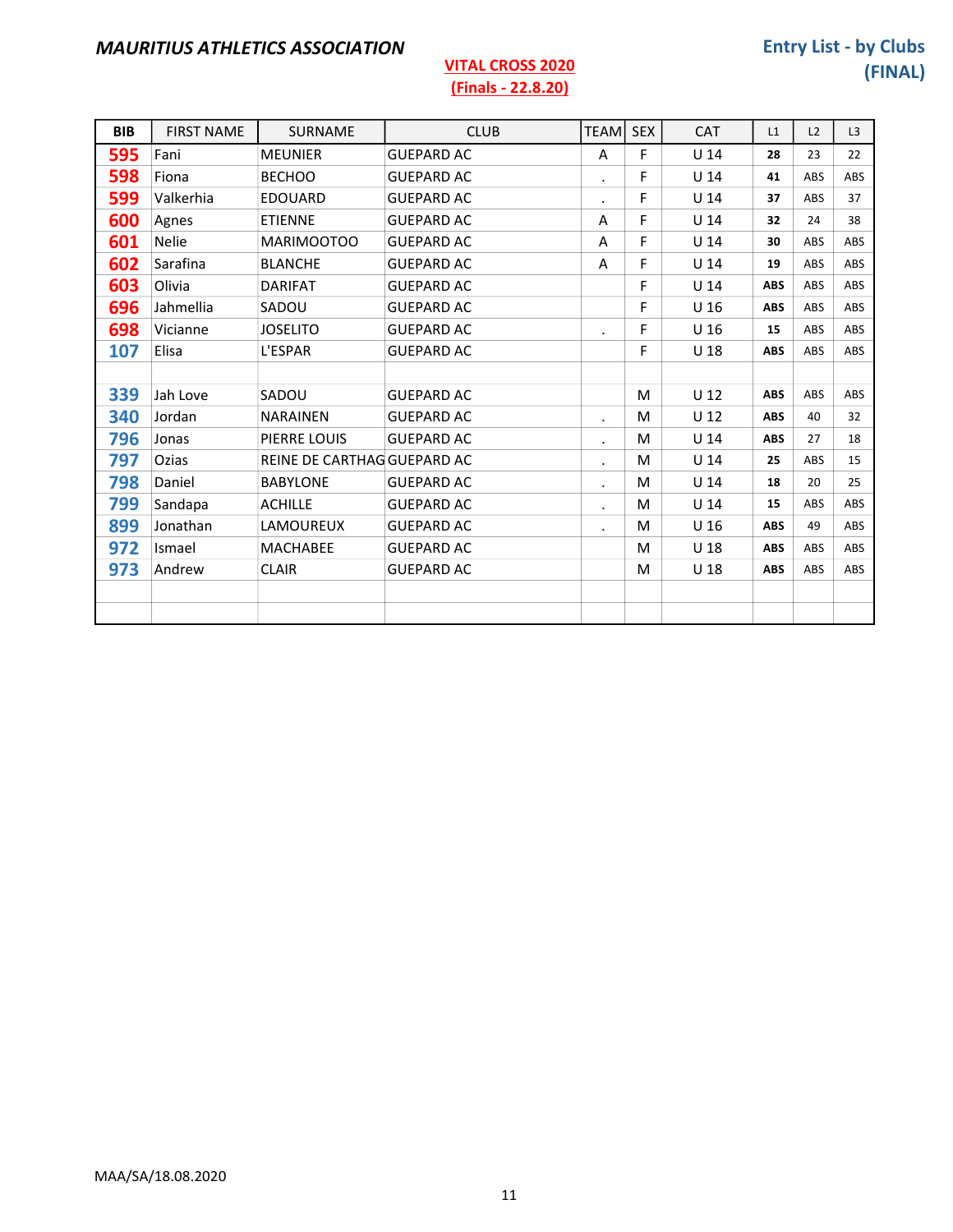| <b>BIB</b> | <b>FIRST NAME</b>    | SURNAME              | <b>CLUB</b>        | <b>TEAM</b> | <b>SEX</b> | <b>CAT</b>      | L1           | L2             | L <sub>3</sub> |
|------------|----------------------|----------------------|--------------------|-------------|------------|-----------------|--------------|----------------|----------------|
| 515        | Louise               | <b>DALAIS</b>        | <b>GYMKHANA AC</b> |             | F          | U <sub>12</sub> | <b>ABS</b>   | 4              | 3              |
| 516        | Alia                 | <b>SOORIAH</b>       | <b>GYMKHANA AC</b> | Α           | F          | U <sub>12</sub> | 14           | 16             | 11             |
| 517        | Abby                 | <b>PULCHERIE</b>     | <b>GYMKHANA AC</b> |             | F          | $U$ 12          | <b>ABS</b>   | ABS            | ABS            |
| 518        | Carole               | ESPLACATHOSE         | <b>GYMKHANA AC</b> | B           | F          | $U$ 12          | 15           | $\overline{7}$ | 8              |
| 519        | Alyssa               | <b>BAPTISTE</b>      | <b>GYMKHANA AC</b> | A           | F          | U <sub>12</sub> | 18           | 19             | 15             |
| 520        | Gaelle               | <b>BEGUE</b>         | <b>GYMKHANA AC</b> | В           | F          | U <sub>12</sub> | 17           | 12             | 13             |
| 521        | Hanliah              | RAWAT                | <b>GYMKHANA AC</b> | Α           | F          | U <sub>12</sub> | 9            | 8              | 9              |
| 522        | Kelsy                | <b>LECLERC</b>       | <b>GYMKHANA AC</b> | В           | F          | $U$ 12          | $\mathbf{z}$ | ABS            | 4              |
| 523        | Ketzia               | <b>LECLERC</b>       | <b>GYMKHANA AC</b> |             | F          | $U$ 12          | <b>ABS</b>   | ABS            | 5              |
| 526        | Amy                  | CATHERINE            | <b>GYMKHANA AC</b> | B           | F          | U <sub>12</sub> | 16           | 17             | 16             |
| 527        | Grace                | <b>HOSANY</b>        | <b>GYMKHANA AC</b> |             | F          | $U$ 12          | <b>ABS</b>   | ABS            | ABS            |
| 529        | Kathaeya             | <b>SEVENE</b>        | <b>GYMKHANA AC</b> | Α           | F          | $U$ 12          | 25           | 26             | 23             |
| 530        | Jamelia              | <b>SEVENE</b>        | <b>GYMKHANA AC</b> |             | F          | U <sub>12</sub> | <b>ABS</b>   | ABS            | ABS            |
| 531        | Naomi                | <b>FANCHON</b>       | <b>GYMKHANA AC</b> | Α           | F          | U <sub>12</sub> | 19           | 23             | 22             |
| 533        | Maeva                | <b>QUATRE BORNES</b> | <b>GYMKHANA AC</b> | Α           | F          | $U$ 12          | 27           | 29             | ABS            |
| 534        | Anaelle              | <b>NAVET</b>         | <b>GYMKHANA AC</b> | $\cdot$     | F          | U <sub>12</sub> | 26           | 25             | 19             |
| 535        | Laura                | <b>DABY</b>          | <b>GYMKHANA AC</b> |             | F          | U <sub>12</sub> | <b>ABS</b>   | ABS            | ABS            |
| 536        | Alicia Rasmey        | <b>DUVAL</b>         | <b>GYMKHANA AC</b> | $\cdot$     | F          | $U$ 12          | <b>ABS</b>   | 13             | 18             |
| 537        | Camelia              | <b>TRAPU</b>         | <b>GYMKHANA AC</b> |             | F          | U <sub>12</sub> | <b>ABS</b>   | ABS            | ABS            |
| 538        | Alaina               | <b>POTTIER</b>       | <b>GYMKHANA AC</b> |             | F          | U <sub>12</sub> | ABS          | ABS            | ABS            |
| 604        | Prinncesska          | <b>CLOVIS</b>        | <b>GYMKHANA AC</b> | Α           | F          | $U$ 14          | 12           | 22             | 23             |
| 605        | Kareena              | <b>APPIAH</b>        | <b>GYMKHANA AC</b> | Α           | F          | U <sub>14</sub> | 44           | 42             | ABS            |
| 606        | Megane               | <b>MONVOISIN</b>     | <b>GYMKHANA AC</b> | Α           | F          | U <sub>14</sub> | 35           | 34             | 25             |
| 607        | Manshinee            | <b>NOKHEEAH</b>      | <b>GYMKHANA AC</b> | A           | F          | U <sub>14</sub> | 13           | 21             | 17             |
| 608        | Elodie               | <b>ETIENNETTE</b>    | <b>GYMKHANA AC</b> | Α           | F          | U <sub>14</sub> | 27           | 25             | 20             |
| 609        | Yieldy               | <b>EUGENE</b>        | <b>GYMKHANA AC</b> |             | F          | U <sub>14</sub> | <b>ABS</b>   | ABS            | ABS            |
| 699        | Rachel               | <b>CHIFFONNE</b>     | <b>GYMKHANA AC</b> | Α           | F          | U <sub>16</sub> | 3            | 5              | 4              |
| 700        | Anielle              | PETIT                | <b>GYMKHANA AC</b> | Α           | F          | U <sub>16</sub> | $\mathbf{z}$ | 3              | 5              |
| 702        | Nestaelle            | <b>BEGUE</b>         | <b>GYMKHANA AC</b> | A           | F          | U <sub>16</sub> | 11           | 9              | 9              |
| 703        | Christelle           | <b>BOISSEQUE</b>     | <b>GYMKHANA AC</b> | A           | F          | U <sub>16</sub> | 39           | 39             | 41             |
| 110        | Marie Lauryn         | LAROSE               | <b>GYMKHANA AC</b> | A           | F          | $U$ 18          | ABS          | ABS            | ABS            |
| <b>111</b> | Anastasia            | LACREOLE             | GYMKHANA AC        |             | F          | U <sub>18</sub> | <b>ABS</b>   | ABS            | ABS            |
| 115        | Jessie               | <b>JOLICOEUR</b>     | <b>GYMKHANA AC</b> | Α           | F          | U <sub>18</sub> | 9            | 8              | 6              |
| 116        | Twisha Medini        | SEEPERSON            | <b>GYMKHANA AC</b> | Α           | F          | U <sub>18</sub> | 13           | ABS            | 10             |
| 118        | Anais                | <b>BOISSEQUE</b>     | <b>GYMKHANA AC</b> | Α           | F          | U <sub>18</sub> | 15           | 12             | 13             |
| 119        | Anne-Sophie          | <b>ROSICOURT</b>     | <b>GYMKHANA AC</b> |             | F          | U <sub>18</sub> | ABS          | ABS            | 8              |
| 269        | Claudine             | <b>BAPTISTE</b>      | <b>GYMKHANA AC</b> | $\cdot$     | F          | Masters         | <b>ABS</b>   | 3              | 3              |
| 270        | Shirley              | LAROSE               | <b>GYMKHANA AC</b> | $\cdot$     | F          | Masters         | 1            | $\mathbf{1}$   | $\mathbf{1}$   |
|            |                      |                      |                    |             |            |                 |              |                |                |
| 342        | Steward              | LAROSE               | <b>GYMKHANA AC</b> | Α           | M          | U <sub>12</sub> | 42           | 44             | 36             |
| 343        | Ezekiel              | <b>CHIFFONE</b>      | <b>GYMKHANA AC</b> | A           | М          | U <sub>12</sub> | 19           | 26             | 23             |
| 346        | Durvish              | <b>KISHTOO</b>       | <b>GYMKHANA AC</b> |             | M          | $U$ 12          | <b>ABS</b>   | ABS            | ABS            |
| 348        | Adrien               | <b>BERTHLOT</b>      | <b>GYMKHANA AC</b> | Α           | M          | $U$ 12          | 4            | 4              | 4              |
| 349        | Jean Pierre          | <b>HOPE</b>          | <b>GYMKHANA AC</b> |             | M          | $U$ 12          | <b>ABS</b>   | ABS            | ABS            |
| 350        | Noah                 | CATEAU               | <b>GYMKHANA AC</b> | Α           | M          | $U$ 12          | 46           | 52             | ABS            |
| 351        | Mathieu Kenny (ADELE |                      | <b>GYMKHANA AC</b> | $\bullet$   | M          | U <sub>12</sub> | ABS          | ABS            | ABS            |

MAA/SA/18.08.2020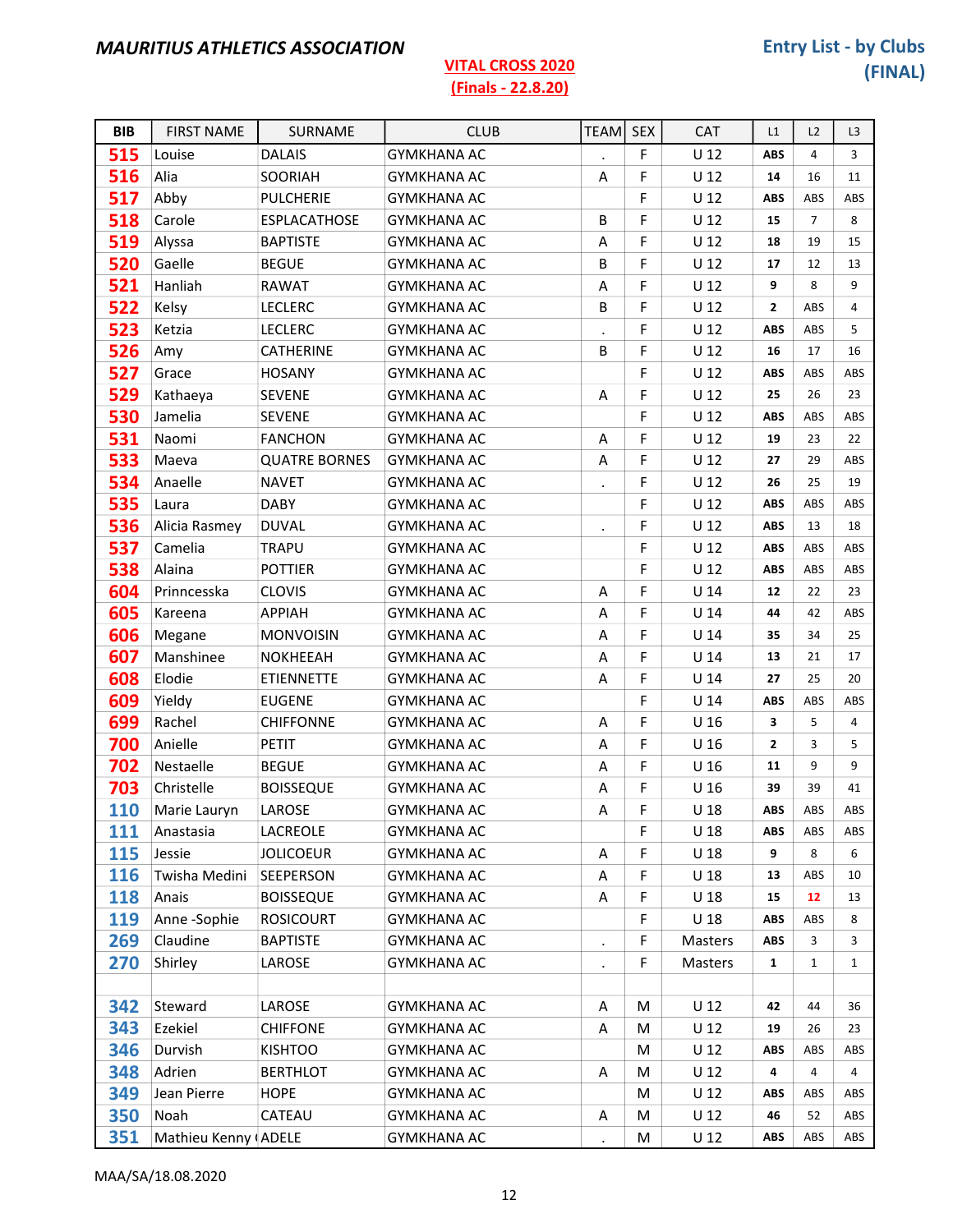| <b>BIB</b>        | <b>FIRST NAME</b>       | SURNAME                                            | <b>CLUB</b>        | <b>TEAM</b>          | <b>SEX</b> | <b>CAT</b>      | L1                      | L2             | L <sub>3</sub> |
|-------------------|-------------------------|----------------------------------------------------|--------------------|----------------------|------------|-----------------|-------------------------|----------------|----------------|
| 352               | Ethan Rafael Go ADELE   |                                                    | <b>GYMKHANA AC</b> |                      | M          | U <sub>12</sub> | <b>ABS</b>              | ABS            | ABS            |
| 353               | Samuel                  | <b>DALAIS</b>                                      | <b>GYMKHANA AC</b> | $\ddot{\phantom{0}}$ | м          | U <sub>12</sub> | <b>ABS</b>              | 43             | ABS            |
| 355               | Christpher              | <b>SEVENE</b>                                      | <b>GYMKHANA AC</b> |                      | М          | $U$ 12          | ABS                     | ABS            | ABS            |
| 800               | Darius                  | <b>FRA</b>                                         | <b>GYMKHANA AC</b> | Α                    | М          | $U$ 14          | 6                       | 11             | 3              |
| 801               | Jefferson               | SARDINE                                            | <b>GYMKHANA AC</b> | A                    | M          | U <sub>14</sub> | 19                      | 34             | 22             |
| 802               | Aaron                   | SOORIAH                                            | <b>GYMKHANA AC</b> | A                    | М          | U <sub>14</sub> | 46                      | 54             | <b>DNF</b>     |
| 803               | Kenan                   | <b>LECLERC</b>                                     | <b>GYMKHANA AC</b> | A                    | M          | U <sub>14</sub> | $\mathbf{1}$            | $\mathbf 1$    | $\mathbf{1}$   |
| 804               | Mohammad Ibra OREE      |                                                    | <b>GYMKHANA AC</b> | $\ddot{\phantom{a}}$ | M          | U <sub>14</sub> | <b>ABS</b>              | ABS            | ABS            |
| 805               | Muhammad Um SOMURROO    |                                                    | <b>GYMKHANA AC</b> | A                    | М          | U <sub>14</sub> | ABS                     | ABS            | ABS            |
| 806               | Stephane J.Noel SEVENE  |                                                    | <b>GYMKHANA AC</b> | A                    | M          | $U$ 14          | 59                      | ABS            | 20             |
| 807               | Noah                    | LA CREOLE                                          | <b>GYMKHANA AC</b> |                      | M          | U <sub>14</sub> | <b>ABS</b>              | ABS            | ABS            |
| 900               | Olivier                 | <b>FRA</b>                                         | <b>GYMKHANA AC</b> | В                    | м          | U <sub>16</sub> | 9                       | 12             | 11             |
| 901               | Noah                    | <b>MARCELIN</b>                                    | <b>GYMKHANA AC</b> | Α                    | M          | U <sub>16</sub> | 24                      | 23             | 22             |
| 902               | Warren                  | SAMIREDDI                                          | <b>GYMKHANA AC</b> | B                    | M          | U <sub>16</sub> | $\overline{7}$          | $\overline{7}$ | 15             |
| 903               | <b>Brandon</b>          | SOORIAH                                            | <b>GYMKHANA AC</b> | В                    | М          | U <sub>16</sub> | 1                       | $\mathbf 1$    | $\mathbf{1}$   |
| 904               | Jeremy                  | PHILIO                                             | <b>GYMKHANA AC</b> | A                    | M          | U <sub>16</sub> | 29                      | 28             | 26             |
| 907               | Nikhil                  | <b>JUNGLEE</b>                                     | <b>GYMKHANA AC</b> |                      | M          | U <sub>16</sub> | <b>ABS</b>              | ABS            | ABS            |
| 908               | Burny                   | <b>HARMANCE</b>                                    | <b>GYMKHANA AC</b> | В                    | м          | U <sub>16</sub> | 57                      | 41             | 42             |
| 909               | Emmanuel                | <b>DUVAL</b>                                       | <b>GYMKHANA AC</b> | A                    | M          | U <sub>16</sub> | <b>ABS</b>              | 27             | ABS            |
| 910               | Alexandre               | <b>TRAPU</b>                                       | <b>GYMKHANA AC</b> | A                    | M          | U <sub>16</sub> | 55                      | 44             | ABS            |
| 911               | Raphael                 | <b>GERARD</b>                                      | <b>GYMKHANA AC</b> | Α                    | M          | U <sub>16</sub> | 37                      | ABS            | 35             |
| 912               | Ryan                    | <b>RAWAT</b>                                       | <b>GYMKHANA AC</b> | A                    | M          | U <sub>16</sub> | ABS                     | 5              | 3              |
| 913               | Muhammad Sha SOMURROO   |                                                    | <b>GYMKHANA AC</b> |                      | M          | U <sub>16</sub> | <b>ABS</b>              | ABS            | ABS            |
| 914               | Jude Aron Jahmi MYRTHIL |                                                    | <b>GYMKHANA AC</b> | В                    | M          | U <sub>16</sub> | 49                      | 52             | 23             |
| 915               | Dwayne                  | BALTHAZAR                                          | <b>GYMKHANA AC</b> | $\bullet$            | M          | U <sub>16</sub> | <b>ABS</b>              | ABS            | ABS            |
| 916               | Denzel                  | <b>AUMAITRE</b>                                    | <b>GYMKHANA AC</b> | A                    | M          | U <sub>16</sub> | <b>ABS</b>              | 50             | 40             |
| 974               | Alexandro               | <b>ROUSSETY</b>                                    | <b>GYMKHANA AC</b> | $\blacksquare$       | М          | U <sub>18</sub> | $\overline{7}$          | 5              | 6              |
| 975               |                         | Christley Gregor SEERUNGEN NOOR GYMKHANA AC        |                    | $\bullet$            | M          | U <sub>18</sub> | ABS                     | ABS            | ABS            |
| 1032              | Manoel                  | <b>CLAIR</b>                                       | <b>GYMKHANA AC</b> | A                    | М          | U <sub>20</sub> | 8                       | 8              | $\overline{7}$ |
| 1033 Remy         |                         | <b>GERARD</b>                                      | <b>GYMKHANA AC</b> |                      | М          | U <sub>20</sub> | <b>ABS</b>              | ABS            | ABS            |
| 1067 Cilver       |                         | <b>DURHONE</b>                                     | <b>GYMKHANA AC</b> |                      | M          | Senior          | ABS                     | ABS            | ABS            |
|                   | 1068 Yuvraj             | SUMMUN                                             | GYMKHANA AC        |                      | М          | Senior          | ABS                     | ABS            | ABS            |
| $1129$ Janot      |                         | <b>FRA</b>                                         | <b>GYMKHANA AC</b> | $\bullet$            | М          | Masters         | ABS                     | 8              | ABS            |
|                   | 1130 Christophe         | MARENA                                             | <b>GYMKHANA AC</b> | A                    | М          | Masters         | ABS                     | 5              | 5              |
| $1131$ Jerry      |                         | SOHUN                                              | <b>GYMKHANA AC</b> | $\bullet$            | M          | Masters         | ABS                     | 3              | 3              |
|                   | 1132 Neermal            | AUMEER                                             | <b>GYMKHANA AC</b> | В                    | М          | Masters         | ABS                     | ABS            | ABS            |
|                   | 1133 Raojee             | SONOO                                              | <b>GYMKHANA AC</b> | Α                    | M          | Masters         | 13                      | 18             | 19             |
|                   | 1134 Abedeen            | HOSSENALLY                                         | GYMKHANA AC        | $\cdot$              | M          | Masters         | ABS                     | 17             | 13             |
|                   | 1135 Jerome             | AZA                                                | <b>GYMKHANA AC</b> | В                    | М          | Masters         | 8                       | 19             | 18             |
|                   | 1136 Sameer             | <b>MOOS</b>                                        | <b>GYMKHANA AC</b> | $\blacksquare$       | М          | Masters         | ABS                     | 6              | ABS            |
|                   | 1137 Hemdutsingh        | <b>MUNHURUN</b>                                    | <b>GYMKHANA AC</b> | В                    | М          | Masters         | 14                      | 20             | 20             |
|                   | 1138 Goinsamy           | SANASSY                                            | <b>GYMKHANA AC</b> | В                    | M          | Masters         | 12                      | ABS            | 8              |
| <b>1139 Henri</b> |                         | <b>BRELU BRELU</b>                                 | <b>GYMKHANA AC</b> |                      | M          | Masters         | ABS                     | ABS            | ABS            |
|                   |                         | 1141 Louis Robert Sin DESVAUX DE MARIC GYMKHANA AC |                    |                      | М          | Masters         | ABS                     | ABS            | ABS            |
|                   | 1142 Jean Francois      | <b>TURNER</b>                                      | <b>GYMKHANA AC</b> | В                    | М          | Masters         | ABS                     | ABS            | ABS            |
| <b>1143</b> Gino  |                         | <b>BERNARD</b>                                     | <b>GYMKHANA AC</b> | A                    | M          | Masters         | $\overline{\mathbf{z}}$ | 13             | 12             |

MAA/SA/18.08.2020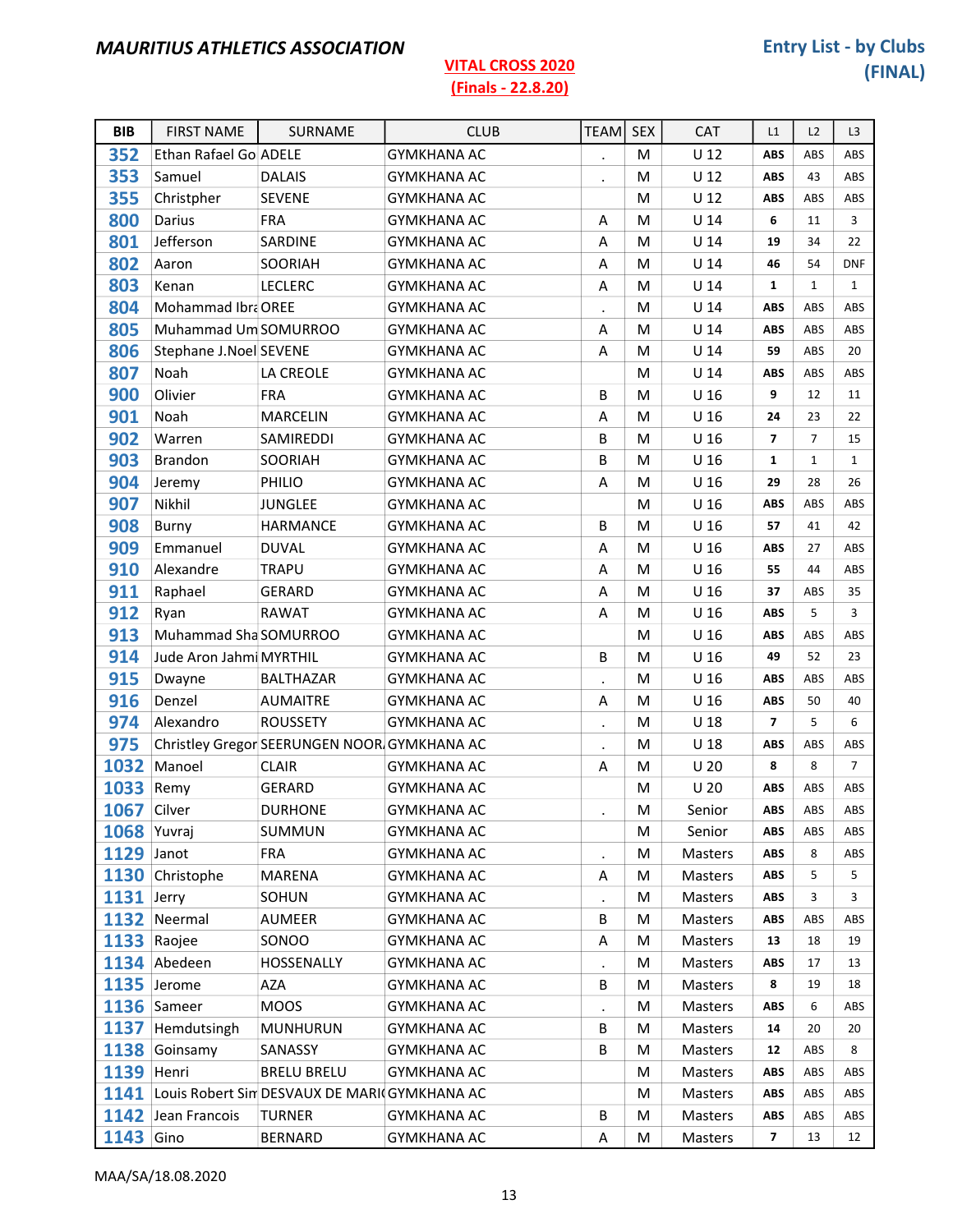| <b>BIB</b> | <b>FIRST NAME</b>      | <b>SURNAME</b> | <b>CLUB</b>        | <b>TEAMI SEX</b> |   | <b>CAT</b>     | L1  | L2 | L <sub>3</sub> |
|------------|------------------------|----------------|--------------------|------------------|---|----------------|-----|----|----------------|
| 1144       | Clifford               | <b>SOORIAH</b> | <b>GYMKHANA AC</b> | A                | M | <b>Masters</b> |     | 14 | 15             |
| 1145       | David                  | PITHIA         | GYMKHANA AC        | A                | M | <b>Masters</b> |     |    | 6              |
| 1146       | Wesley Jean Ma GOURDIN |                | <b>GYMKHANA AC</b> |                  | M | <b>Masters</b> | ABS | 10 | ABS            |
|            |                        |                |                    |                  |   |                |     |    |                |
|            |                        |                |                    |                  |   |                |     |    |                |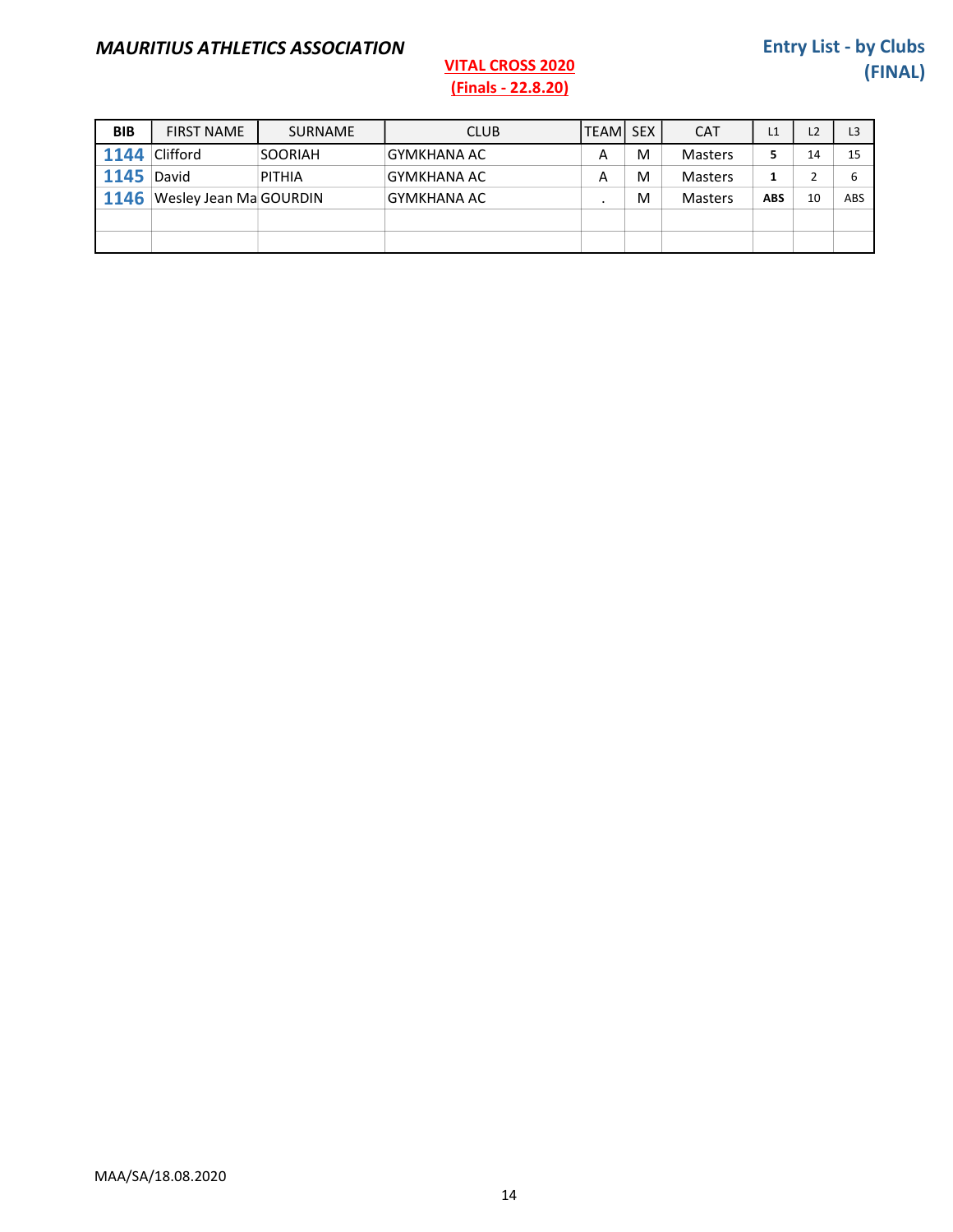### VITAL CROSS 2020

#### Entry List - by Clubs (FINAL)

| <b>BIB</b> | <b>FIRST NAME</b> | <b>SURNAME</b>   | <b>CLUB</b>         | TEAMI     | <b>SEX</b> | <b>CAT</b>      | L1         | L2           | L <sub>3</sub> |
|------------|-------------------|------------------|---------------------|-----------|------------|-----------------|------------|--------------|----------------|
| 610        | Emilia            | <b>THOMAS</b>    | <b>HIGHLANDS AC</b> |           | F          | U <sub>14</sub> | <b>ABS</b> | ABS          | 31             |
|            |                   |                  |                     |           |            |                 |            |              |                |
| 357        | Kesaven           | <b>PAIRYANEN</b> | <b>HIGHLANDS AC</b> | $\cdot$   | м          | U <sub>12</sub> | <b>ABS</b> | 22           | ABS            |
| 358        | Ranveer           | HAUZAREE         | <b>HIGHLANDS AC</b> | ٠         | м          | U <sub>12</sub> | 30         | 37           | 27             |
| 808        | Dayalan           | <b>MADURAY</b>   | <b>HIGHLANDS AC</b> | $\cdot$   | M          | U <sub>14</sub> | 29         | 24           | 26             |
| 809        | Ved               | <b>HAUZAREE</b>  | <b>HIGHLANDS AC</b> | $\bullet$ | M          | U <sub>14</sub> | 12         | 7            | 8              |
| 810        | <b>Bhavish</b>    | <b>APPADOO</b>   | <b>HIGHLANDS AC</b> | $\cdot$   | M          | U <sub>14</sub> | 62         | 63           | 37             |
| 917        | Ansyver           | <b>CHITE</b>     | <b>HIGHLANDS AC</b> | $\cdot$   | M          | U 16            | <b>ABS</b> | <b>ABS</b>   | ABS            |
| 1034       | Divesh            | <b>DYAL</b>      | <b>HIGHLANDS AC</b> | $\bullet$ | M          | U <sub>20</sub> | 1          | $\mathbf{1}$ | $\mathbf{1}$   |
| 1035       | Ryan              | LAGAILLARDE      | <b>HIGHLANDS AC</b> | ٠         | M          | U <sub>20</sub> | 11         | 11           | 8              |
|            |                   |                  |                     |           |            |                 |            |              |                |
|            |                   |                  |                     |           |            |                 |            |              |                |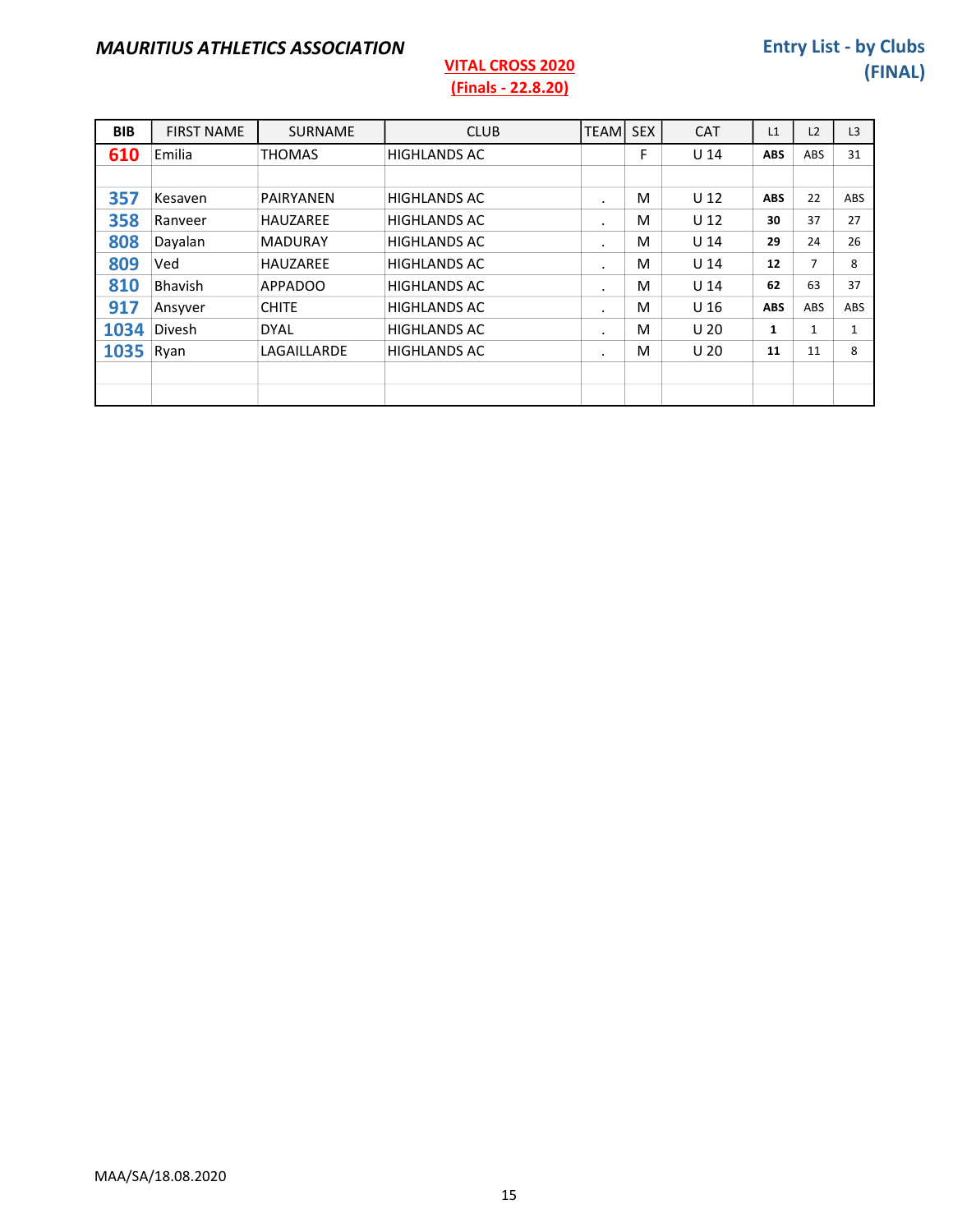| <b>BIB</b> | <b>FIRST NAME</b>       | <b>SURNAME</b>     | <b>CLUB</b>   | <b>TEAM</b> | <b>SEX</b> | <b>CAT</b>      | L1         | L2  | L3             |
|------------|-------------------------|--------------------|---------------|-------------|------------|-----------------|------------|-----|----------------|
| 614        | Tourette                | <b>DAMIYA</b>      | LA CAVERNE AC |             | F          | U <sub>14</sub> | <b>ABS</b> | ABS | <b>ABS</b>     |
| 704        | Trysha                  | <b>TOOLAH</b>      | LA CAVERNE AC | $\cdot$     | F          | U <sub>16</sub> | 35         | 22  | 26             |
| 706        | Fiona                   | <b>JOLICOEUR</b>   | LA CAVERNE AC | A           | F          | U <sub>16</sub> | 36         | 36  | 37             |
| 707        | Jercia                  | <b>KISHFOU</b>     | LA CAVERNE AC | A           | F          | U <sub>16</sub> | 37         | 23  | 20             |
| 120        | Megane                  | <b>GELLE</b>       | LA CAVERNE AC | $\cdot$     | F          | U <sub>18</sub> | 8          | 9   | $\overline{7}$ |
|            |                         |                    |               |             |            |                 |            |     |                |
| 360        | Clyde Julien Pas OMAR   |                    | LA CAVERNE AC | A           | M          | U <sub>12</sub> | 17         | 14  | 21             |
| 364        | Jean Curtis Shan OMAR   |                    | LA CAVERNE AC | A           | M          | U <sub>12</sub> | 11         | 9   | <b>ABS</b>     |
| 366        | Juan Jonah Etan CHEVERY |                    | LA CAVERNE AC | A           | M          | U <sub>12</sub> | 9          | 10  | $\overline{7}$ |
| 812        | Ashill                  | <b>DOWLOT</b>      | LA CAVERNE AC | A           | M          | $U$ 14          | <b>ABS</b> | 36  | 49             |
| 813        | Wayne Nygel             | <b>MANAN</b>       | LA CAVERNE AC | Α           | M          | U <sub>14</sub> | 20         | 33  | 13             |
| 814        | Amanuel                 | <b>BRELU BRELU</b> | LA CAVERNE AC | $\bullet$   | М          | U <sub>14</sub> | <b>ABS</b> | ABS | ABS            |
| 815        | Kayne                   | <b>MANAN</b>       | LA CAVERNE AC | A           | M          | U <sub>14</sub> | <b>ABS</b> | 29  | ABS            |
| 816        | Thomas                  | <b>BANGARD</b>     | LA CAVERNE AC | A           | M          | U <sub>14</sub> | 50         | 55  | <b>DNF</b>     |
| 817        | Damya                   | <b>TOURETTE</b>    | LA CAVERNE AC | A           | M          | U <sub>14</sub> | <b>ABS</b> | 40  | 59             |
| 919        | Evans Bradley           | <b>COLET</b>       | LA CAVERNE AC | A           | M          | U <sub>16</sub> | 30         | 16  | 14             |
| 920        | Adrien                  | <b>DIONORY</b>     | LA CAVERNE AC | A           | M          | U <sub>16</sub> | <b>ABS</b> | 9   | ABS            |
| 921        | David Wesley            | ARMOOGUM           | LA CAVERNE AC | A           | M          | U 16            | 48         | 39  | 33             |
| 976        | Adrien Jordan           | <b>MANON</b>       | LA CAVERNE AC | $\cdot$     | M          | U <sub>18</sub> | <b>ABS</b> | 27  | 24             |
|            |                         |                    |               |             |            |                 |            |     |                |
|            |                         |                    |               |             |            |                 |            |     |                |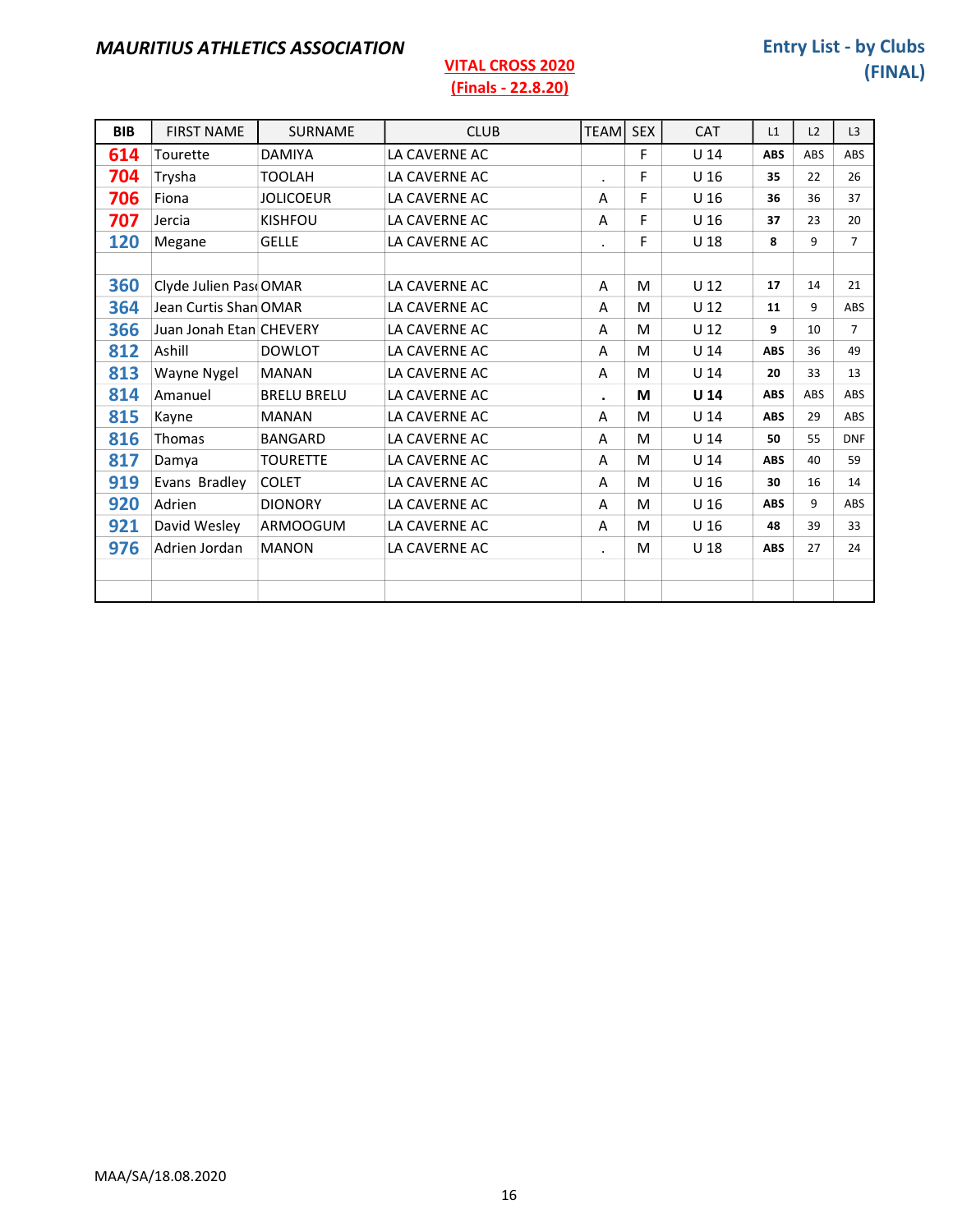| <b>BIB</b> | <b>FIRST NAME</b> | SURNAME              | <b>CLUB</b>      | <b>TEAM</b> | <b>SEX</b> | <b>CAT</b>      | L1             | L2             | L3             |
|------------|-------------------|----------------------|------------------|-------------|------------|-----------------|----------------|----------------|----------------|
| 708        | Rachel            | <b>AMIC</b>          | <b>MEDINE AC</b> | A           | F          | U <sub>16</sub> | <b>ABS</b>     | 28             | ABS            |
| 220        | Anais             | <b>RAHAMEFY</b>      | <b>MEDINE AC</b> | A           | F          | U <sub>20</sub> | <b>ABS</b>     | 5              | ABS            |
| 252        | Kirty             | <b>RAMKISHAR</b>     | <b>MEDINE AC</b> | A           | F          | Senior          | <b>ABS</b>     | ABS            | ABS            |
| 273        | Audrey            | <b>AZOR</b>          | <b>MEDINE AC</b> | A           | F          | <b>Masters</b>  | $\overline{2}$ | $\overline{2}$ | $\overline{2}$ |
|            |                   |                      |                  |             |            |                 |                |                |                |
| 977        | <b>Bruce</b>      | <b>CHAN SING MAN</b> | <b>MEDINE AC</b> | A           | M          | U <sub>18</sub> | <b>ABS</b>     | ABS            | ABS            |
| 979        | Nayam             | <b>VELLIEN</b>       | <b>MEDINE AC</b> |             | M          | U 18            | <b>ABS</b>     | ABS            | ABS            |
| 980        | Jordan            | <b>VALY</b>          | <b>MEDINE AC</b> |             | M          | U <sub>18</sub> | <b>ABS</b>     | ABS            | ABS            |
| 981        | Ashley            | <b>SPEVILLE</b>      | <b>MEDINE AC</b> |             | M          | U <sub>18</sub> | <b>ABS</b>     | ABS            | ABS            |
| 982        | Kendevis          | <b>MUNGTAH</b>       | <b>MEDINE AC</b> |             | M          | U <sub>18</sub> | <b>ABS</b>     | ABS            | ABS            |
| 983        | Constantin        | SOUPPRAYEN           | <b>MEDINE AC</b> |             | M          | U <sub>18</sub> | <b>ABS</b>     | ABS            | ABS            |
| 1036       | Hans Kriss        | <b>GODOORALLY</b>    | <b>MEDINE AC</b> |             | M          | U <sub>20</sub> | <b>ABS</b>     | ABS            | ABS            |
| 1037       | Michael           | PALETAN              | <b>MEDINE AC</b> | A           | M          | U <sub>20</sub> | 13             | 14             | 12             |
| 1069       | Dereck            | <b>POLIXENE</b>      | <b>MEDINE AC</b> |             | M          | Senior          | <b>ABS</b>     | ABS            | ABS            |
| 1070       | Emilio            | <b>GASPARD</b>       | <b>MEDINE AC</b> | A           | M          | Senior          | 23             | ABS            | 20             |
| 1147       | Hosanee           | <b>BHAGAT</b>        | <b>MEDINE AC</b> | A           | M          | <b>Masters</b>  | <b>ABS</b>     | ABS            | 10             |
| 1148       | Jonathan          | <b>COTTE</b>         | <b>MEDINE AC</b> | $\bullet$   | M          | <b>Masters</b>  | <b>ABS</b>     | ABS            | ABS            |
| 1149       | Jean Pierre       | <b>CHAN SIN YAN</b>  | <b>MEDINE AC</b> | A           | M          | <b>Masters</b>  | 17             | 24             | 14             |
| 1150       | Yogesh            | <b>KITWAROO</b>      | MEDINE AC        | A           | M          | <b>Masters</b>  | 16             | 23             | ABS            |
|            |                   |                      |                  |             |            |                 |                |                |                |
|            |                   |                      |                  |             |            |                 |                |                |                |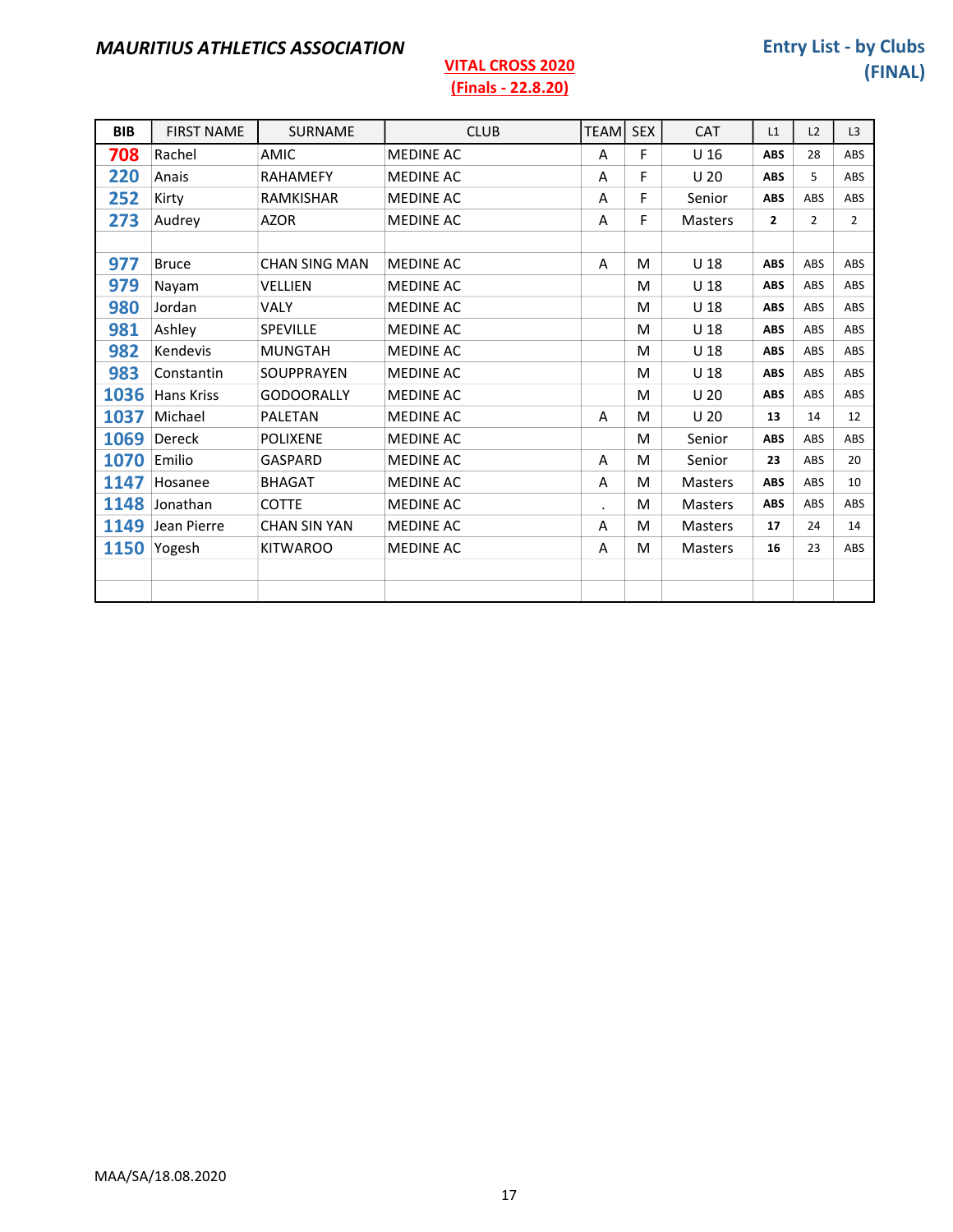| <b>BIB</b> | <b>FIRST NAME</b> | <b>SURNAME</b>       | <b>CLUB</b>                | TEAMI | <b>SEX</b> | <b>CAT</b>     | L1         | L <sub>2</sub> | L <sub>3</sub> |
|------------|-------------------|----------------------|----------------------------|-------|------------|----------------|------------|----------------|----------------|
| 1152       | <b>Neelkaunt</b>  | <b>BHUJUN</b>        | <b>P-LOUIS CENTAURS AC</b> |       | M          | <b>Masters</b> | <b>ABS</b> | ABS            | ABS            |
| 1153       | Sanjeev           | <b>COONJBEEHARRY</b> | <b>P-LOUIS CENTAURS AC</b> | A     | м          | <b>Masters</b> | <b>ABS</b> | ABS            | ABS            |
| 1154       | Balraj            | <b>JAGLALL</b>       | <b>P-LOUIS CENTAURS AC</b> | A     | M          | <b>Masters</b> | <b>ABS</b> | ABS            | 17             |
| 1155       | Raouf             | <b>KAUDEER</b>       | <b>P-LOUIS CENTAURS AC</b> | A     | M          | Masters        | <b>ABS</b> | ABS            | 21             |
| 1156       | Clayton           | <b>NAYNA</b>         | <b>P-LOUIS CENTAURS AC</b> | A     | M          | <b>Masters</b> | <b>ABS</b> | ABS            | ABS            |
| 1157       | Noel              | <b>RAOUL</b>         | <b>P-LOUIS CENTAURS AC</b> | B     | M          | <b>Masters</b> | <b>ABS</b> | ABS            | ABS            |
| 1158       | Ougadessen        | <b>CATTAREE</b>      | <b>P-LOUIS CENTAURS AC</b> | B     | M          | <b>Masters</b> | <b>ABS</b> | ABS            | ABS            |
|            |                   |                      |                            |       |            |                |            |                |                |
|            |                   |                      |                            |       |            |                |            |                |                |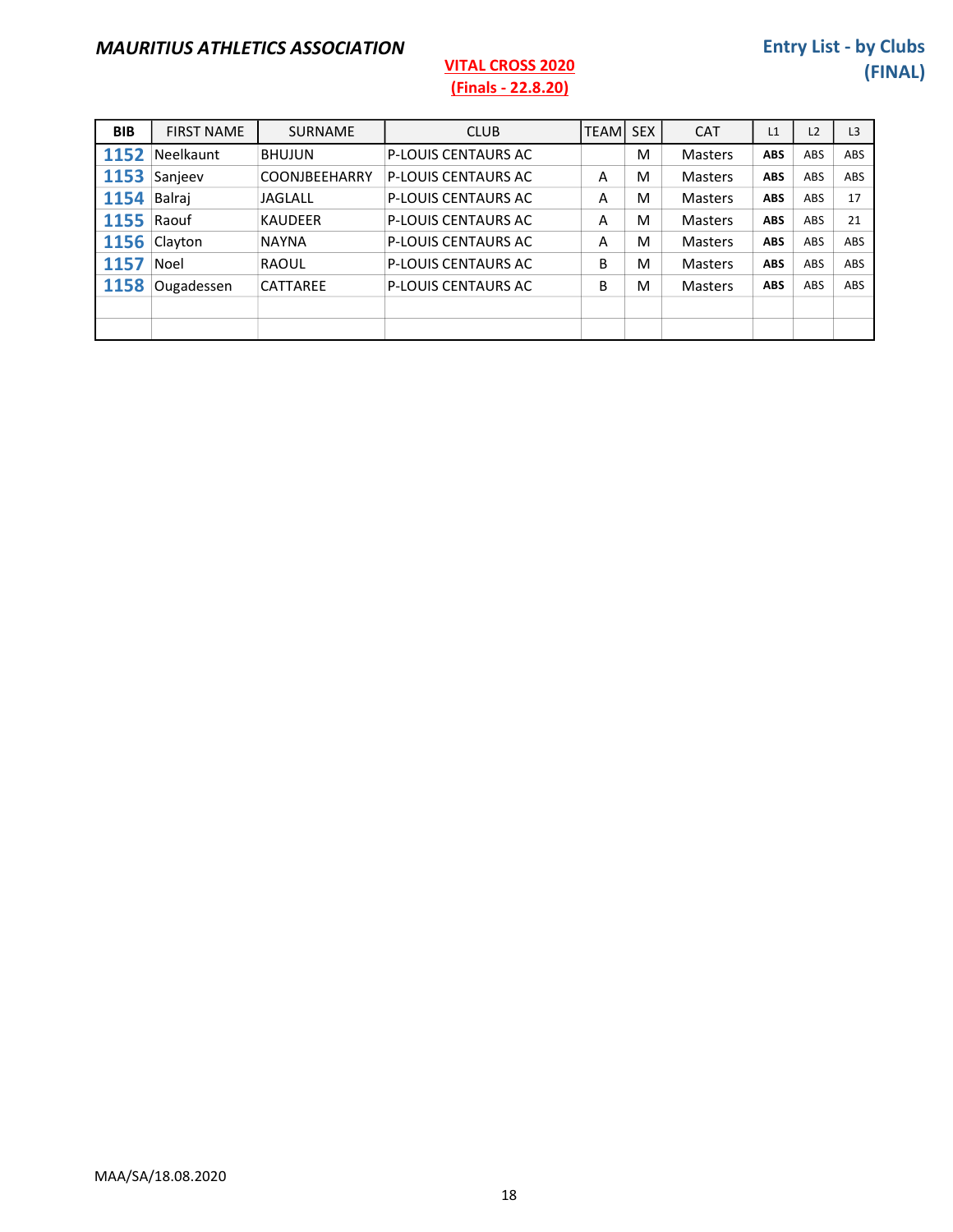| <b>BIB</b> | <b>FIRST NAME</b> | SURNAME            | <b>CLUB</b>              | <b>TEAM</b> | <b>SEX</b> | <b>CAT</b>      | L1         | L2  | L <sub>3</sub> |
|------------|-------------------|--------------------|--------------------------|-------------|------------|-----------------|------------|-----|----------------|
| 539        | Shane             | LAKHOA             | P-LOUIS RACERS AC        |             | F          | $U$ 12          | 24         | ABS | ABS            |
| 541        | Peyton            | <b>DESVEAU</b>     | P-LOUIS RACERS AC        |             | F          | U <sub>12</sub> | <b>ABS</b> | ABS | ABS            |
| 615        | Annabelle         | <b>PROSPERE</b>    | P-LOUIS RACERS AC        | Α           | F          | U <sub>14</sub> | 36         | 29  | ABS            |
| 616        | Christabelle      | <b>PROSPERE</b>    | P-LOUIS RACERS AC        | Α           | F          | $U$ 14          | 33         | 37  | ABS            |
| 617        | Izadora           | <b>FLORES</b>      | P-LOUIS RACERS AC        | A           | F          | U <sub>14</sub> | <b>ABS</b> | ABS | 29             |
| 618        | Joysie            | <b>ROMANCE</b>     | P-LOUIS RACERS AC        | Α           | F          | U <sub>14</sub> | 38         | 38  | 36             |
| 619        | <b>Britney</b>    | <b>AUGUSTIN</b>    | P-LOUIS RACERS AC        | A           | F          | U <sub>14</sub> | <b>ABS</b> | ABS | 28             |
| 620        | Eugenie           | <b>ARISTIDE</b>    | P-LOUIS RACERS AC        | Α           | F          | U <sub>14</sub> | 34         | 36  | 27             |
| 709        | Anne Sophie       | <b>MAURICE</b>     | <b>P-LOUIS RACERS AC</b> | Α           | F          | U <sub>16</sub> | <b>ABS</b> | 19  | ABS            |
| 710        | Jiordhanna        | MIAVA NOROSOA      | P-LOUIS RACERS AC        | A           | F          | U <sub>16</sub> | 21         | 20  | 25             |
| 712        | Gwelcy            | PIERRE LOUIS       | P-LOUIS RACERS AC        | Α           | F          | U <sub>16</sub> | 14         | ABS | 14             |
| 713        | Alyson            | <b>FAR</b>         | P-LOUIS RACERS AC        | Α           | F          | U <sub>16</sub> | 25         | 26  | 22             |
| 714        | Anaelle           | <b>MEUNIER</b>     | P-LOUIS RACERS AC        | Α           | F          | U <sub>16</sub> | <b>ABS</b> | ABS | 40             |
| 715        | Anais             | PAUL               | P-LOUIS RACERS AC        | A           | F          | U <sub>16</sub> | <b>ABS</b> | ABS | ABS            |
| 122        | Christabelle      | <b>LEGOFF</b>      | P-LOUIS RACERS AC        | $\bullet$   | F          | U <sub>18</sub> | <b>ABS</b> | 10  | 4              |
| 221        | Tracy             | <b>FLORES</b>      | P-LOUIS RACERS AC        | $\cdot$     | F          | U <sub>20</sub> | 4          | 4   | $\overline{4}$ |
| 257        | Rebekah           | <b>BABAJEE</b>     | P-LOUIS RACERS AC        | $\bullet$   | F          | Senior          | 3          | 3   | 3              |
| 260        | Catherine         | <b>KISHTOO</b>     | P-LOUIS RACERS AC        |             | F          | Senior          | <b>ABS</b> | ABS | ABS            |
| 264        | Catherine         | <b>KISHTOO</b>     | <b>P-LOUIS RACERS AC</b> | $\bullet$   | F          | Senior          | <b>ABS</b> | ABS | ABS            |
|            |                   |                    |                          |             |            |                 |            |     |                |
| 376        | Krys              | <b>BAGNATH</b>     | <b>P-LOUIS RACERS AC</b> | A           | M          | U <sub>12</sub> | 15         | 27  | 16             |
| 377        | Dyllon            | <b>LESTE</b>       | P-LOUIS RACERS AC        | Α           | м          | U <sub>12</sub> | <b>ABS</b> | ABS | ABS            |
| 378        | Julien            | <b>LEBON</b>       | P-LOUIS RACERS AC        | A           | M          | U <sub>12</sub> | 33         | 48  | 35             |
| 381        | Andrew            | ALEXANDRE          | P-LOUIS RACERS AC        | Α           | M          | U <sub>12</sub> | 22         | 20  | 40             |
| 382        | Jonathan          | WALLER             | P-LOUIS RACERS AC        | Α           | M          | U <sub>12</sub> | 40         | 42  | 34             |
| 387        | Ajay              | <b>RUNJEET</b>     | P-LOUIS RACERS AC        | Α           | M          | U <sub>12</sub> | 34         | 15  | 18             |
| 389        | Logan             | <b>MALBROOK</b>    | P-LOUIS RACERS AC        | Α           | M          | U <sub>12</sub> | ABS        | 5   | 5              |
| 818        | Alexandre         | <b>BAGNATH</b>     | P-LOUIS RACERS AC        | A           | M          | U <sub>14</sub> | 34         | 32  | 42             |
| 819        | Relliano          | <b>DERCY</b>       | P-LOUIS RACERS AC        | A           | M          | U <sub>14</sub> | <b>ABS</b> | ABS | ABS            |
| 820        | Tylen             | HURDOYAL           | P-LOUIS RACERS AC        | B           | M          | $U$ 14          | 45         | ABS | ABS            |
| 821        | Loic              | LEGER              | P-LOUIS RACERS AC        | A           | M          | $U$ 14          | 8          | 23  | 11             |
| 822        | Stephan           | <b>BEGUE</b>       | P-LOUIS RACERS AC        | Α           | М          | U <sub>14</sub> | 35         | ABS | 50             |
| 823        | Eroan             | <b>JEAN PIERRE</b> | P-LOUIS RACERS AC        | Α           | M          | U <sub>14</sub> | ABS        | 8   | ABS            |
| 824        | Adrien Dylan      | <b>GUNNESS</b>     | <b>P-LOUIS RACERS AC</b> | В           | M          | U <sub>14</sub> | 33         | ABS | 45             |
| 825        | Steban Julian     | <b>PIRON</b>       | <b>P-LOUIS RACERS AC</b> | Α           | M          | U <sub>14</sub> | 11         | 25  | 30             |
| 826        | Clayton           | AYADY              | P-LOUIS RACERS AC        | В           | M          | $U$ 14          | ABS        | ABS | ABS            |
| 827        | Nelson            | AZA                | P-LOUIS RACERS AC        | В           | M          | U <sub>14</sub> | <b>ABS</b> | ABS | ABS            |
| 922        | Alexandre         | <b>FRANCOISE</b>   | P-LOUIS RACERS AC        | Α           | M          | U <sub>16</sub> | 10         | ABS | 16             |
| 923        | Abishek           | HERAMUN            | P-LOUIS RACERS AC        | Α           | M          | U <sub>16</sub> | ABS        | 11  | 4              |
| 924        | Shawn             | <b>HEERAH</b>      | <b>P-LOUIS RACERS AC</b> | Α           | M          | U <sub>16</sub> | <b>ABS</b> | ABS | ABS            |
| 925        | Loic              | LATRIPE            | <b>P-LOUIS RACERS AC</b> | Α           | M          | U <sub>16</sub> | 26         | 40  | ABS            |
| 926        | Denzel            | MILAZAR            | P-LOUIS RACERS AC        | Α           | M          | U <sub>16</sub> | 54         | ABS | ABS            |
| 927        | Aldo              | <b>HYPOLITE</b>    | P-LOUIS RACERS AC        | Α           | M          | U <sub>16</sub> | <b>ABS</b> | ABS | ABS            |
| 928        | Ghris             | DEENMAMODE         | P-LOUIS RACERS AC        | Α           | M          | U <sub>16</sub> | 14         | 17  | 9              |
| 984        | Ezechiel          | LAROSEE            | P-LOUIS RACERS AC        | Α           | M          | U <sub>18</sub> | <b>ABS</b> | ABS | ABS            |
| 985        | Luciano           | JEAN               | P-LOUIS RACERS AC        | А           | M          | U <sub>18</sub> | ABS        | 16  | ABS            |

MAA/SA/18.08.2020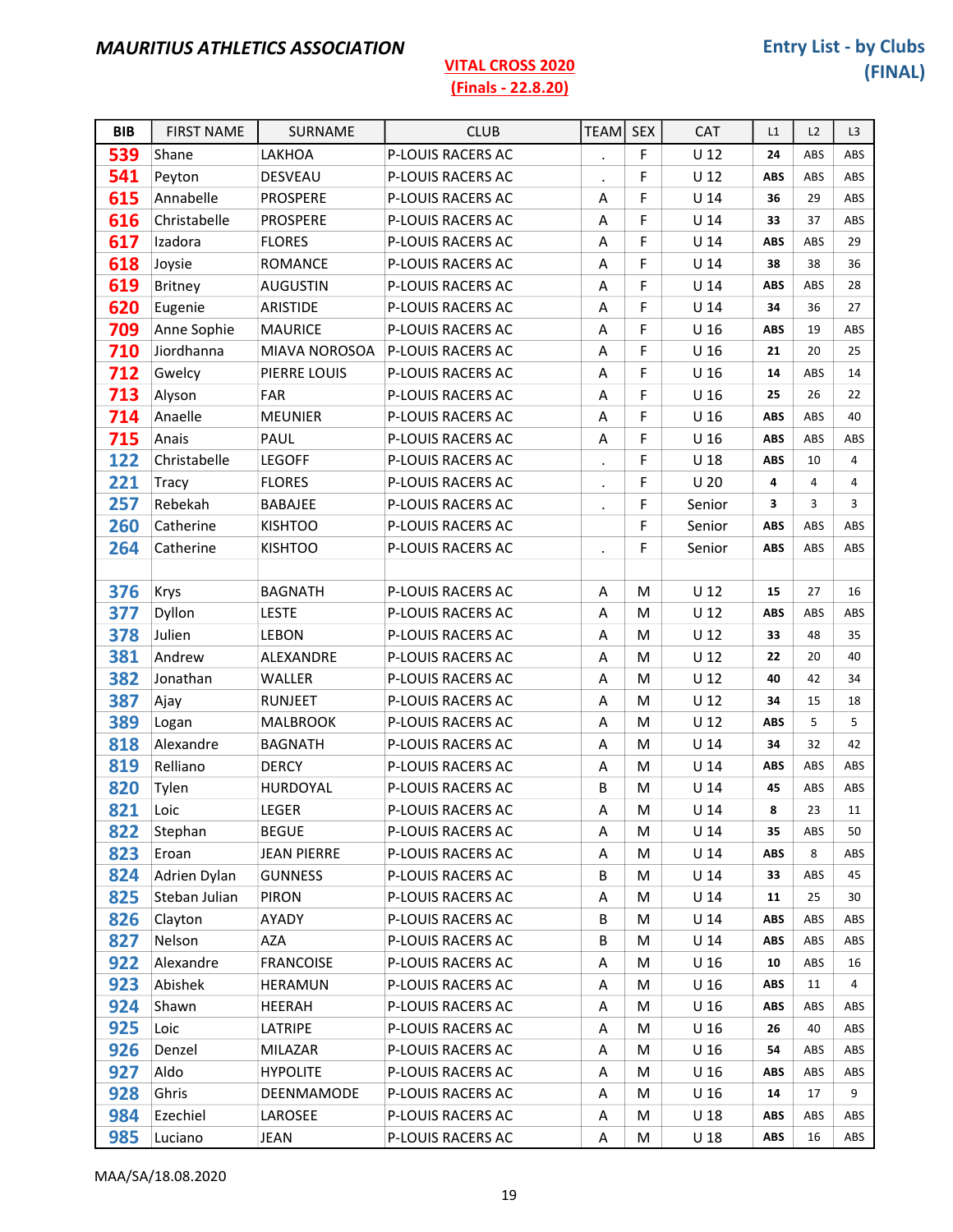# BIB FIRST NAME SURNAME CLUB CLUB TEAM SEX CAT L1 L2 L3 1986 Loic LAMARQUE P-LOUIS RACERS AC A M U 18 14 17 16 **Dino** LUCETTE P-LOUIS RACERS AC A M U 18 ABS ABS ABS ABS A

| ,,,               |                             |                   |                          | . .       |   |                 |                |                |                |
|-------------------|-----------------------------|-------------------|--------------------------|-----------|---|-----------------|----------------|----------------|----------------|
| 988               | Giovanni                    | <b>BISNOT</b>     | P-LOUIS RACERS AC        | A         | м | U <sub>18</sub> | 9              | ABS            | 12             |
| 989               | Chris Stephan               | <b>BEGUE</b>      | P-LOUIS RACERS AC        | Α         | M | U <sub>18</sub> | 4              | 13             | 5              |
| 990               | Melvish                     | <b>JANG</b>       | P-LOUIS RACERS AC        | A         | M | U <sub>18</sub> | $\mathbf{2}$   | 3              | $\overline{2}$ |
| 991               | Gregory                     | <b>MYRTHIL</b>    | <b>P-LOUIS RACERS AC</b> | A         | M | U <sub>18</sub> | 24             | 22             | 20             |
| 992               | Olivier                     | <b>PROSPERE</b>   | P-LOUIS RACERS AC        | A         | M | U <sub>18</sub> | <b>ABS</b>     | ABS            | ABS            |
|                   | 1040 John Ezekiel           | <b>ANNE</b>       | P-LOUIS RACERS AC        |           | M | U <sub>20</sub> | <b>ABS</b>     | ABS            | ABS            |
| 1041 Loic         |                             | <b>MARIETTE</b>   | P-LOUIS RACERS AC        | A         | M | U <sub>20</sub> | 4              | ABS            | 4              |
|                   | 1042 Tegarajen              | <b>VYAPOOREE</b>  | P-LOUIS RACERS AC        |           | M | U <sub>20</sub> | <b>ABS</b>     | ABS            | ABS            |
|                   | 1043 Tanweer                | MOOSAJEE          | P-LOUIS RACERS AC        |           | M | U <sub>20</sub> | <b>ABS</b>     | ABS            | ABS            |
|                   | 1044 Jeffrey Emilio         | L'AIGUILLE        | P-LOUIS RACERS AC        | Α         | M | U <sub>20</sub> | <b>ABS</b>     | 13             | 10             |
| <b>1045</b> Yohan |                             | <b>MOHES</b>      | P-LOUIS RACERS AC        | Α         | M | U <sub>20</sub> | 5              | 4              | 6              |
|                   | 1046 Avison                 | <b>ATHION</b>     | <b>P-LOUIS RACERS AC</b> | A         | M | U <sub>20</sub> | <b>ABS</b>     | ABS            | ABS            |
|                   | 1072 Dhavind                | <b>CUSTNEA</b>    | P-LOUIS RACERS AC        | A         | M | Senior          | 3              | $\overline{2}$ | 4              |
|                   | 1077 Shyaveen               | <b>DUSSARAM</b>   | P-LOUIS RACERS AC        | A         | M | Senior          | <b>ABS</b>     | ABS            | ABS            |
|                   | 1078 Pravish                | <b>JHOWRY</b>     | P-LOUIS RACERS AC        | A         | M | Senior          | 6              | 6              | $\overline{7}$ |
|                   | 1080 Pritiviraj             | <b>JHUGURSING</b> | P-LOUIS RACERS AC        | Α         | M | Senior          | $\overline{2}$ | 5              | 5              |
| 1081 Jayson       |                             | <b>MARIETTE</b>   | P-LOUIS RACERS AC        | A         | M | Senior          | 17             | 16             | 15             |
| 1082 Desire       |                             | <b>PASCAL</b>     | P-LOUIS RACERS AC        | $\bullet$ | M | Senior          | <b>ABS</b>     | ABS            | <b>ABS</b>     |
|                   | 1083 Robbie Neville         | PYNDIAH           | P-LOUIS RACERS AC        | $\cdot$   | M | Senior          | <b>ABS</b>     | ABS            | ABS            |
|                   | 1084 Bradley                | <b>ROSE</b>       | P-LOUIS RACERS AC        | $\bullet$ | M | Senior          | <b>ABS</b>     | ABS            | ABS            |
|                   | 1085 Edwardo                | SALVARA           | P-LOUIS RACERS AC        | A         | M | Senior          | <b>ABS</b>     | 13             | 14             |
|                   | 1086 Dimitri                | <b>SEECHURN</b>   | P-LOUIS RACERS AC        | Α         | М | Senior          | 9              | 11             | 19             |
|                   | 1088 Alexandre              | VEERAMOOTOO       | P-LOUIS RACERS AC        | A         | м | Senior          | 22             | ABS            | ABS            |
|                   | 1089 Moussa Moham ISHAMUDIN |                   | P-LOUIS RACERS AC        |           | M | Senior          | <b>ABS</b>     | ABS            | ABS            |
| 1090              | Chris Alexandre ROUSSETY    |                   | P-LOUIS RACERS AC        | A         | M | Senior          | 10             | 8              | ABS            |
| 1091 Kurtis       |                             | <b>AGATHE</b>     | P-LOUIS RACERS AC        | A         | M | Senior          | 4              | 3              | 3              |
|                   | 1159 Jean David             | <b>BAGNATH</b>    | P-LOUIS RACERS AC        | $\bullet$ | м | <b>Masters</b>  | 10             | 12             | ABS            |
|                   | 1160 Berseman               | <b>HALL</b>       | P-LOUIS RACERS AC        | $\cdot$   | M | <b>Masters</b>  | <b>ABS</b>     | ABS            | <b>ABS</b>     |
| 1161              | Bhojeshwar                  | <b>POONEETH</b>   | P-LOUIS RACERS AC        |           | M | Masters         | <b>ABS</b>     | ABS            | ABS            |
|                   |                             |                   |                          |           |   |                 |                |                |                |
|                   |                             |                   |                          |           |   |                 |                |                |                |
|                   |                             |                   |                          |           |   |                 |                |                |                |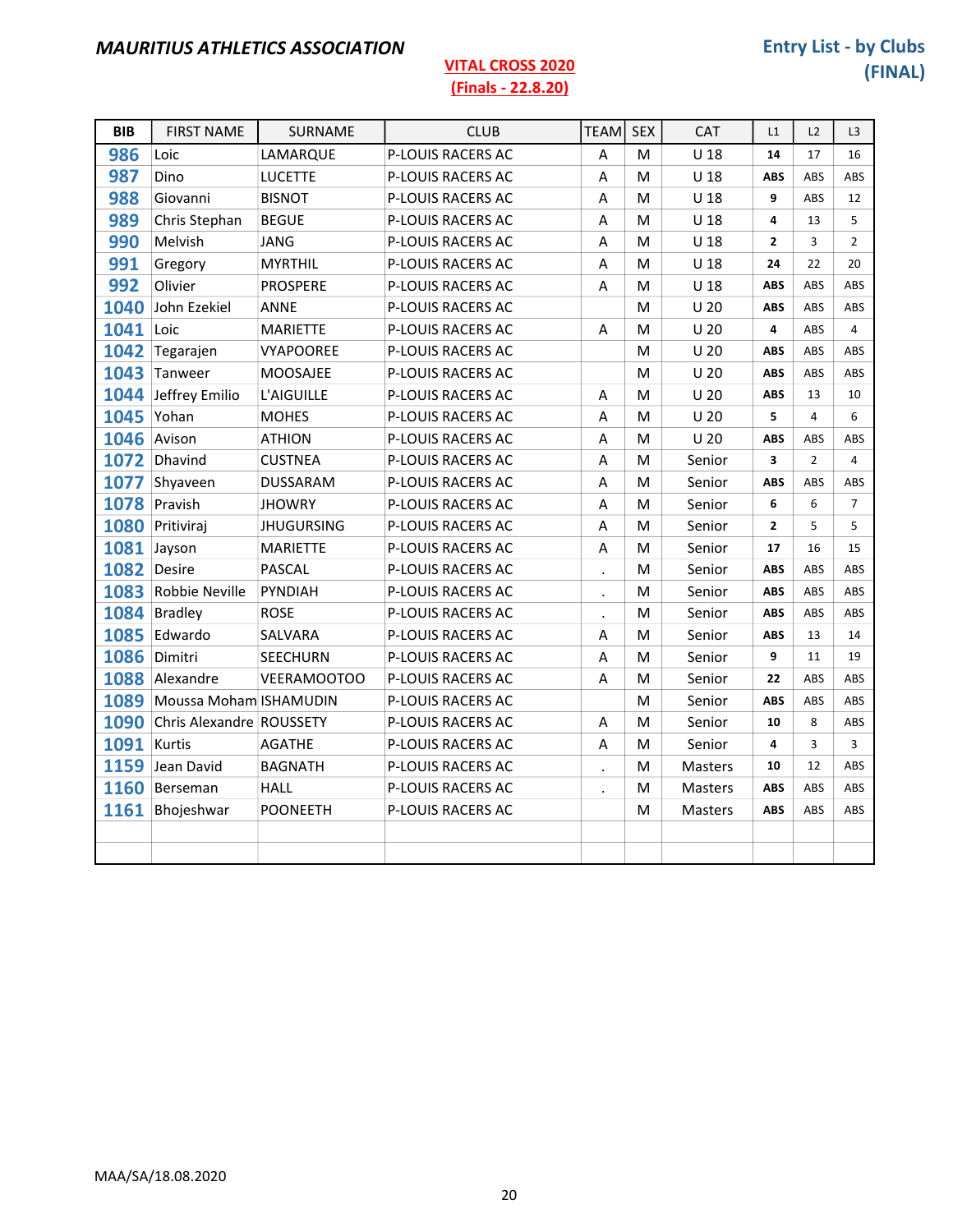## VITAL CROSS 2020

| <b>BIB</b> | <b>FIRST NAME</b> | SURNAME           | <b>CLUB</b>    | <b>TEAM</b>          | <b>SEX</b> | CAT             | L1             | L2             | L3             |
|------------|-------------------|-------------------|----------------|----------------------|------------|-----------------|----------------|----------------|----------------|
| 542        | Nyasha            | <b>NLEYA</b>      | POUDRE D'OR AC | $\ddot{\phantom{a}}$ | F          | U <sub>12</sub> | 5              | 6              | $\overline{7}$ |
| 544        | Milan             | LANDMAN           | POUDRE D'OR AC |                      | F          | $U$ 12          | <b>ABS</b>     | 20             | 17             |
| 621        | Leyla             | <b>WINTER</b>     | POUDRE D'OR AC | A                    | F          | $U$ 14          | <b>ABS</b>     | 10             | 9              |
| 622        | Sienna            | LANDMAN           | POUDRE D'OR AC | Α                    | F          | U <sub>14</sub> | <b>ABS</b>     | 9              | 11             |
| 623        | Simone            | <b>DALAIS</b>     | POUDRE D'OR AC | A                    | F          | $U$ 14          | 29             | ABS            | 32             |
| 624        | <b>Brooke</b>     | KIESER            | POUDRE D'OR AC | A                    | F          | U <sub>14</sub> | 15             | 6              | 5              |
| 716        | Cecile            | <b>DALAIS</b>     | POUDRE D'OR AC | $\ddot{\phantom{0}}$ | F          | U <sub>16</sub> | 9              | ABS            | 8              |
| 743        | Chantal           | <b>UYS</b>        | POUDRE D'OR AC |                      | F          | U <sub>16</sub> | <b>ABS</b>     | 4              | $\mathbf{1}$   |
| 125        | Kayla             | <b>TISCHER</b>    | POUDRE D'OR AC | $\bullet$            | F          | U <sub>18</sub> | 11             | 11             | 12             |
| 274        | Roeline           | <b>UYS</b>        | POUDRE D'OR AC | $\ddot{\phantom{0}}$ | F          | Masters         | <b>ABS</b>     | 4              | $\overline{4}$ |
| 279        | Sanet             | <b>KRITZINGER</b> | POUDRE D'OR AC | $\cdot$              | F          | Masters         | <b>ABS</b>     | ABS            | ABS            |
| 280        | Mandy             | <b>MARTIN</b>     | POUDRE D'OR AC | $\ddot{\phantom{0}}$ | F          | Masters         | <b>ABS</b>     | 5              | 5              |
|            |                   |                   |                |                      |            |                 |                |                |                |
| 390        | Dan               | SOOKURUN          | POUDRE D'OR AC | B                    | M          | $U$ 12          | <b>ABS</b>     | 53             | ABS            |
| 395        | Thimothy          | <b>MORONEY</b>    | POUDRE D'OR AC | A                    | M          | $U$ 12          | <b>ABS</b>     | 8              | 8              |
| 396        | Giacomo           | MARCELLI          | POUDRE D'OR AC | A                    | M          | U <sub>12</sub> | $\overline{7}$ | $\overline{7}$ | 30             |
| 397        | Chad              | <b>HOWARD</b>     | POUDRE D'OR AC | A                    | M          | $U$ 12          | $\mathbf{1}$   | $\mathbf{1}$   | $\mathbf{1}$   |
| 398        | Mason             | <b>WINTER</b>     | POUDRE D'OR AC | B                    | M          | $U$ 12          | <b>ABS</b>     | 21             | 20             |
| 401        | Brodi             | <b>KIESER</b>     | POUDRE D'OR AC | A                    | M          | $U$ 12          | 13             | 31             | 11             |
| 406        | Gary              | <b>WEISS</b>      | POUDRE D'OR AC | B                    | M          | $U$ 12          | 36             | 39             | ABS            |
| 407        | Jayden            | <b>MUSSAFEER</b>  | POUDRE D'OR AC |                      | M          | $U$ 12          | <b>ABS</b>     | ABS            | ABS            |
| 828        | Karol             | SFRAMELI          | POUDRE D'OR AC | Α                    | M          | $U$ 14          | <b>ABS</b>     | 35             | <b>ABS</b>     |
| 829        | Nathan            | SOOKURUN          | POUDRE D'OR AC | Α                    | М          | $U$ 14          | 14             | 18             | 23             |
| 830        | Henco             | <b>UYS</b>        | POUDRE D'OR AC | Α                    | M          | $U$ 14          | <b>ABS</b>     | 9              | 24             |
| 831        | Luc               | <b>MULLER</b>     | POUDRE D'OR AC |                      | M          | $U$ 14          | <b>ABS</b>     | ABS            | ABS            |
| 929        | Jayden            | <b>TISCHER</b>    | POUDRE D'OR AC | $\ddot{\phantom{0}}$ | M          | U <sub>16</sub> | 27             | 29             | 25             |
| 930        | Nikhil            | <b>BROJOMOHUN</b> | POUDRE D'OR AC |                      | M          | U <sub>16</sub> | <b>ABS</b>     | ABS            | ABS            |
| 993        | Toboka            | <b>NLEYA</b>      | POUDRE D'OR AC | $\bullet$            | M          | U <sub>18</sub> | 19             | 15             | 15             |
| 994        | <b>Bradley</b>    | <b>ALLAS</b>      | POUDRE D'OR AC | $\blacksquare$       | M          | U <sub>18</sub> | 23             | 20             | 18             |
| 995        | Eleazor           | <b>CESAR</b>      | POUDRE D'OR AC | $\cdot$              | M          | U <sub>18</sub> | 15             | 11             | 14             |
| 1162       | Luca              | <b>NAVARRINI</b>  | POUDRE D'OR AC | $\bullet$            | M          | Masters         | ABS            | 29             | ABS            |
|            |                   |                   |                |                      |            |                 |                |                |                |
|            |                   |                   |                |                      |            |                 |                |                |                |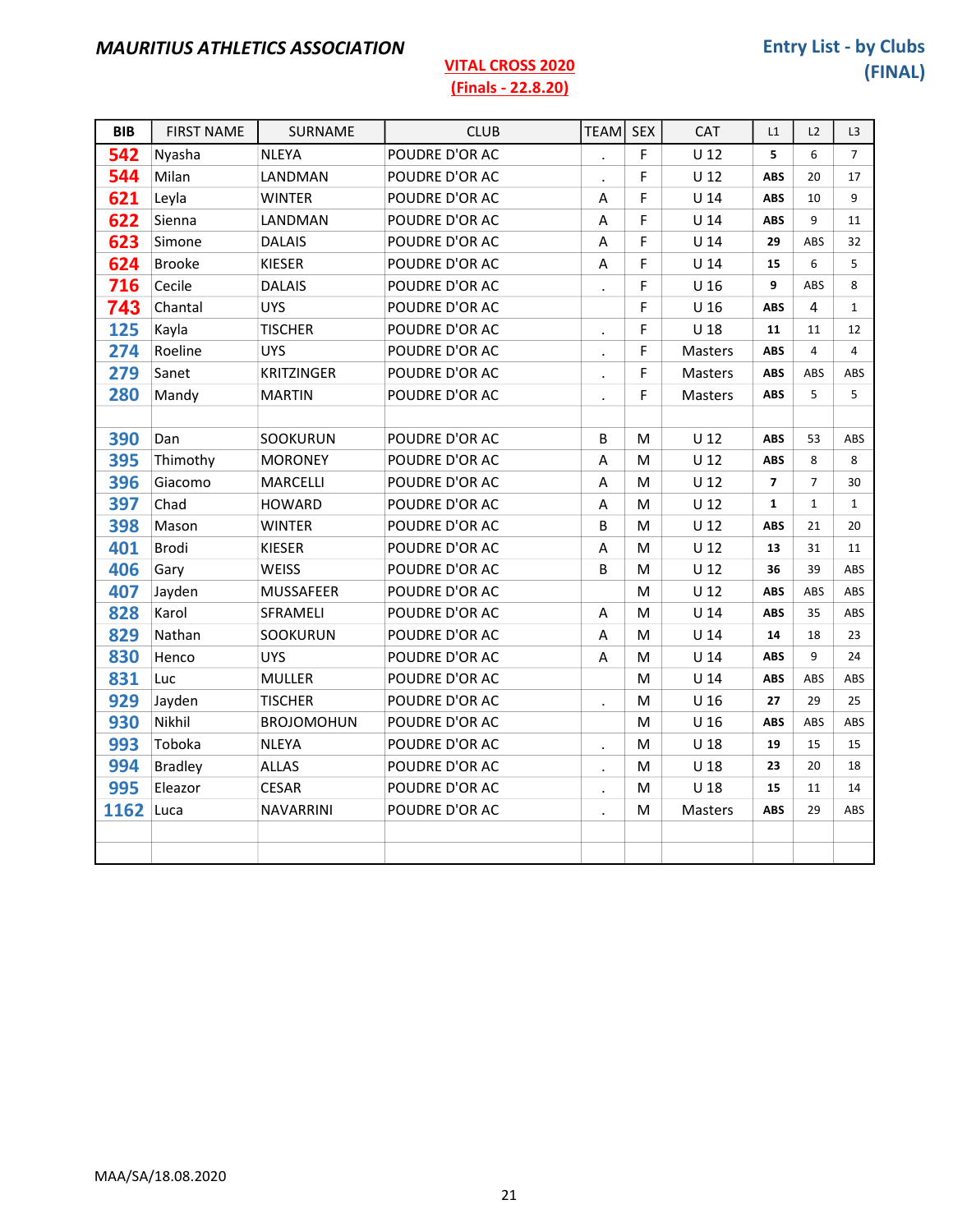| <b>BIB</b>        | <b>FIRST NAME</b>                | SURNAME          | <b>CLUB</b>                  | <b>TEAM</b>          | <b>SEX</b>  | <b>CAT</b>      | L1             | L2             | L <sub>3</sub> |
|-------------------|----------------------------------|------------------|------------------------------|----------------------|-------------|-----------------|----------------|----------------|----------------|
| 625               | Tanya                            | <b>POLYXENE</b>  | Q-BORNES PAVILLION AC        | $\bullet$            | $\mathsf F$ | U <sub>14</sub> | 31             | 40             | 34             |
| 626               | Nathanaelle                      | <b>DUVAL</b>     | Q-BORNES PAVILLION AC        |                      | F           | U <sub>14</sub> | 16             | ABS            | ABS            |
| 717               | Debora                           | LUBIN            | <b>Q-BORNES PAVILLION AC</b> | $\blacksquare$       | F           | U <sub>16</sub> | ABS            | ABS            | 29             |
| 718               | Ghaneshree                       | <b>GOPAUL</b>    | Q-BORNES PAVILLION AC        | $\ddot{\phantom{0}}$ | F           | U <sub>16</sub> | <b>ABS</b>     | ABS            | 30             |
| 126               | Anaelle                          | <b>BAZERQUE</b>  | Q-BORNES PAVILLION AC        |                      | F           | U <sub>18</sub> | 4              | 6              | 3              |
| 127               | Yana                             | <b>CARPEN</b>    | Q-BORNES PAVILLION AC        |                      | F           | U <sub>18</sub> | <b>ABS</b>     | ABS            | ABS            |
| 205               | Gwenaelle                        | <b>GREGOIRE</b>  | Q-BORNES PAVILLION AC        | $\cdot$              | F           | U <sub>18</sub> | 10             | ABS            | ABS            |
| 225               | Lavalina                         | <b>GUNPUTH</b>   | Q-BORNES PAVILLION AC        |                      | F           | U <sub>20</sub> | 6              | ABS            | 6              |
| 265               | Sonia                            | SOODON           | Q-BORNES PAVILLION AC        | $\ddot{\phantom{a}}$ | F           | Senior          | 1              | $\mathbf{1}$   | $\mathbf{1}$   |
|                   |                                  |                  |                              |                      |             |                 |                |                |                |
| 410               | Shawn                            | SAGOR            | Q-BORNES PAVILLION AC        |                      | м           | U <sub>12</sub> | <b>ABS</b>     | 19             | ABS            |
| 411               | Jediael                          | <b>DUVAL</b>     | Q-BORNES PAVILLION AC        | Α                    | M           | U <sub>12</sub> | 18             | ABS            | ABS            |
| 412               | Maxime                           | RENE             | Q-BORNES PAVILLION AC        | Α                    | M           | U <sub>12</sub> | 32             | 46             | 25             |
| 413               | Judan                            | <b>POLYXENE</b>  | <b>Q-BORNES PAVILLION AC</b> | A                    | M           | U <sub>12</sub> | 25             | 28             | ABS            |
| 419               | Lucas                            | RAMALINGA        | <b>Q-BORNES PAVILLION AC</b> | Α                    | M           | U <sub>12</sub> | 26             | ABS            | ABS            |
| 832               | Dimitri                          | <b>GENAVE</b>    | Q-BORNES PAVILLION AC        | $\bullet$            | M           | U <sub>14</sub> | 51             | 57             | 61             |
| 833               | Kiliane Gregory                  | ROUGET           | Q-BORNES PAVILLION AC        |                      | м           | U <sub>14</sub> | 60             | 19             | 33             |
| 834               | Thibault Jean Da JOSEPH          |                  | Q-BORNES PAVILLION AC        | $\ddot{\phantom{0}}$ | M           | U <sub>14</sub> | 17             | 15             | 14             |
| 996               | Thierry                          | YAGABARAM        | Q-BORNES PAVILLION AC        | $\cdot$              | M           | U <sub>18</sub> | 26             | 21             | 23             |
| 997               | Dilven                           | RAMSAMI          | Q-BORNES PAVILLION AC        |                      | м           | U <sub>18</sub> | 10             | 12             | 11             |
| 1047              | Bhavesh                          | <b>BEECHOOK</b>  | Q-BORNES PAVILLION AC        | Α                    | M           | U <sub>20</sub> | 3              | 6              | 3              |
|                   | 1048 Kushal Kavi                 | <b>GUKHOOL</b>   | Q-BORNES PAVILLION AC        | Α                    | M           | U <sub>20</sub> | 9              | 3              | 9              |
| 1049              | Mathieu                          | <b>AMADIS</b>    | Q-BORNES PAVILLION AC        | A                    | M           | U <sub>20</sub> | 16             | ABS            | ABS            |
| 1050              | Jean Samuel                      | <b>ADOLPHE</b>   | Q-BORNES PAVILLION AC        | Α                    | M           | U <sub>20</sub> | <b>ABS</b>     | 5              | ABS            |
|                   | 1051 Anestrao                    | <b>SUDDHOO</b>   | Q-BORNES PAVILLION AC        | $\bullet$            | M           | U <sub>20</sub> | 6              | 9              | ABS            |
| 1092 Ritesh       |                                  | <b>AHIR</b>      | <b>Q-BORNES PAVILLION AC</b> | A                    | м           | Senior          | 16             | ABS            | 18             |
|                   | 1093 Harooveer                   | <b>BOODHOA</b>   | Q-BORNES PAVILLION AC        | Α                    | M           | Senior          | $\overline{ }$ | ABS            | 6              |
| 1094 Tanwir       |                                  | <b>GHINNOO</b>   | Q-BORNES PAVILLION AC        | Α                    | M           | Senior          | 13             | ABS            | ABS            |
| <b>1095</b> Aslam |                                  | <b>MOHABUTH</b>  | Q-BORNES PAVILLION AC        | Α                    | M           | Senior          | 8              | $\overline{7}$ | 9              |
|                   | 1096 Krishnen                    | <b>OOTHENDEE</b> | Q-BORNES PAVILLION AC        | A                    | M           | Senior          | 15             | 15             | 11             |
| 1097 Clyvan       |                                  | PETIT            | Q-BORNES PAVILLION AC        | A                    | M           | Senior          | 18             | 17             | 17             |
|                   | 1098 Jean Patrick                | RAVANNE          | Q-BORNES PAVILLION AC        |                      | M           | Senior          | ABS            | ABS            | 13             |
|                   | 1099 Ezekiel                     | COLLIN           | Q-BORNES PAVILLION AC        |                      | M           | Senior          | ABS            | 9              | 8              |
|                   | 1100 Theerath Aniket BHAGEERUTHY |                  | <b>Q-BORNES PAVILLION AC</b> | Α                    | M           | Senior          | 11             | 10             | ABS            |
| 1163              | Gerard                           | <b>POKHUN</b>    | Q-BORNES PAVILLION AC        |                      | M           | Masters         | 21             | 27             | 22             |
|                   |                                  |                  |                              |                      |             |                 |                |                |                |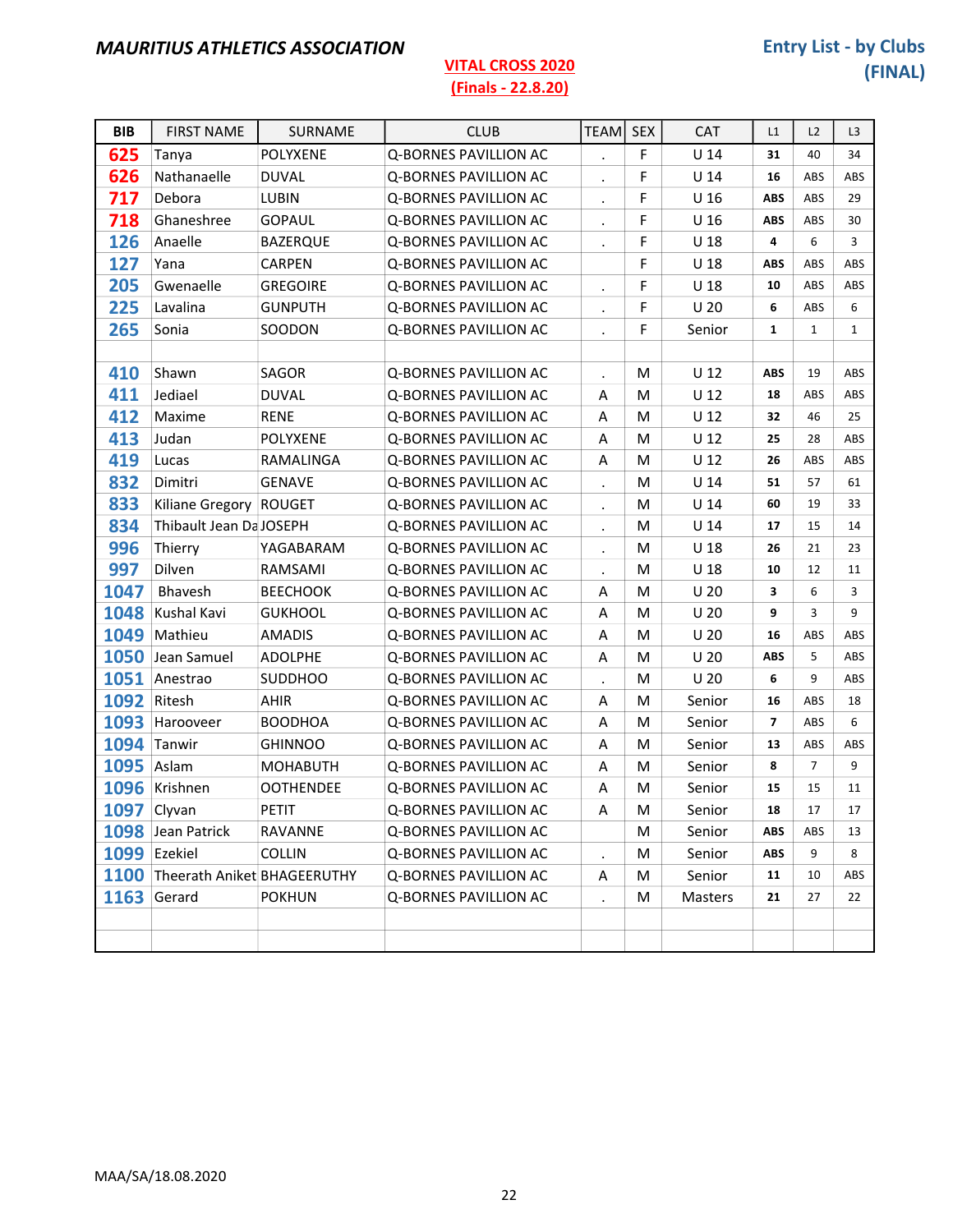| <b>BIB</b> | <b>FIRST NAME</b> | <b>SURNAME</b>  | <b>CLUB</b>          | <b>TEAM</b>          | <b>SEX</b> | <b>CAT</b>      | L1         | L2  | L <sub>3</sub> |
|------------|-------------------|-----------------|----------------------|----------------------|------------|-----------------|------------|-----|----------------|
| 545        | Amelie            | <b>BOUDEUSE</b> | ROCHE BOIS ÉCLAIR AC | $\blacksquare$       | F          | U <sub>12</sub> | 20         | 10  | 12             |
| 628        | Viviana           | <b>SPEVILLE</b> | ROCHE BOIS ÉCLAIR AC | $\bullet$            | F          | U <sub>14</sub> | HC         | ABS | 26             |
| 629        | Jahfreena         | PHILIPPE        | ROCHE BOIS ÉCLAIR AC | $\bullet$            | F          | $U$ 14          | НC         | 39  | 39             |
| 719        | Dina              | <b>MARIE</b>    | ROCHE BOIS ÉCLAIR AC | A                    | F          | U <sub>16</sub> | 34         | ABS | 33             |
| 722        | Loraine           | <b>SUNKUR</b>   | ROCHE BOIS ÉCLAIR AC | A                    | F          | U <sub>16</sub> | <b>ABS</b> | 11  | 11             |
| 723        | Oceane            | <b>THERESE</b>  | ROCHE BOIS ÉCLAIR AC | A                    | F          | U <sub>16</sub> | <b>ABS</b> | 32  | 13             |
| 724        | Allsson           | LEBRASSE        | ROCHE BOIS ÉCLAIR AC | A                    | F          | U <sub>16</sub> | <b>ABS</b> | 29  | 36             |
| 727        | Honorat           | <b>JASMIN</b>   | ROCHE BOIS ÉCLAIR AC | A                    | F          | U <sub>16</sub> | 29         | 38  | 35             |
| 728        | Keisha            | <b>BOCUS</b>    | ROCHE BOIS ÉCLAIR AC | A                    | F          | U <sub>16</sub> | 33         | 35  | 31             |
|            |                   |                 |                      |                      |            |                 |            |     |                |
| 424        | Raoul             | <b>SUNKUR</b>   | ROCHE BOIS ÉCLAIR AC | A                    | M          | U <sub>12</sub> | 12         | 11  | 17             |
| 429        | <b>Noe</b>        | <b>GENTILE</b>  | ROCHE BOIS ÉCLAIR AC | A                    | M          | U <sub>12</sub> | 20         | 34  | ABS            |
| 430        | Jeizy             | <b>CHELLIN</b>  | ROCHE BOIS ÉCLAIR AC | A                    | M          | U <sub>12</sub> | 14         | ABS | ABS            |
| 431        | Loic              | <b>OVIDE</b>    | ROCHE BOIS ÉCLAIR AC | A                    | M          | U <sub>12</sub> | 29         | 18  | 15             |
| 433        | Kovilen           | <b>SIMADEN</b>  | ROCHE BOIS ÉCLAIR AC | A                    | M          | U <sub>12</sub> | 44         | 45  | 26             |
| 835        | Prinsley          | <b>GENTILE</b>  | ROCHE BOIS ÉCLAIR AC | $\ddot{\phantom{a}}$ | M          | $U$ 14          | 43         | 38  | ABS            |
| 836        | Ziggy             | <b>CHATIGAN</b> | ROCHE BOIS ÉCLAIR AC | $\ddot{\phantom{0}}$ | M          | U <sub>14</sub> | 53         | 39  | 64             |
| 998        | Yoel              | <b>DIJACK</b>   | ROCHE BOIS ÉCLAIR AC | $\cdot$              | M          | U <sub>18</sub> | <b>ABS</b> | 24  | ABS            |
| 999        | Nigel             | <b>FOURNIER</b> | ROCHE BOIS ÉCLAIR AC | $\cdot$              | M          | U <sub>18</sub> | <b>ABS</b> | ABS | 13             |
| 1000       | Gregory           | <b>JASMIN</b>   | ROCHE BOIS ÉCLAIR AC | $\bullet$            | M          | U <sub>18</sub> | 18         | 26  | 19             |
|            |                   |                 |                      |                      |            |                 |            |     |                |
|            |                   |                 |                      |                      |            |                 |            |     |                |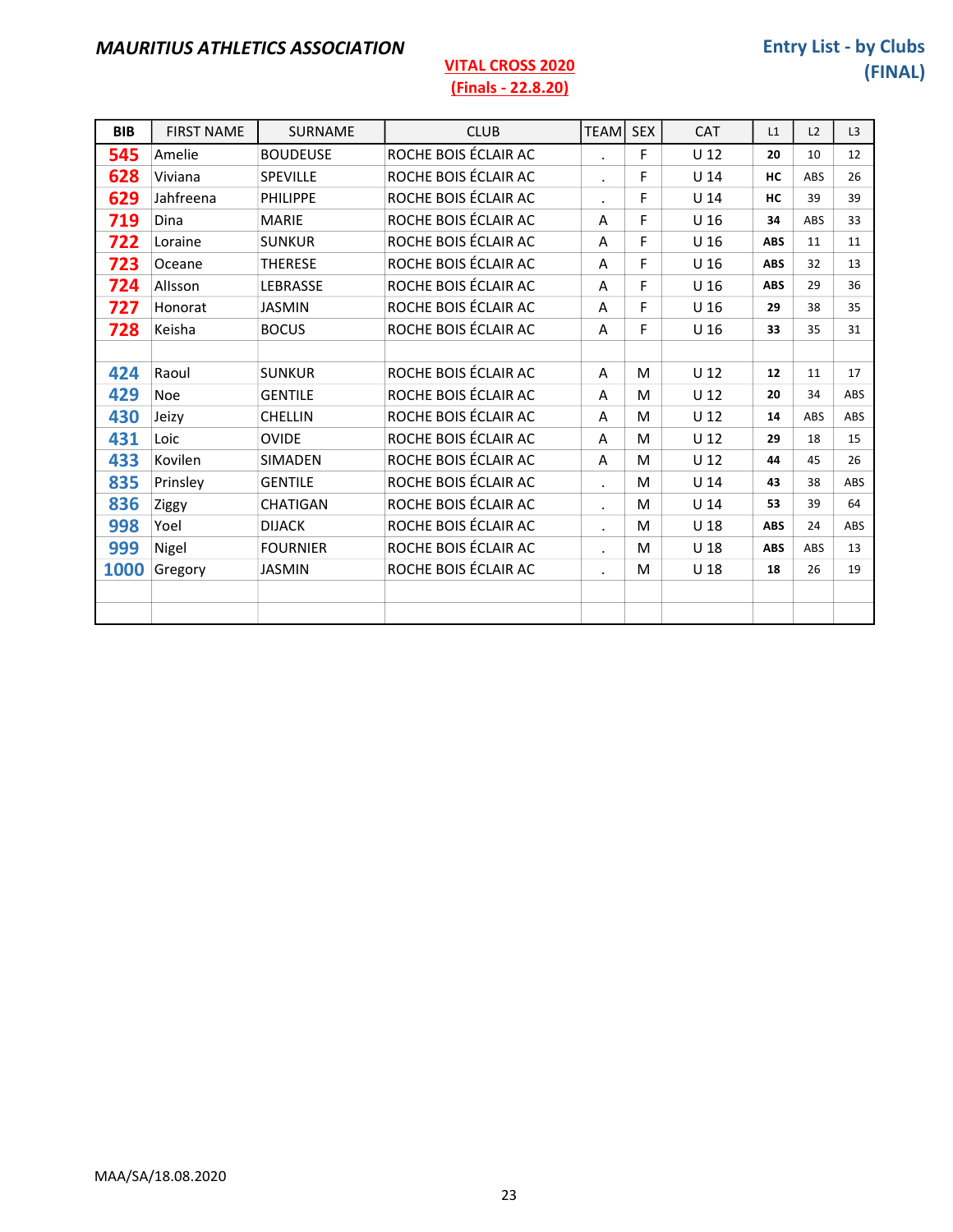### VITAL CROSS 2020

#### Entry List - by Clubs (FINAL)

| <b>BIB</b> | <b>FIRST NAME</b>       | <b>SURNAME</b>    | <b>CLUB</b>          | <b>TEAMI</b> | <b>SEX</b> | <b>CAT</b>      | L1         | L <sub>2</sub> | L <sub>3</sub> |
|------------|-------------------------|-------------------|----------------------|--------------|------------|-----------------|------------|----------------|----------------|
| 630        | Riyana                  | <b>GODER</b>      | ROSE BELLE AC        |              | F          | U <sub>14</sub> | <b>ABS</b> | ABS            | 35             |
| 206        | Aurore                  | <b>LAVIOLETTE</b> | ROSE BELLE AC        | $\bullet$    | F          | U <sub>18</sub> | 3          | 3              | ABS            |
| 227        | Tessi                   | <b>VEEREN</b>     | <b>ROSE BELLE AC</b> | $\cdot$      | F          | U <sub>20</sub> | <b>ABS</b> | 6              | ABS            |
|            |                         |                   |                      |              |            |                 |            |                |                |
| 837        | Larsson                 | <b>HUNGOO</b>     | ROSE BELLE AC        | $\bullet$    | M          | U <sub>14</sub> | 3          | 5              | 4              |
| 932        | Kritish                 | <b>RAGHOOBEER</b> | ROSE BELLE AC        |              | M          | U <sub>16</sub> | <b>ABS</b> | 22             | 8              |
| 933        | Kovalen                 | SOONDRUM          | ROSE BELLE AC        |              | M          | U <sub>16</sub> | <b>ABS</b> | <b>ABS</b>     | ABS            |
| 934        | Tarig                   | <b>RAMJAN</b>     | ROSE BELLE AC        |              | M          | U 16            | <b>ABS</b> | <b>ABS</b>     | ABS            |
| 1003       | Louis Dylan Guill MAGON |                   | ROSE BELLE AC        | $\bullet$    | M          | U 18            | 16         | $\overline{7}$ | $\overline{7}$ |
| 1164       | Gilbert                 | <b>SADOO</b>      | ROSE BELLE AC        |              | M          | Masters         | <b>ABS</b> | <b>ABS</b>     | $\overline{7}$ |
|            |                         |                   |                      |              |            |                 |            |                |                |
|            |                         |                   |                      |              |            |                 |            |                |                |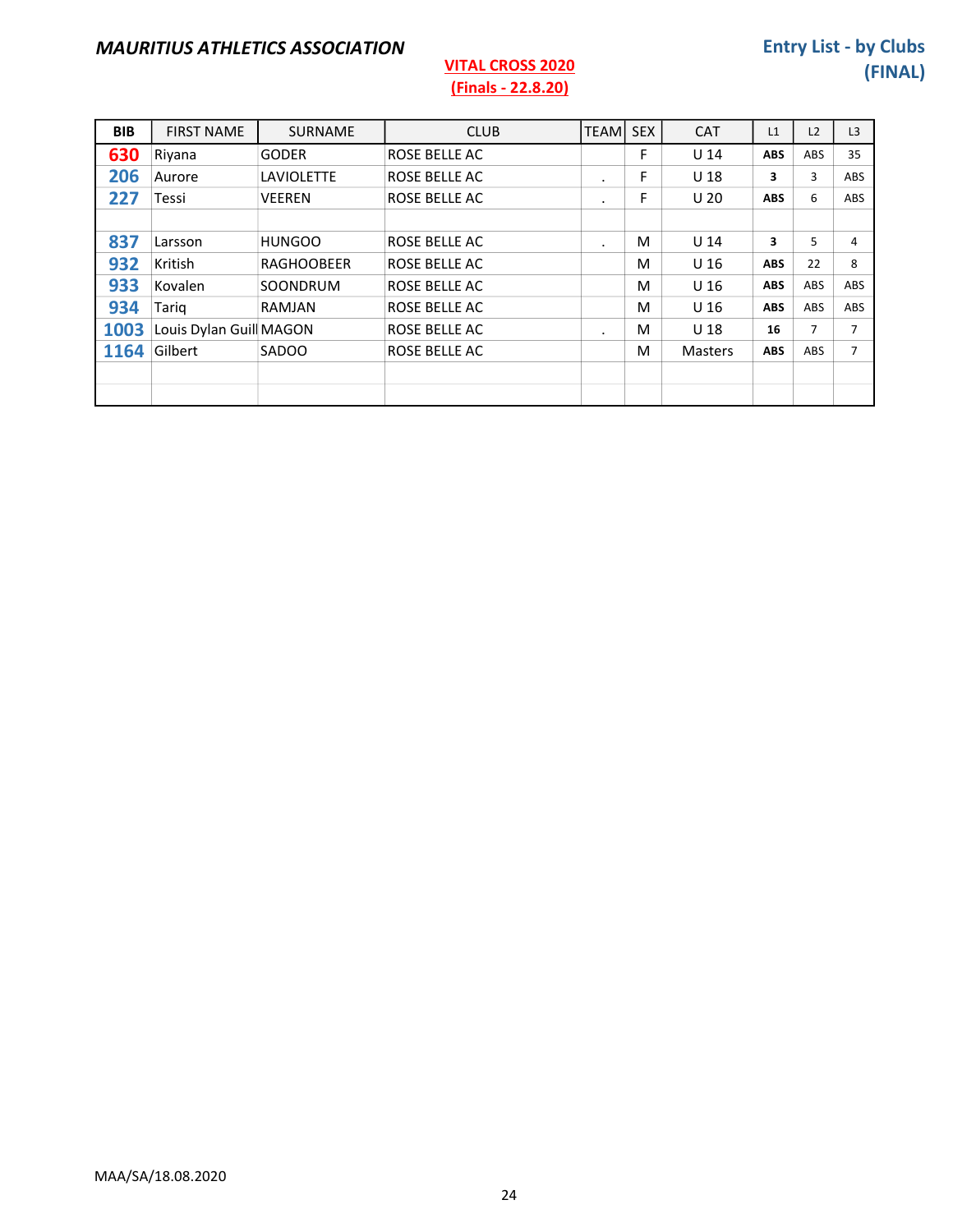## VITAL CROSS 2020

| <b>BIB</b> | <b>FIRST NAME</b>                | <b>SURNAME</b>      | <b>CLUB</b>  | <b>TEAM</b>          | <b>SEX</b> | <b>CAT</b>      | L1         | L2           | L <sub>3</sub> |
|------------|----------------------------------|---------------------|--------------|----------------------|------------|-----------------|------------|--------------|----------------|
| 546        | Marie Rihana Co COLAS            |                     | ROSE HILL AC | $\ddot{\phantom{a}}$ | F          | $U$ 12          | 22         | 11           | <b>ABS</b>     |
| 631        | Elsa                             | <b>DALOU</b>        | ROSE HILL AC | $\cdot$              | F          | U <sub>14</sub> | 5          | 4            | 3              |
| 632        | Anisha Anaelle   RAMDIN          |                     | ROSE HILL AC | $\blacksquare$       | F          | $U$ 14          | 18         | ABS          | ABS            |
| 633        | <b>Stephanie Maria LOUIS</b>     |                     | ROSE HILL AC | $\cdot$              | F          | U <sub>14</sub> | <b>ABS</b> | 18           | ABS            |
| 634        | Nidhi (Tisha)                    | <b>CAROMBEYENIN</b> | ROSE HILL AC | $\cdot$              | F          | U <sub>14</sub> | <b>ABS</b> | 30           | 4              |
| 729        | Anastasia                        | <b>MARS</b>         | ROSE HILL AC | $\cdot$              | F          | U <sub>16</sub> | <b>ABS</b> | $\mathbf{1}$ | ABS            |
|            |                                  |                     |              |                      |            |                 |            |              |                |
| 838        | Jersey Nazareth TOPIZE           |                     | ROSE HILL AC | $\cdot$              | M          | U 14            | 23         | 22           | ABS            |
| 935        | Luciano                          | <b>JODUN</b>        | ROSE HILL AC | $\bullet$            | M          | U <sub>16</sub> | 42         | ABS          | ABS            |
| 936        | Adriano                          | <b>PATTE</b>        | ROSE HILL AC | $\bullet$            | M          | U <sub>16</sub> | <b>ABS</b> | ABS          | ABS            |
| 937        | Noovanen                         | <b>PARIANEN</b>     | ROSE HILL AC | $\bullet$            | M          | U <sub>16</sub> | <b>ABS</b> | 18           | ABS            |
| 938        | Poovanen                         | <b>PARIANEN</b>     | ROSE HILL AC | $\ddot{\phantom{a}}$ | M          | U <sub>16</sub> | <b>ABS</b> | 6            | ABS            |
| 939        | Theo                             | ZAMA                | ROSE HILL AC | $\bullet$            | M          | U <sub>16</sub> | <b>ABS</b> | ABS          | 28             |
| 940        | Ryan                             | <b>RAMDIN</b>       | ROSE HILL AC | $\bullet$            | M          | U <sub>16</sub> | <b>ABS</b> | ABS          | 29             |
| 941        | Andriano                         | <b>NILKANTEE</b>    | ROSE HILL AC | $\bullet$            | M          | U <sub>16</sub> | <b>ABS</b> | 30           | ABS            |
| 1005       | Lorenzo                          | <b>MEDOR</b>        | ROSE HILL AC | $\cdot$              | M          | U <sub>18</sub> | 17         | ABS          | ABS            |
|            | 1006 Antoine Mathew PIERRE LOUIS |                     | ROSE HILL AC | $\cdot$              | M          | U <sub>18</sub> | 27         | ABS          | <b>ABS</b>     |
|            | 1007 Samuel                      | <b>RAMDIN</b>       | ROSE HILL AC | $\cdot$              | M          | U <sub>18</sub> | 21         | 23           | ABS            |
|            | 1008 Selvaine                    | <b>RAMASAWMY</b>    | ROSE HILL AC | $\bullet$            | M          | U <sub>18</sub> | <b>ABS</b> | 25           | ABS            |
| 1009       | Jeremy Axel                      | <b>JEAN LOUIS</b>   | ROSE HILL AC | $\bullet$            | M          | U <sub>18</sub> | 20         | 18           | ABS            |
| 1010       | Bradley                          | <b>CHAVERNY</b>     | ROSE HILL AC | $\cdot$              | M          | $U$ 18          | 21         | 13?          | 19?            |
| 1011       | Emmanuel Richa JOSEPH            |                     | ROSE HILL AC |                      | М          | U <sub>18</sub> | <b>ABS</b> | ABS          | ABS            |
| 1052       | Muguel                           | <b>BATOUR</b>       | ROSE HILL AC | $\cdot$              | M          | U <sub>20</sub> | 10         | ABS          | ABS            |
| 1053       | Christ                           | <b>GOOHEERAM</b>    | ROSE HILL AC |                      | M          | U <sub>20</sub> | <b>ABS</b> | 12           | ABS            |
|            |                                  |                     |              |                      |            |                 |            |              |                |
|            |                                  |                     |              |                      |            |                 |            |              |                |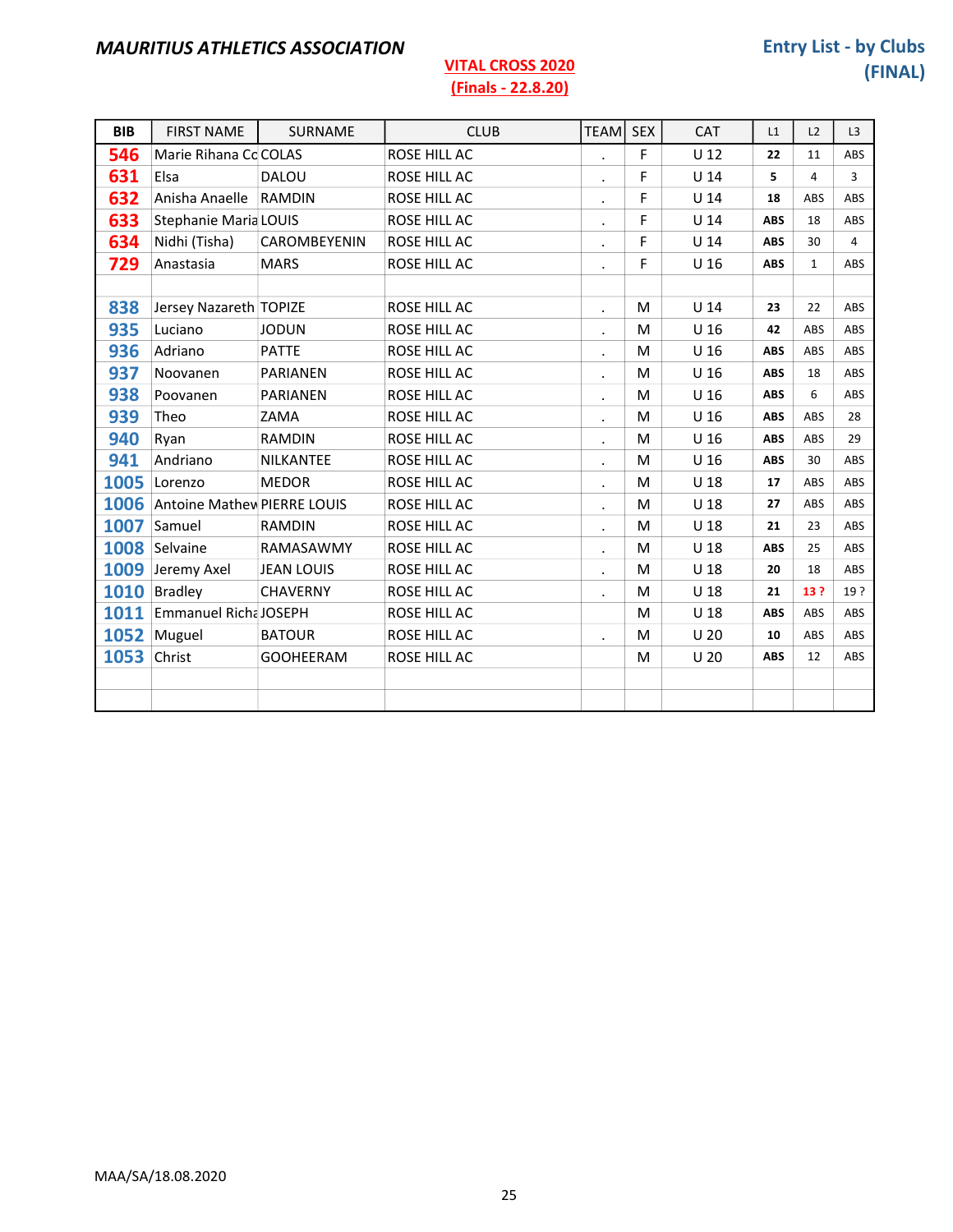| <b>BIB</b>  | <b>FIRST NAME</b> | SURNAME         | <b>CLUB</b> | <b>TEAM</b>               | <b>SEX</b> | <b>CAT</b>      | L1                      | L2             | L <sub>3</sub> |
|-------------|-------------------|-----------------|-------------|---------------------------|------------|-----------------|-------------------------|----------------|----------------|
| 547         | Maeva             | <b>JOSEPH</b>   | SOUILLAC AC | Α                         | F          | U <sub>12</sub> | 21                      | ABS            | ABS            |
| 548         | Joana             | <b>AUGUSTIN</b> | SOUILLAC AC | Α                         | F          | $U$ 12          | <b>ABS</b>              | 5              | ABS            |
| 549         | Emilia            | <b>NADAL</b>    | SOUILLAC AC | A                         | F          | $U$ 12          | $\overline{\mathbf{3}}$ | 3              | $\overline{2}$ |
| 550         | Katihy            | LAROSE          | SOUILLAC AC |                           | F          | U <sub>12</sub> | <b>ABS</b>              | ABS            | ABS            |
| 635         | Orneillia         | ALKAY           | SOUILLAC AC | A                         | F          | $U$ 14          | $\mathbf{1}$            | $\mathbf{1}$   | $\mathbf{1}$   |
| 636         | Lola              | <b>NADAL</b>    | SOUILLAC AC | $\blacksquare$            | F          | $U$ 14          | 23                      | 19             | 10             |
| 637         | Trinity           | <b>POYNEE</b>   | SOUILLAC AC | Α                         | F          | U <sub>14</sub> | 20                      | 12             | ABS            |
| 640         | Keira             | <b>MUNGAR</b>   | SOUILLAC AC | $\bullet$                 | F          | U <sub>14</sub> | 8                       | 8              | $\overline{7}$ |
| 641         | Maeva             | PIRRAMME        | SOUILLAC AC | B                         | F          | $U$ 14          | <b>ABS</b>              | ABS            | ABS            |
| 642         | Tatiana           | <b>BERTIN</b>   | SOUILLAC AC | A                         | F          | U <sub>14</sub> | 21                      | 14             | 15             |
| 643         | Jahmelia          | <b>BANIOUX</b>  | SOUILLAC AC | A                         | F          | $U$ 14          | <b>ABS</b>              | 28             | ABS            |
| 644         | Thessa            | <b>NADAL</b>    | SOUILLAC AC | $\boldsymbol{\mathsf{A}}$ | F          | U <sub>14</sub> | 11                      | 13             | 12             |
| 645         | Oceanne           | <b>NELSON</b>   | SOUILLAC AC | Α                         | F          | U <sub>14</sub> | <b>ABS</b>              | 31             | 30             |
| 646         | Kelvina           | <b>NELSON</b>   | SOUILLAC AC | B                         | F          | $U$ 14          | <b>ABS</b>              | 35             | 40             |
| 647         | Noemi             | <b>JOSE</b>     | SOUILLAC AC | $\bullet$                 | F          | $U$ 14          | 42                      | 33             | 33             |
| 648         | Anshini           | <b>BOUDEUSE</b> | SOUILLAC AC | $\bullet$                 | F          | U <sub>14</sub> | <b>ABS</b>              | ABS            | ABS            |
| 649         | Leona             | ABEL            | SOUILLAC AC |                           | F          | $U$ 14          | <b>ABS</b>              | ABS            | ABS            |
| 650         | Drishti           | <b>JENNAH</b>   | SOUILLAC AC |                           | F          | U <sub>14</sub> | <b>ABS</b>              | ABS            | 41             |
| 730         | Stacy             | <b>APPADOO</b>  | SOUILLAC AC | $\cdot$                   | F          | U <sub>16</sub> | 30                      | 12             | ABS            |
| 731         | Catelina          | <b>NANON</b>    | SOUILLAC AC | $\bullet$                 | F          | U <sub>16</sub> | <b>ABS</b>              | 10             | ABS            |
| 732         | Emilie            | <b>TELVAR</b>   | SOUILLAC AC | $\cdot$                   | F          | U <sub>16</sub> | <b>ABS</b>              | ABS            | ABS            |
| 733         | Durcy             | <b>DESIRE</b>   | SOUILLAC AC |                           | F          | U <sub>16</sub> | <b>ABS</b>              | ABS            | ABS            |
| 240         | Paquerette        | MALECO          | SOUILLAC AC | $\bullet$                 | F          | U <sub>20</sub> | <b>ABS</b>              | $\overline{7}$ | ABS            |
| 266         | Isabelle          | DELORD          | SOUILLAC AC | $\bullet$                 | F          | Senior          | 5                       | ABS            | 5              |
|             |                   |                 |             |                           |            |                 |                         |                |                |
| 434         | Adriano           | <b>HELENE</b>   | SOUILLAC AC | Α                         | M          | $U$ 12          | $\overline{\mathbf{3}}$ | $\overline{2}$ | 3              |
| 459         | Amelia            | <b>PIERRE</b>   | SOUILLAC AC | A                         | M          | $U$ 12          | 39                      | 47             | ABS            |
| 461         | Edouardo          | <b>BRU</b>      | SOUILLAC AC | Α                         | М          | U <sub>12</sub> | 5                       | 6              | 6              |
| 465         | Noah              | <b>MAJOR</b>    | SOUILLAC AC | Α                         | М          | $U$ 12          | 28                      | 24             | 22             |
| 839         | Ryan              | MALECO          | SOUILLAC AC | A                         | M          | U <sub>14</sub> | $\overline{7}$          | $\overline{2}$ | 5              |
| 840         | Louis Azael       | MALECO          | SOUILLAC AC | A                         | М          | U 14            | 32                      | 31             | 29             |
| 841         | Nhoe              | REBET           | SOUILLAC AC | Α                         | M          | U <sub>14</sub> | 26                      | 10             | 10             |
| 842         | Chritiano         | <b>ELEONORE</b> | SOUILLAC AC | Α                         | М          | $U$ 14          | 16                      | 21             | 16             |
| 843         | Denzel            | <b>BERTIN</b>   | SOUILLAC AC | $\ddot{\phantom{0}}$      | M          | $U$ 14          | ABS                     | 62             | ABS            |
| 844         | Joanito           | ROUSSETY        | SOUILLAC AC | Α                         | М          | $U$ 14          | 48                      | ABS            | ABS            |
| 845         | Jahmel            | REBET           | SOUILLAC AC | Α                         | М          | U <sub>14</sub> | 24                      | 17             | ABS            |
| 846         | David             | LOUISE          | SOUILLAC AC | Α                         | М          | $U$ 14          | 47                      | 53             | 44             |
| 942         | Denovan           | PAUL            | SOUILLAC AC | $\bullet$                 | М          | U <sub>16</sub> | ABS                     | 14             | ABS            |
| 943         | Wistley           | <b>AGATHE</b>   | SOUILLAC AC |                           | М          | U <sub>16</sub> | <b>ABS</b>              | ABS            | ABS            |
| 1012        | Joevenson         | GASPARD         | SOUILLAC AC | $\ddot{\phantom{0}}$      | М          | U <sub>18</sub> | ABS                     | ABS            | ABS            |
|             | 1013 Jean Loic    | MALECO          | SOUILLAC AC | Α                         | M          | U <sub>18</sub> | ABS                     | ABS            | 4              |
|             | 1014 Juliano      | <b>HELENE</b>   | SOUILLAC AC | $\bullet$                 | M          | U <sub>18</sub> | 3                       | 2              | ABS            |
|             | 1015 Dheerajsing  | <b>TUPSEY</b>   | SOUILLAC AC | Α                         | М          | U <sub>18</sub> | 6                       | 6              | 8              |
|             | 1016 Christopher  | <b>BONNAPEN</b> | SOUILLAC AC | Α                         | М          | U <sub>18</sub> | 5                       | 4              | 3              |
| $1017$ Hans |                   | LABONNE         | SOUILLAC AC | Α                         | М          | U <sub>18</sub> | 1                       | 1              | $\mathbf{1}$   |
|             | <b>1018</b> Angie | APOLLON         | SOUILLAC AC |                           | М          | U <sub>18</sub> | ABS                     | ABS            | ABS            |

MAA/SA/18.08.2020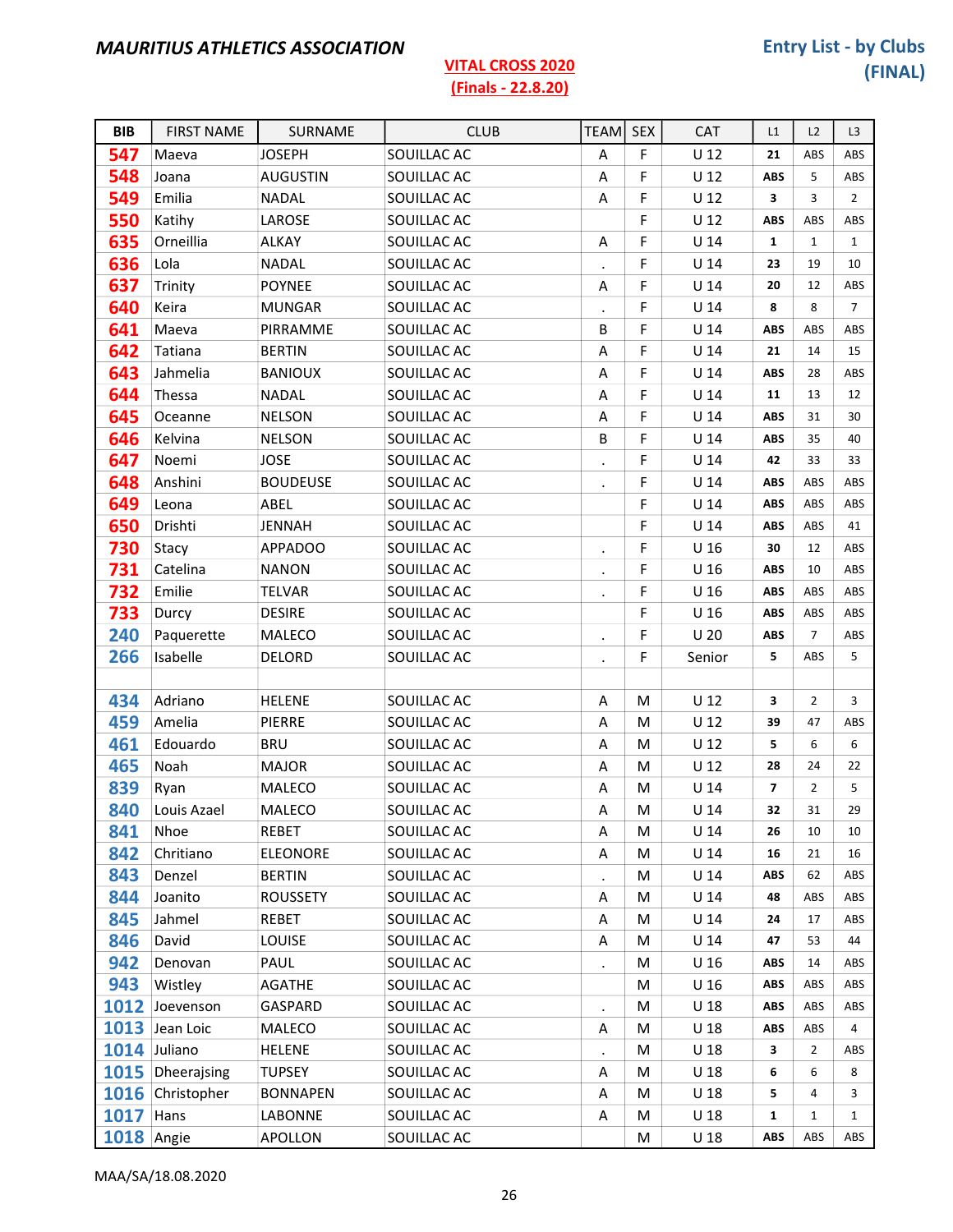### VITAL CROSS 2020

#### Entry List - by Clubs (FINAL)

| <b>BIB</b> | <b>FIRST NAME</b> | <b>SURNAME</b>  | <b>CLUB</b>        | <b>TEAMI SEX</b> |   | <b>CAT</b>      | L1         | L <sub>2</sub> | L <sub>3</sub> |
|------------|-------------------|-----------------|--------------------|------------------|---|-----------------|------------|----------------|----------------|
| 1054       | Sebastien         | <b>BONNAPEN</b> | SOUILLAC AC        | $\cdot$          | M | U <sub>20</sub> | 2          | 2              | $\overline{2}$ |
| 1055       | Edison            | LOUIS           | SOUILLAC AC        |                  | M | U <sub>20</sub> | <b>ABS</b> | <b>ABS</b>     | <b>ABS</b>     |
| 1101       | Josian            | <b>MALECO</b>   | SOUILLAC AC        |                  | M | Senior          | 20         | 18             | ABS            |
| 1102       | Akshave           | <b>BEENUND</b>  | SOUILLAC AC        |                  | M | Senior          | 21         | ABS            | ABS            |
| 1165       | Daniel            | <b>TELVAR</b>   | <b>SOUILLAC AC</b> |                  | M | <b>Masters</b>  | <b>ABS</b> | 16             | ABS            |
|            |                   |                 |                    |                  |   |                 |            |                |                |
|            |                   |                 |                    |                  |   |                 |            |                |                |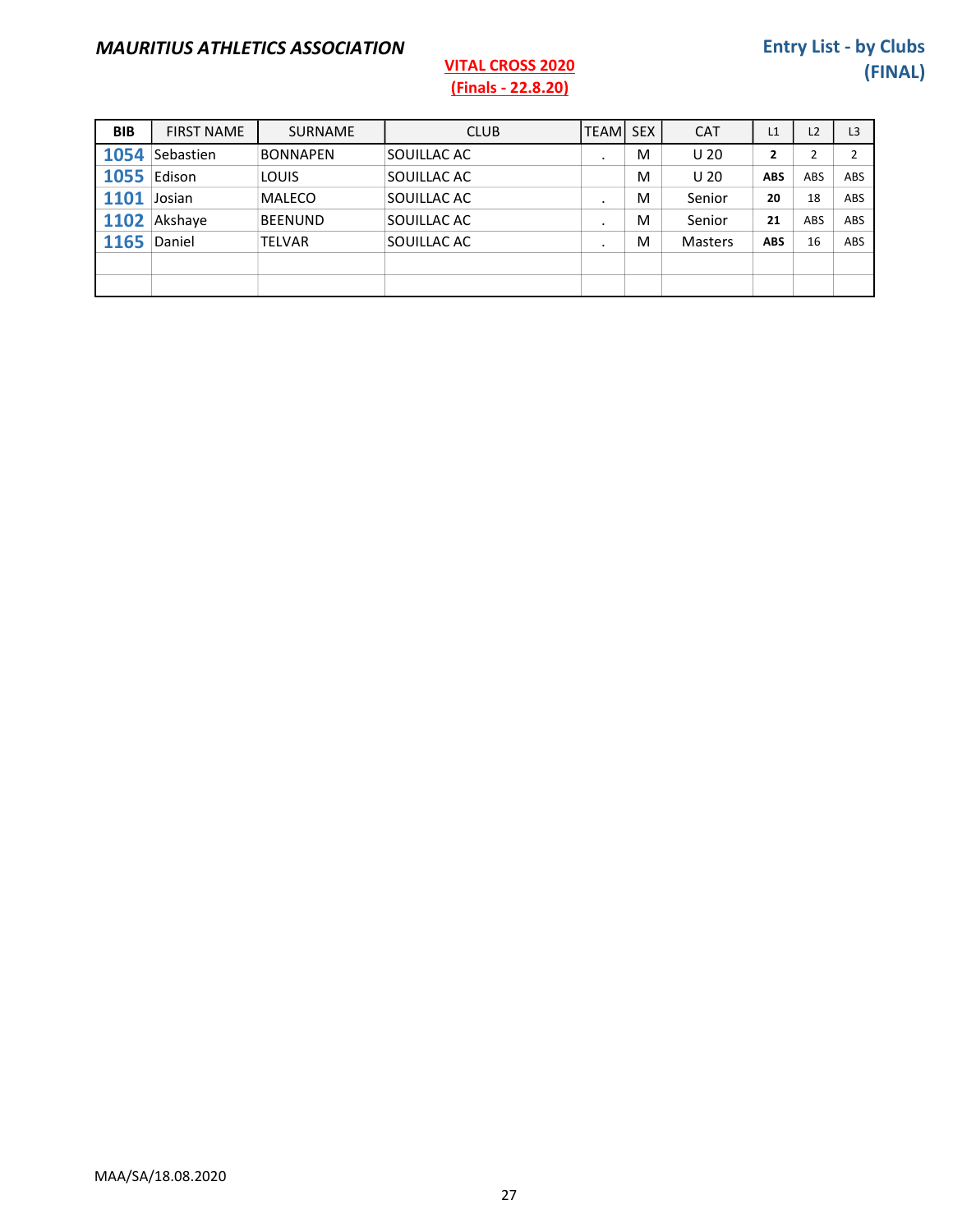### VITAL CROSS 2020

| <b>BIB</b> | <b>FIRST NAME</b> | <b>SURNAME</b> | <b>CLUB</b>         | <b>TEAM SEX</b> |   | <b>CAT</b>      | L1 | L2 | L3 |
|------------|-------------------|----------------|---------------------|-----------------|---|-----------------|----|----|----|
| 467        | Kenwell           | <b>JOHN</b>    | ST PIERRE AC        |                 | M | U <sub>12</sub> | 27 | 30 | 19 |
| 468        | Mac Kenzy         | <b>JOHN</b>    | <b>ST PIERRE AC</b> |                 | M | U 12            | 21 | 25 | 13 |
| 1166       | Stephan           | <b>TOSSE</b>   | ST PIERRE AC        |                 | M | <b>Masters</b>  | 18 | 26 | 16 |
|            |                   |                |                     |                 |   |                 |    |    |    |
|            |                   |                |                     |                 |   |                 |    |    |    |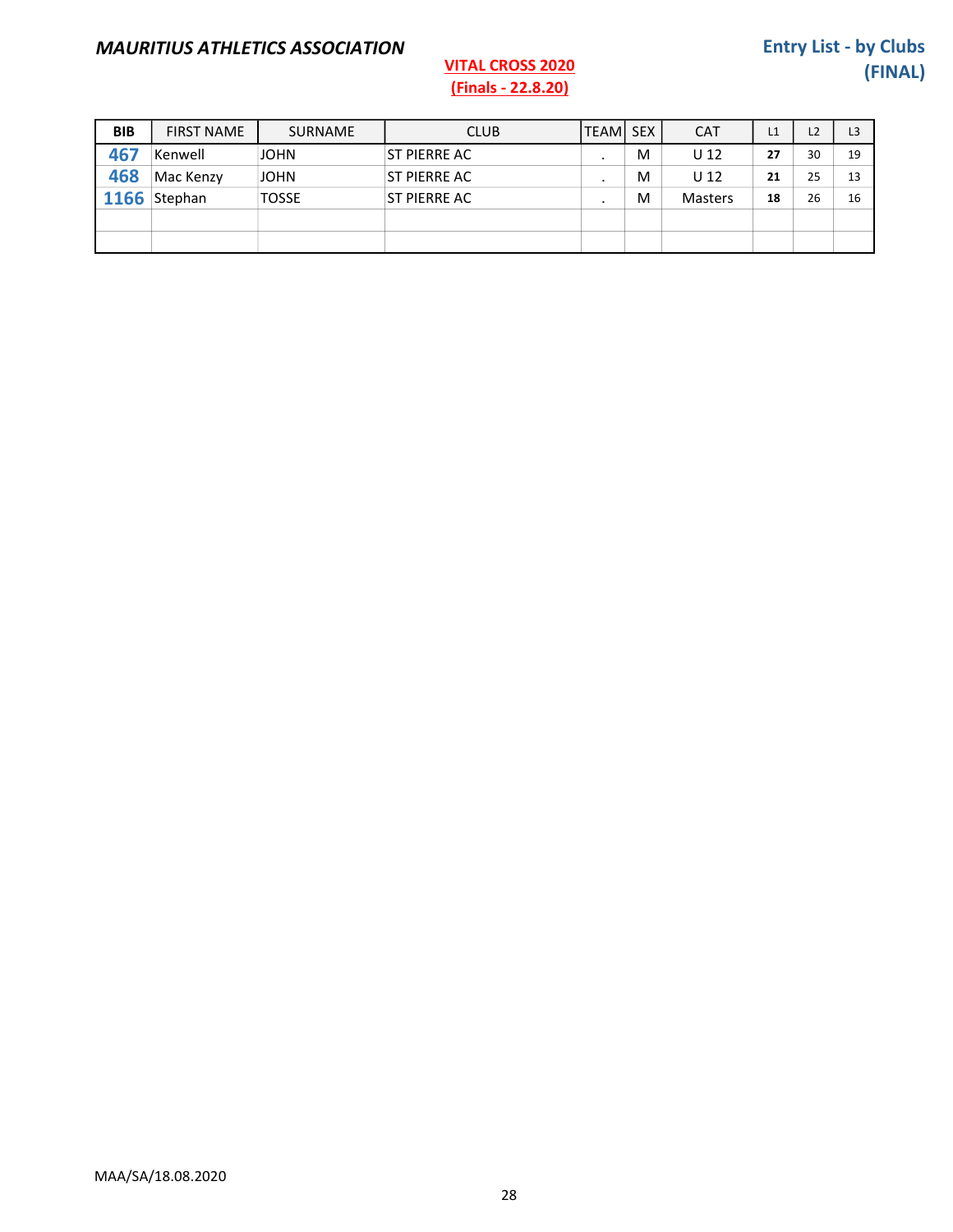### VITAL CROSS 2020

| <b>BIB</b> | <b>FIRST NAME</b>        | <b>SURNAME</b>     | <b>CLUB</b>       | <b>TEAM</b>          | <b>SEX</b> | CAT             | L1             | L2  | L3             |
|------------|--------------------------|--------------------|-------------------|----------------------|------------|-----------------|----------------|-----|----------------|
| 651        | E.Chellewina             | <b>MURACHPASAD</b> | <b>ST REMY AC</b> | $\ddot{\phantom{a}}$ | F          | U <sub>14</sub> | 24             | ABS | ABS            |
| 735        | Angelle                  | <b>MOOTIEN</b>     | <b>ST REMY AC</b> | $\cdot$              | F          | U <sub>16</sub> | 20             | 15  | ABS            |
| 736        | Anouska                  | <b>VIEILLESSE</b>  | <b>ST REMY AC</b> | $\cdot$              | F          | U <sub>16</sub> | 22             | ABS | ABS            |
| 737        | Cloe Mellia              | <b>BAZERQUE</b>    | <b>ST REMY AC</b> | $\bullet$            | F          | U <sub>16</sub> | <b>ABS</b>     | ABS | ABS            |
| 738        | Camille Emmie            | <b>JULIE</b>       | <b>ST REMY AC</b> | $\bullet$            | F          | U <sub>16</sub> | 19             | ABS | ABS            |
|            |                          |                    |                   |                      |            |                 |                |     |                |
| 847        | Lucas                    | <b>CROUCHE</b>     | <b>ST REMY AC</b> | $\ddot{\phantom{0}}$ | M          | $U$ 14          | $\overline{2}$ | 3   | $\overline{2}$ |
| 848        | Loius Jamael Dai BANIAUX |                    | <b>ST REMY AC</b> | $\cdot$              | M          | U <sub>14</sub> | <b>ABS</b>     | ABS | ABS            |
| 944        | Alexandre                | <b>DEVALET</b>     | <b>ST REMY AC</b> | A                    | M          | U <sub>16</sub> | 21             | 26  | ABS            |
| 945        | Poavin                   | <b>MATHOOR</b>     | <b>ST REMY AC</b> | Α                    | M          | U 16            | 4              | ABS | ABS            |
| 946        | Miguel                   | <b>FENOUILLE</b>   | <b>ST REMY AC</b> | Α                    | M          | U <sub>16</sub> | 5.             | 4   | ABS            |
| 947        | Kashyap                  | RAMGOLAM           | <b>ST REMY AC</b> | A                    | M          | U <sub>16</sub> | 32             | ABS | ABS            |
| 948        | Louis Olivier Jos ANDRE  |                    | <b>ST REMY AC</b> | A                    | M          | U <sub>16</sub> | 41             | ABS | ABS            |
| 949        | <b>Fabio Gregory</b>     | <b>BONNEFEMME</b>  | <b>ST REMY AC</b> | A                    | M          | U <sub>16</sub> | 33             | ABS | ABS            |
| 952        | Mohammad                 | <b>MUNGLOO</b>     | <b>ST REMY AC</b> | A                    | M          | U <sub>16</sub> | <b>ABS</b>     | 45  | ABS            |
| 953        | Ryan                     | <b>PYNDYGADOO</b>  | <b>ST REMY AC</b> | $\ddot{\phantom{0}}$ | M          | U <sub>16</sub> | <b>ABS</b>     | ABS | ABS            |
| 1020       | Jean Lucas Seba: MELANIE |                    | <b>ST REMY AC</b> | $\cdot$              | M          | U <sub>18</sub> | 30             | ABS | ABS            |
| 1169       | Stephano                 | <b>LADOCILE</b>    | ST REMY AC        | $\cdot$              | M          | <b>Masters</b>  | 20             | 25  | 11             |
| 1168       | Ramesh                   | <b>RAMCHURN</b>    | <b>ST REMY AC</b> | $\cdot$              | M          | <b>Masters</b>  | 22             | 28  | 23             |
| 1170       | Rajkumar                 | <b>MAUTHOOR</b>    | <b>ST REMY AC</b> | $\cdot$              | M          | <b>Masters</b>  | 15             | 21  | ABS            |
|            |                          |                    |                   |                      |            |                 |                |     |                |
|            |                          |                    |                   |                      |            |                 |                |     |                |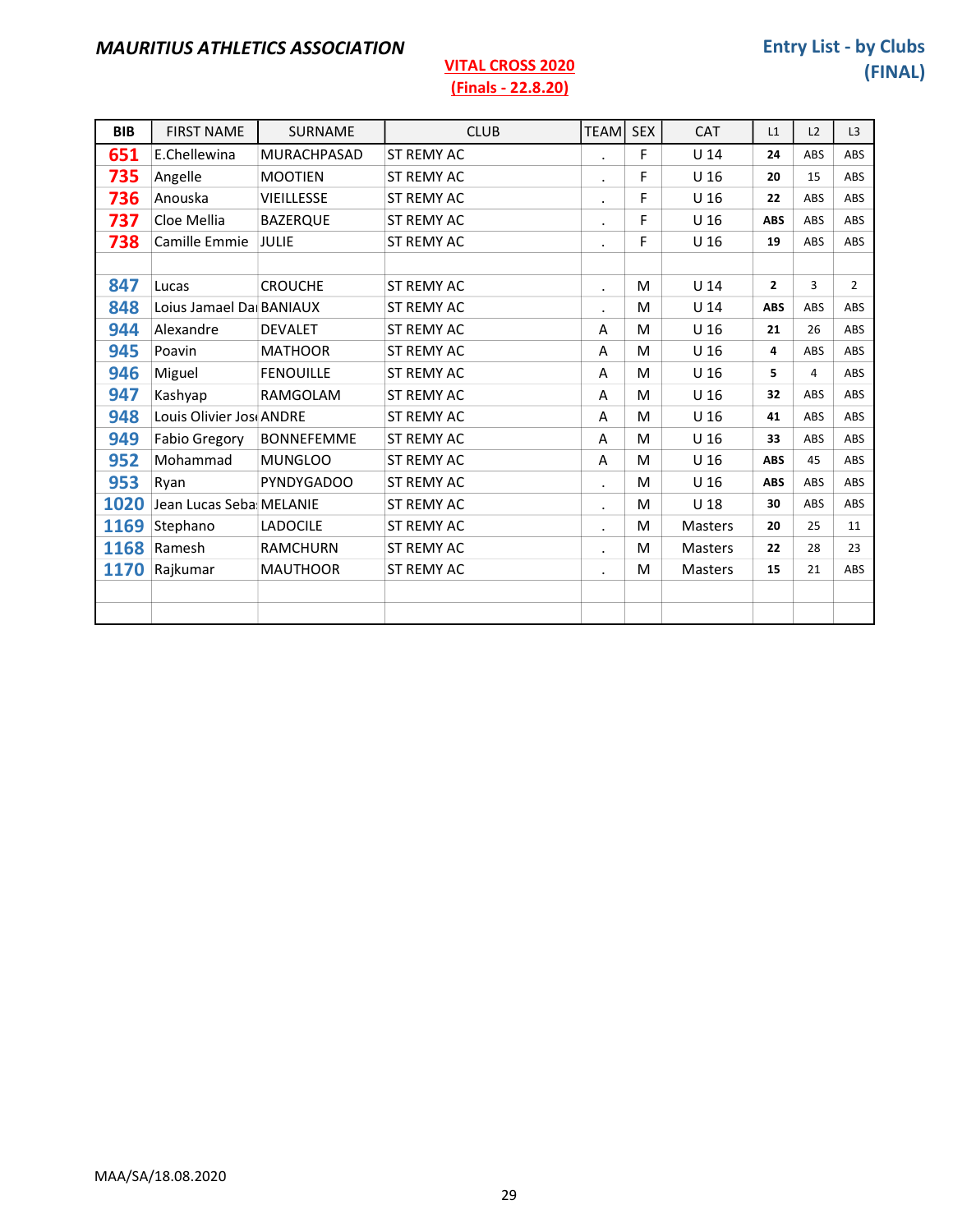#### VITAL CROSS 2020 (Finals - 22.8.20)

#### Entry List - by Clubs (FINAL)

| <b>BIB</b> | <b>FIRST NAME</b>       | <b>SURNAME</b>      | <b>CLUB</b>                          | <b>TEAM</b>          | <b>SEX</b> | <b>CAT</b>      | L1             | L2             | L3             |
|------------|-------------------------|---------------------|--------------------------------------|----------------------|------------|-----------------|----------------|----------------|----------------|
| 551        | <b>Nora</b>             | SONEEA NAIKO        | STANLEY / TREFLES AC                 |                      | F          | U <sub>12</sub> | 11             | ABS            | ABS            |
| 652        | Mathilda                | <b>FELIX</b>        | STANLEY / TREFLES AC                 | $\blacksquare$       | F          | U <sub>14</sub> | 17             | <b>ABS</b>     | 24             |
| 653        | Ines Florence           | <b>NAIRAC</b>       | STANLEY / TREFLES AC                 | $\ddot{\phantom{a}}$ | F          | U <sub>14</sub> | <b>ABS</b>     | <b>ABS</b>     | ABS            |
| 739        | Tessa Anne              | <b>BELLE ROSE</b>   | STANLEY / TREFLES AC                 | $\cdot$              | F          | U 16            | 8              | $\overline{7}$ | 12             |
| 740        | Sophie                  | <b>ELEONORE</b>     | STANLEY / TREFLES AC                 | $\bullet$            | F          | U 16            | 5              | <b>ABS</b>     | $\overline{7}$ |
| 741        | Sephora                 | <b>FELIX</b>        | STANLEY / TREFLES AC                 | $\blacksquare$       | F          | U <sub>16</sub> | $\overline{7}$ | <b>ABS</b>     | 10             |
| 742        | Louisiane               | <b>HATTENBERGER</b> | STANLEY / TREFLES AC                 |                      | F          | U 16            | <b>ABS</b>     | <b>ABS</b>     | 15             |
| 209        | Cralie                  | <b>LOUISE</b>       | STANLEY / TREFLES AC                 | $\cdot$              | F          | U 18            | 6              | <b>ABS</b>     | ABS            |
|            |                         |                     |                                      |                      |            |                 |                |                |                |
| 849        | Yanis                   | SONEAH NAIKO        | STANLEY / TREFLES AC                 | $\ddot{\phantom{0}}$ | M          | U <sub>14</sub> | 37             | ABS            | ABS            |
| 850        | Remy                    | LAMUSSE             | STANLEY / TREFLES AC                 | $\ddot{\phantom{a}}$ | M          | U <sub>14</sub> | <b>ABS</b>     | <b>ABS</b>     | <b>ABS</b>     |
| 954        | Quentin                 |                     | SINACOUTY NANTY STANLEY / TREFLES AC | $\bullet$            | M          | U 16            | 18             | <b>ABS</b>     | 18             |
| 955        | Marc Edmond N HENNEBERT |                     | STANLEY / TREFLES AC                 | $\bullet$            | M          | U 16            | <b>ABS</b>     | <b>ABS</b>     | <b>ABS</b>     |
|            |                         |                     |                                      |                      |            |                 |                |                |                |
|            |                         |                     |                                      |                      |            |                 |                |                |                |